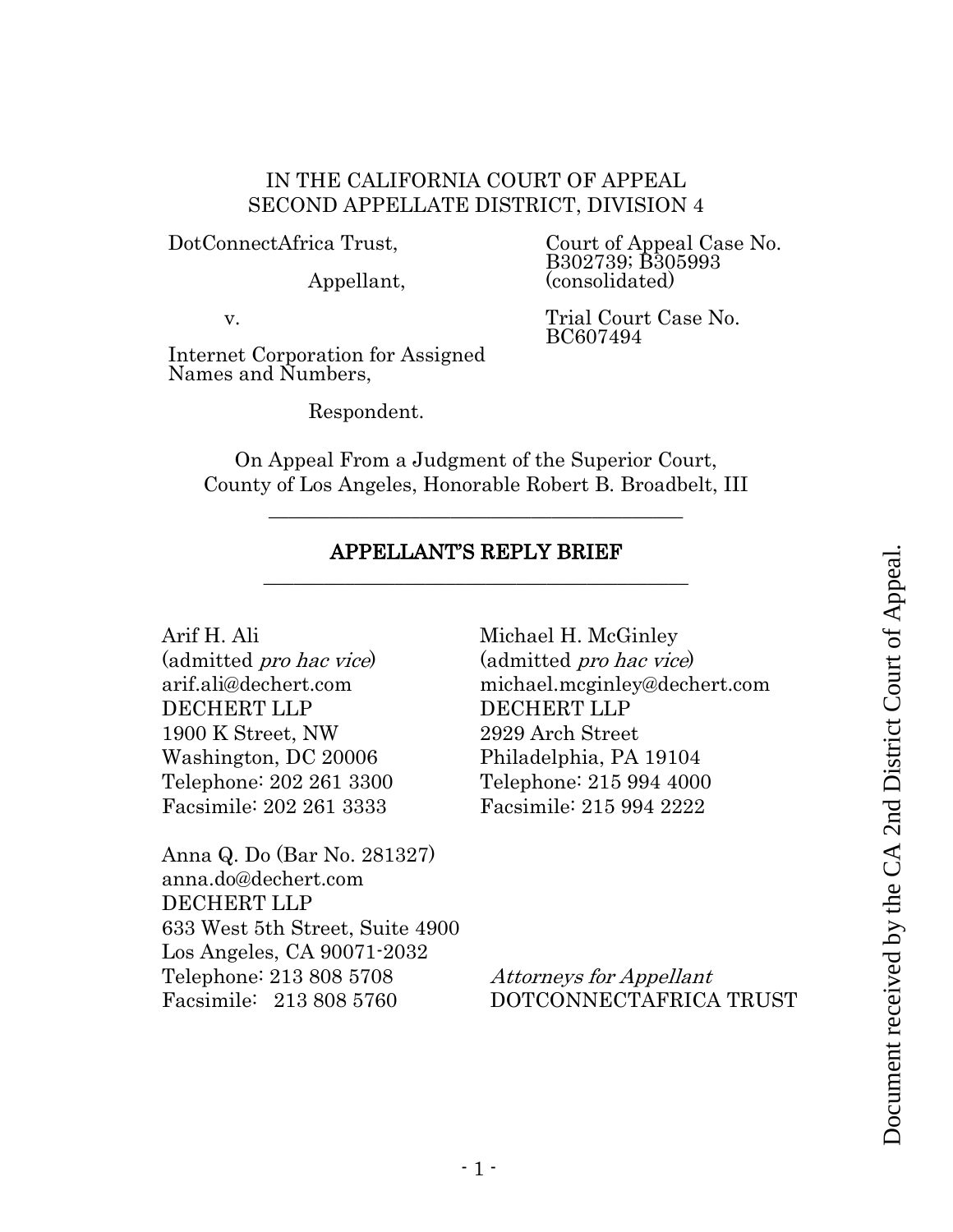# TABLE OF CONTENTS

|      | $\begin{minipage}{.4\linewidth} \textbf{STATEMENT OF FACTS} \end{minipage} \begin{minipage}{.4\linewidth} \textbf{0} \end{minipage} \begin{minipage}{.4\linewidth} \textbf{0} \end{minipage} \begin{minipage}{.4\linewidth} \textbf{0} \end{minipage} \begin{minipage}{.4\linewidth} \textbf{0} \end{minipage} \begin{minipage}{.4\linewidth} \textbf{0} \end{minipage} \begin{minipage}{.4\linewidth} \textbf{0} \end{minipage} \begin{minipage}{.4\linewidth} \textbf{0} \end{minipage} \begin{minipage}{.4\linewidth} \textbf{$ |                                                          |  |  |  |
|------|------------------------------------------------------------------------------------------------------------------------------------------------------------------------------------------------------------------------------------------------------------------------------------------------------------------------------------------------------------------------------------------------------------------------------------------------------------------------------------------------------------------------------------|----------------------------------------------------------|--|--|--|
|      | А.                                                                                                                                                                                                                                                                                                                                                                                                                                                                                                                                 |                                                          |  |  |  |
|      | <b>B.</b>                                                                                                                                                                                                                                                                                                                                                                                                                                                                                                                          | ICANN Tries, But Fails to Manipulate the IRP  11         |  |  |  |
|      | $\mathcal{C}$ .                                                                                                                                                                                                                                                                                                                                                                                                                                                                                                                    |                                                          |  |  |  |
|      | D.                                                                                                                                                                                                                                                                                                                                                                                                                                                                                                                                 |                                                          |  |  |  |
|      |                                                                                                                                                                                                                                                                                                                                                                                                                                                                                                                                    |                                                          |  |  |  |
|      |                                                                                                                                                                                                                                                                                                                                                                                                                                                                                                                                    |                                                          |  |  |  |
| Ι.   |                                                                                                                                                                                                                                                                                                                                                                                                                                                                                                                                    | The Elements Of Judicial Estoppel Are Not Met Here  21   |  |  |  |
|      | Α.                                                                                                                                                                                                                                                                                                                                                                                                                                                                                                                                 | DCA's Positions Were Not "Totally Inconsistent" 21       |  |  |  |
|      | $\mathbf{B}$ .                                                                                                                                                                                                                                                                                                                                                                                                                                                                                                                     | The IRP Was Not a "Quasi-Judicial Proceeding" 28         |  |  |  |
|      | C.                                                                                                                                                                                                                                                                                                                                                                                                                                                                                                                                 | DCA Did Not "Succeed" On Any Prior Position It           |  |  |  |
|      | D.                                                                                                                                                                                                                                                                                                                                                                                                                                                                                                                                 | DCA's Positions Were Not Taken in Bad Faith 35           |  |  |  |
| II.  |                                                                                                                                                                                                                                                                                                                                                                                                                                                                                                                                    | ICANN's Cited Authorities Confirm That Judicial Estoppel |  |  |  |
| III. |                                                                                                                                                                                                                                                                                                                                                                                                                                                                                                                                    |                                                          |  |  |  |
| IV.  |                                                                                                                                                                                                                                                                                                                                                                                                                                                                                                                                    | Neither ICANN Nor ZACR Should Have Been Awarded          |  |  |  |
|      |                                                                                                                                                                                                                                                                                                                                                                                                                                                                                                                                    |                                                          |  |  |  |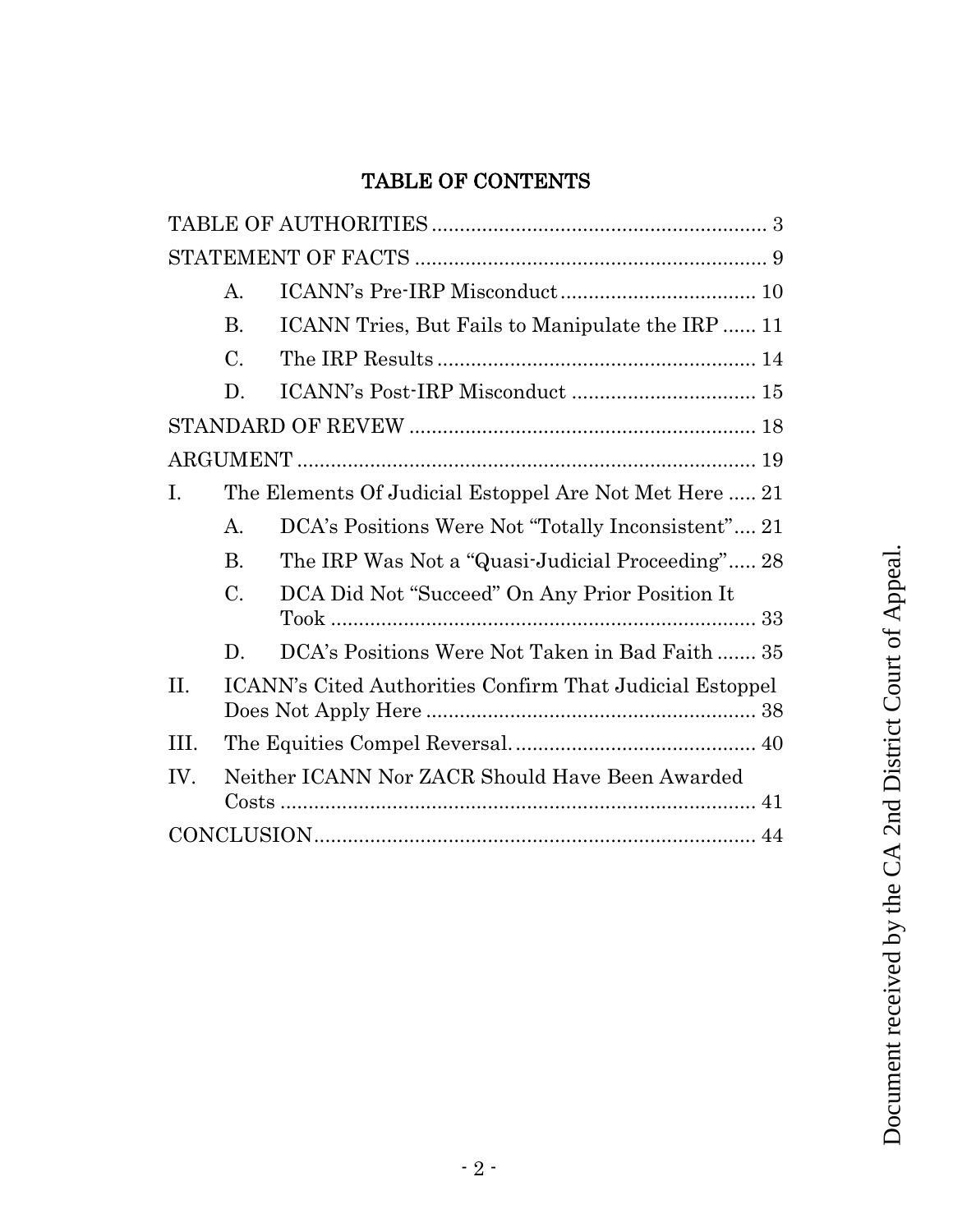# TABLE OF AUTHORITIES

<span id="page-2-0"></span>

| Page(s)<br>Cases                                                |  |
|-----------------------------------------------------------------|--|
| Aguilar v. Lerner                                               |  |
| Bell v. Wells Fargo Bank, N.A.                                  |  |
| Blix Street Records, Inc. v. Cassidy                            |  |
| Bray v. Int'l Molders & Allied Workers Union                    |  |
| Bucur v. Ahmad                                                  |  |
| <i>Estate of Butler</i>                                         |  |
| Cloud v. Northrop Grumman Corp.                                 |  |
| Daar & Newman v. VLR International                              |  |
| Eaton v. Siemens<br>(E.D. Cal., May 23, 2007, No. civ.s-07-315) |  |
| Gottlieb v. Kest                                                |  |
| Jackson v. Cnty. of Los Angeles                                 |  |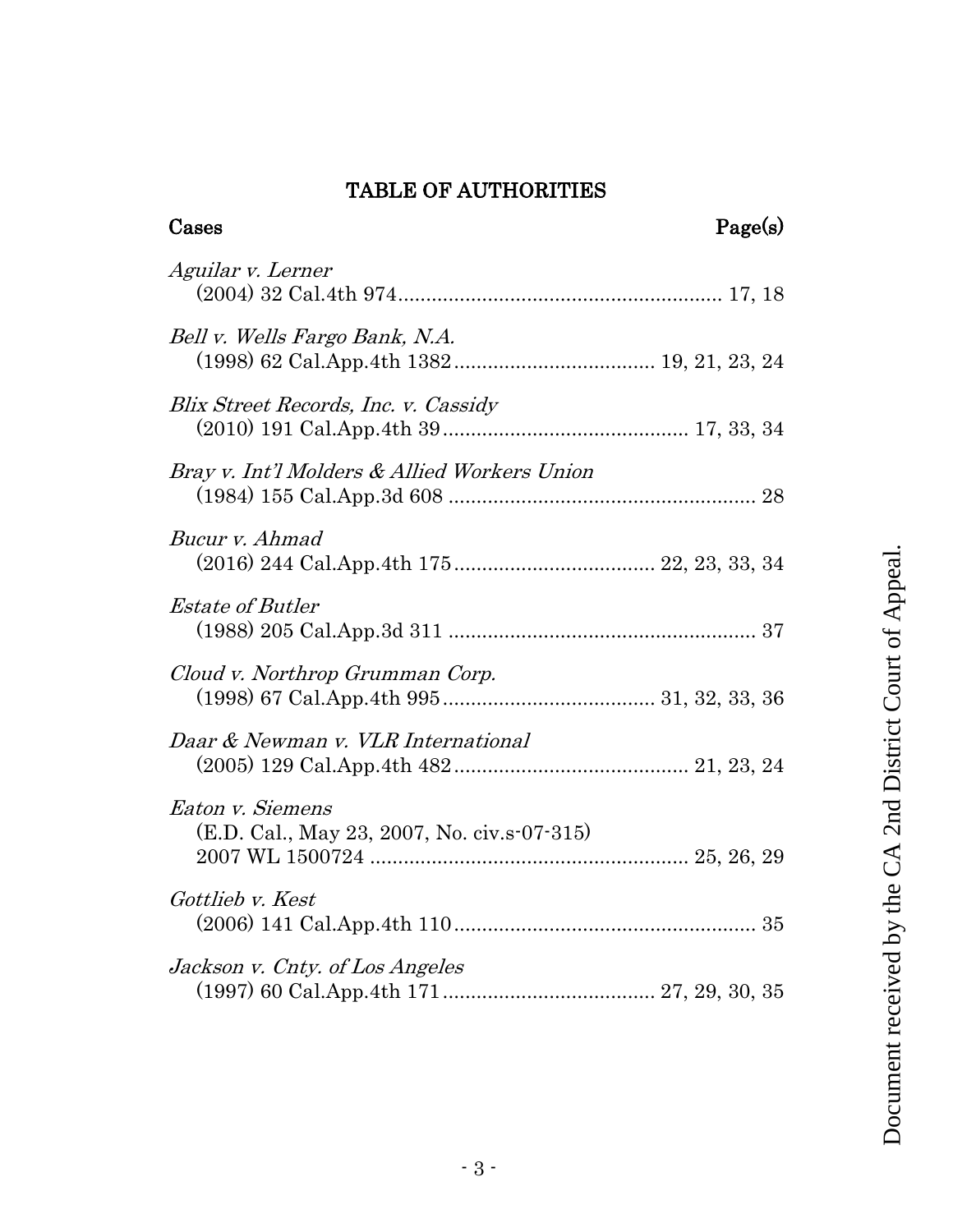| Jogani v. Jogani                                                                                     |
|------------------------------------------------------------------------------------------------------|
| Lee v. W. Kern Water Dist.                                                                           |
| Levin v. Ligon                                                                                       |
| Lindh v. Murphy                                                                                      |
| Merced Cnty. Taxpayers' Ass'n v. Cardella                                                            |
| Minish v. Hanuman Fellowship                                                                         |
| Montegani v. Johnson                                                                                 |
| Nada Pacific Corp. v. Power Eng'g and Mfg., Ltd.<br>(N.D. Cal. 2014) 73 F. Supp. 3d 1206  25, 26, 29 |
| Nist v. Hall                                                                                         |
| Owens v. Cnty. of Los Angeles,                                                                       |
| Paulus v. Bob Lynch Ford, Inc.                                                                       |
| People v. Taylor                                                                                     |
| Prilliman v. United Air Lines, Inc.                                                                  |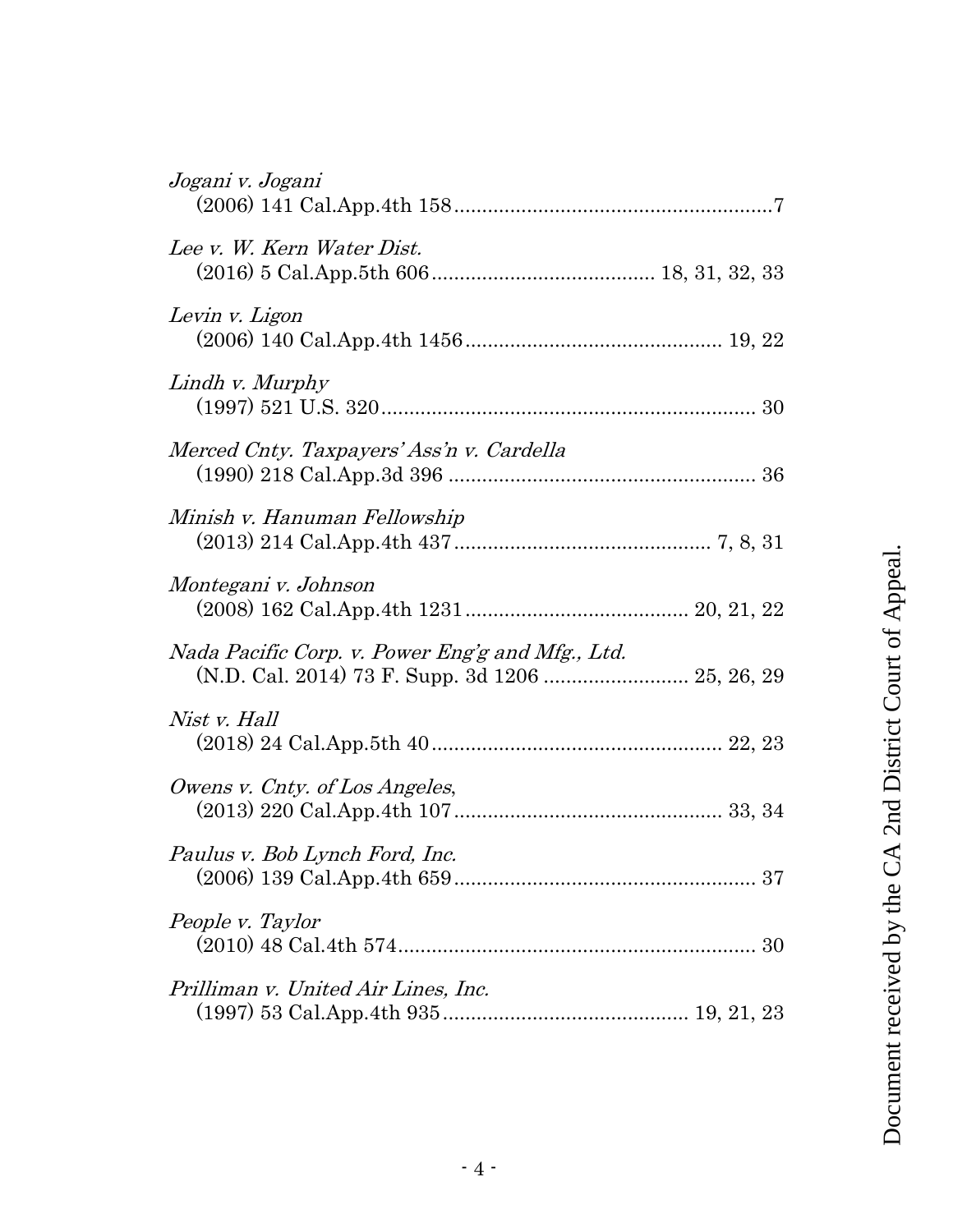| <i>Safeway Wage &amp; Hour Cases</i><br>Seminole Tribe of Fl. v. Florida<br>State Farm Gen. Ins. Co. v. Watts Regulator Co.<br>The Swahn Grp., Inc. v. Segal<br>Vandenberg v. Superior Court<br>Westlake Cmty. Hosp. v. Superior Court<br><b>Other Authorities</b> | Risam v. Cnty. of Los Angeles |    |
|--------------------------------------------------------------------------------------------------------------------------------------------------------------------------------------------------------------------------------------------------------------------|-------------------------------|----|
|                                                                                                                                                                                                                                                                    |                               |    |
|                                                                                                                                                                                                                                                                    |                               |    |
|                                                                                                                                                                                                                                                                    |                               |    |
|                                                                                                                                                                                                                                                                    |                               |    |
|                                                                                                                                                                                                                                                                    |                               |    |
|                                                                                                                                                                                                                                                                    |                               | 28 |
|                                                                                                                                                                                                                                                                    |                               |    |

|--|--|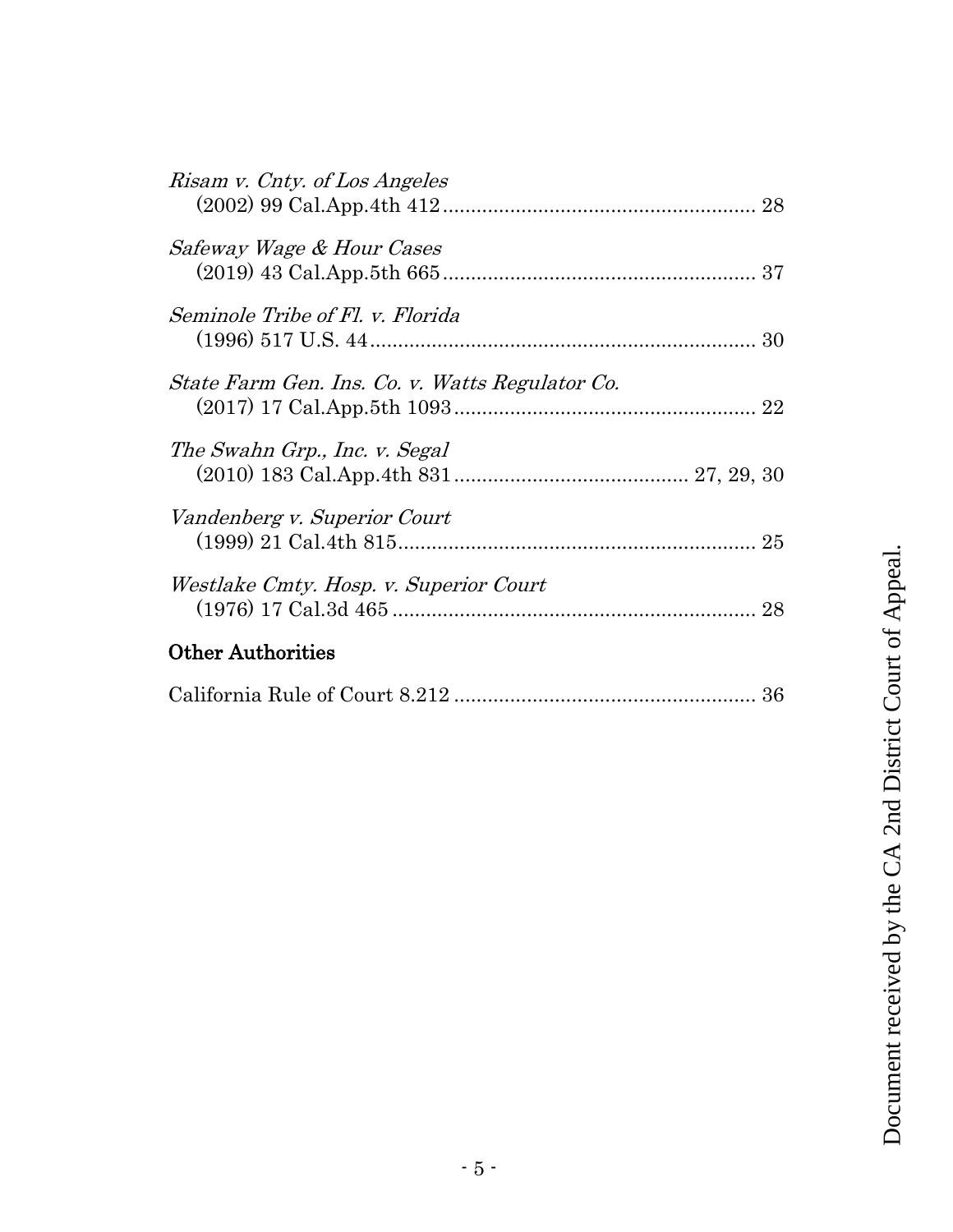#### INTRODUCTION

Words do not exist in a vacuum; their meaning is determined by context and the time in which they were made. Yet Defendant-Appellee the Internet Corporation for Assigned Names and Numbers ("ICANN") urges this Court to disregard that basic rule, by casting aside context and advancing a misreading of specific words, plucked out of volumes of materials and devoid of all reference to the times they were made. But when viewed in context, Plaintiff-Appellant DotConnectAfrica Trust ("DCA") has made no statements that should judicially estop its current lawsuit. Instead, back in 2013, DCA said that it could not sue ICANN over the claims that existed at that time. DCA could not then have anticipated that it would have *new* claims later, based on ICANN's later misconduct, and thus DCA could not have made statements about any such *later* claims. That alone is enough to warrant reversal, and to allow DCA's claims to proceed to trial.

Worse, DCA's statements were made not to a court or an administrative agency, but within an ICANN-created Independent Review Process ("IRP"). Although that IRP said it was binding, ICANN certainly did not treat it as binding: Instead, the ICANN Board voted on whether to accept the IRP's recommendations, and DCA had no chance for judicial review. Nor does ICANN dispute those facts. Instead, it again insists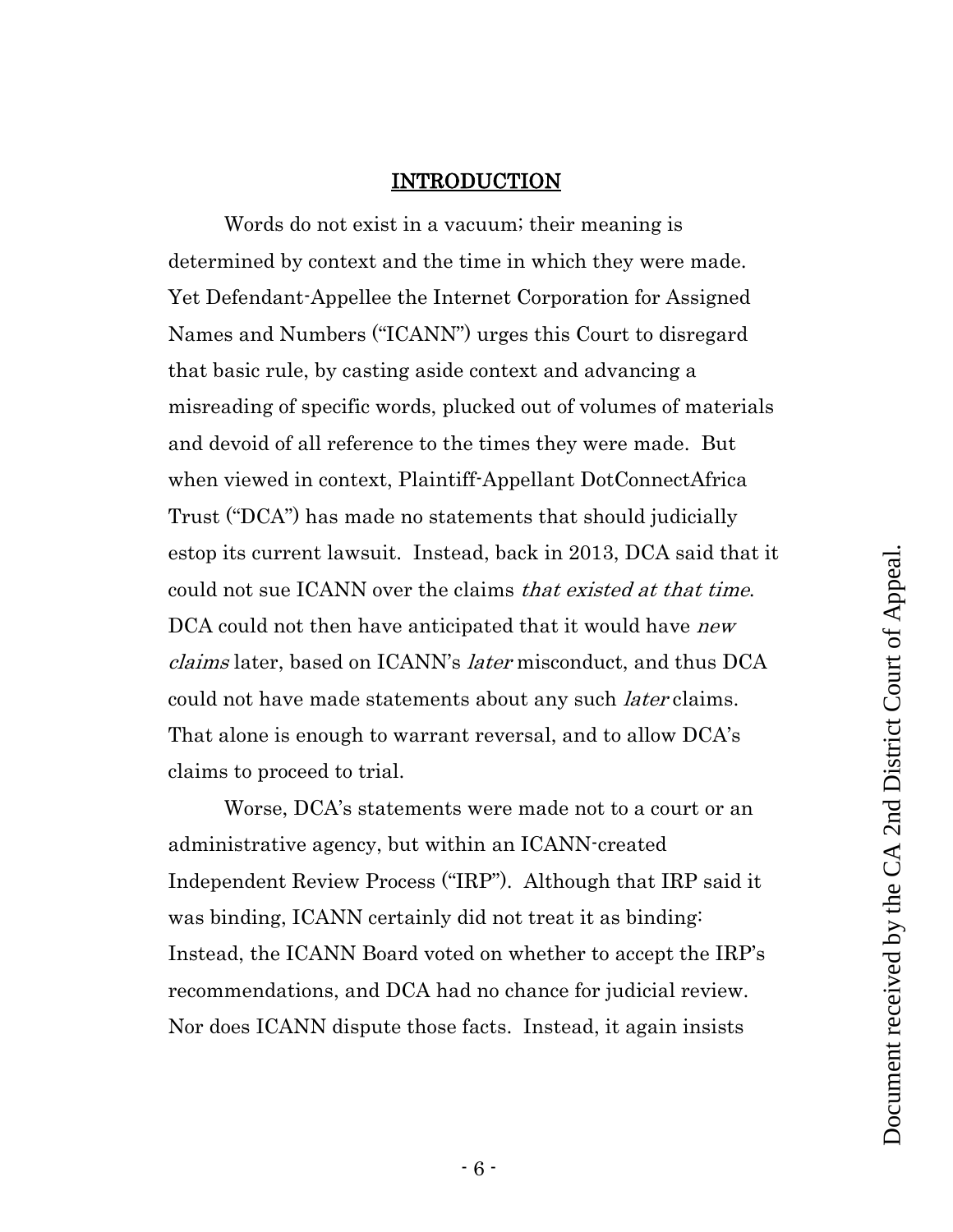that the IRP was a binding, quasi-judicial forum because the IRP said so. But that argument ignores the problem that ICANN could have just as easily rejected the IRP's recommendations, and the fact that ICANN did leave DCA without any recourse after only pretending to accept the IRP's outcome. Under binding precedents, judicial estoppel does not apply to statements made before such a tribunal, whose decision one party chose to accept or reject, and from which there has been no opportunity for judicial review.

<span id="page-6-1"></span><span id="page-6-0"></span>Indeed, at each turn, ICANN's arguments rest on confusion and bluster. But the harsh medicine of judicial estoppel requires much more. As the California courts have repeatedly held, judicial estoppel is "an extraordinary and equitable remedy" that "must be 'applied with caution and limited to egregious circumstances." (Minish v. Hanuman Fellowship (2013) 214 Cal.App.4th 437, 449 (hereinafter Minish), quoting *Jogani v. Jogani* (2006) 141 Cal.App.4th 158, 170 (hereinafter *Jogani*).) Disregarding that caution, ICANN insists that DCA's statements before the IRP should be interpreted harshly, precluding it from suing ICANN *forever* in any sort of lawsuit—based on statements that DCA made before ICANN had engaged in the misconduct at issue. Contrary to ICANN's claims, the California courts have consistently held that context matters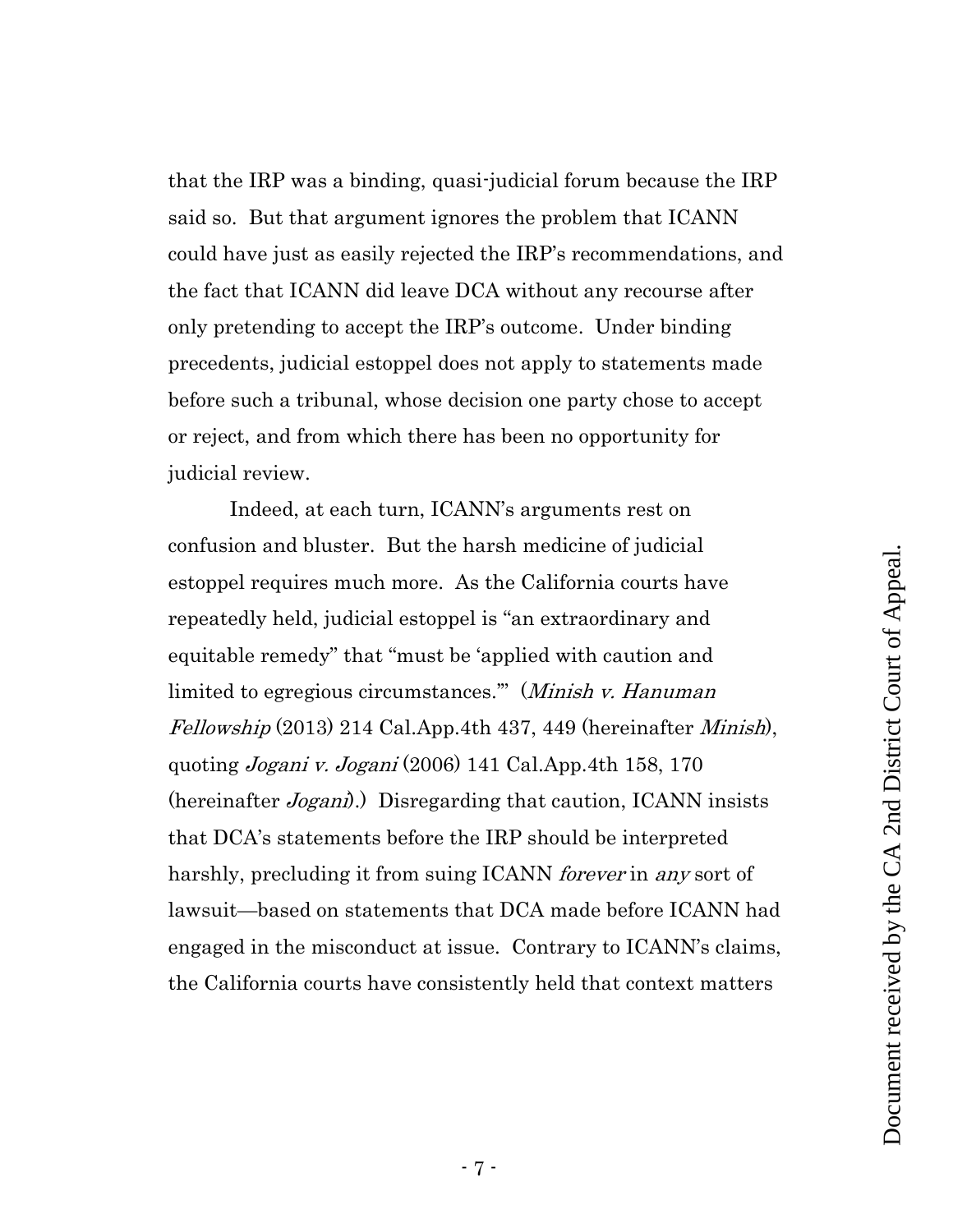when applying judicial estoppel, and that changed circumstances are a critical part of that context.

Similarly, ICANN cannot avoid the simple fact that it cites no case that has applied judicial estoppel to a tribunal like the IRP that DCA received—or even a case that called such a tribunal "quasi-judicial." Instead, the caselaw has applied judicial estoppel only to proceedings before neutral tribunals that bind both parties, or at least provide recourse to judicial review. And applying judicial estoppel more broadly—as ICANN urges here—would be nonsensical, because one party could choose to ignore the proceeding and leave the other without recourse to judicial review. Indeed, here, ICANN was determined to override the IRP and prevent DCA from obtaining review of ICANN's actions.

Seeking to sidestep the weaknesses in its legal position, ICANN also incorrectly suggests that only factual disputes are at stake. (E.g., ICANN Br. at 12, 14.) But nowhere does ICANN identify what those factual disputes would be. That is because it cannot: the facts regarding judicial estoppel are not in significant dispute, with the relevant documents, statements, and exhibits largely reflected in the parties' pretrial stipulation. (19CT4256- 66.) For example, DCA does not contest the statements it made to the IRP, and ICANN does not contest the Board minutes reflecting its immediate post-IRP action. And neither side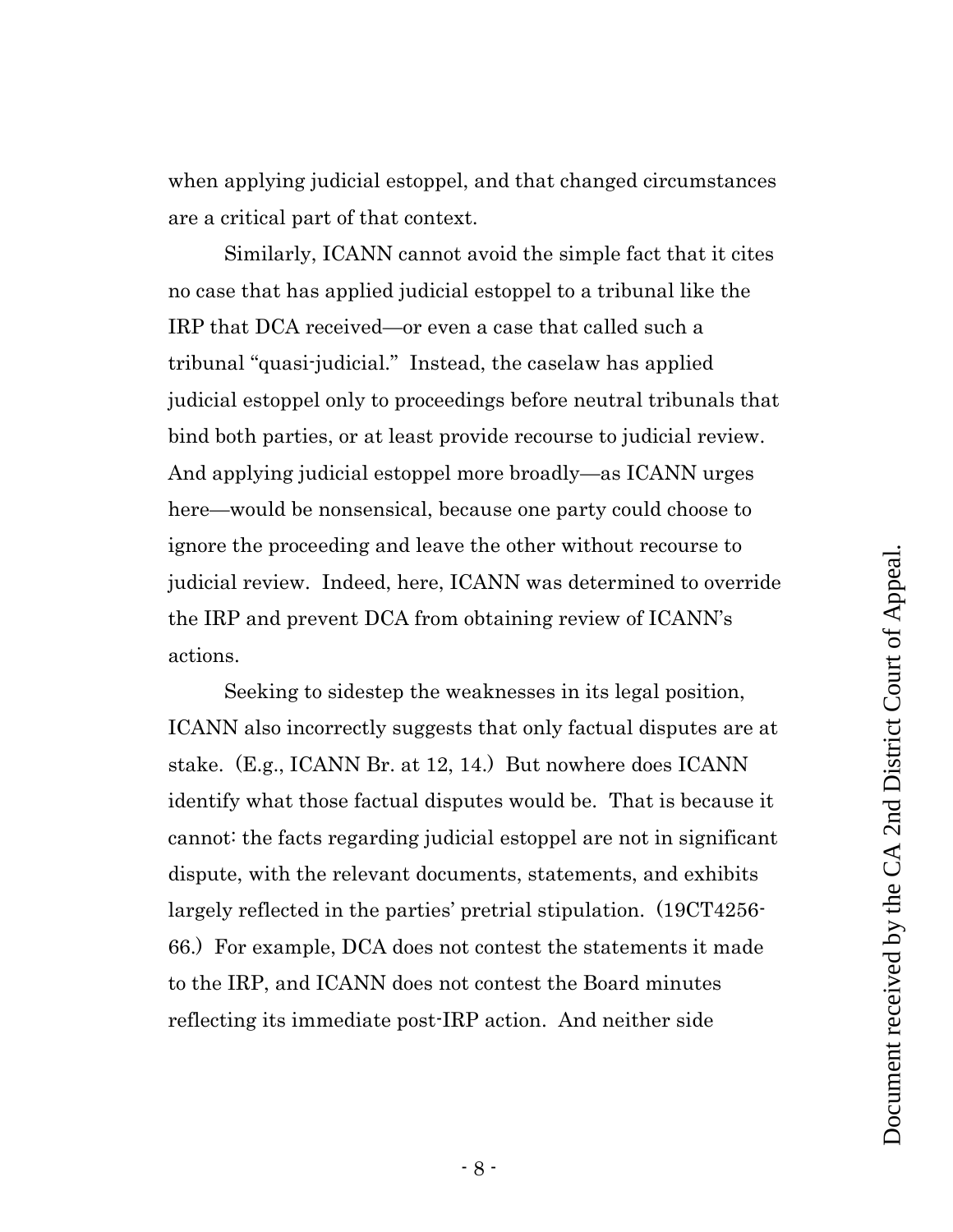contests what the IRP panel said and did, or what DCA alleged in its Amended Complaint. Thus, this case turns on the legal import of those statements and actions.

Finally, the equities compel reversal here. At bottom, ICANN's supposed factual disputes are all about the merits of DCA's claims—such as whether ICANN threw out DCA's application on pretextual grounds, whether ICANN colluded with ZACR, and whether ICANN acted in bad faith after the IRP finished. But courts are reluctant to apply judicial estoppel precisely because it "can impinge on the truth-seeking function of the court" and prevent the truth from coming out. (*Minish*, supra, 214 Cal.App.4th at p. 449.) DCA has established the veracity of its case on the merits, but there was never a trial on the merits below because the trial judge short-circuited that process. Thus, DCA never received the chance to fully develop the record or cross-examine ICANN's witnesses on their dubious assertions. Respectfully, this Court should reverse, and allow for a trial on the merits of DCA's claims so that DCA can finally have its day in court.

#### <span id="page-8-1"></span>STATEMENT OF FACTS

<span id="page-8-0"></span>At several points, ICANN's opposition brief distorts important facts that are key to the merits of DCA's claims. Although DCA maintains that the place for such disputes are at trial, after reversal by this Court, DCA will briefly correct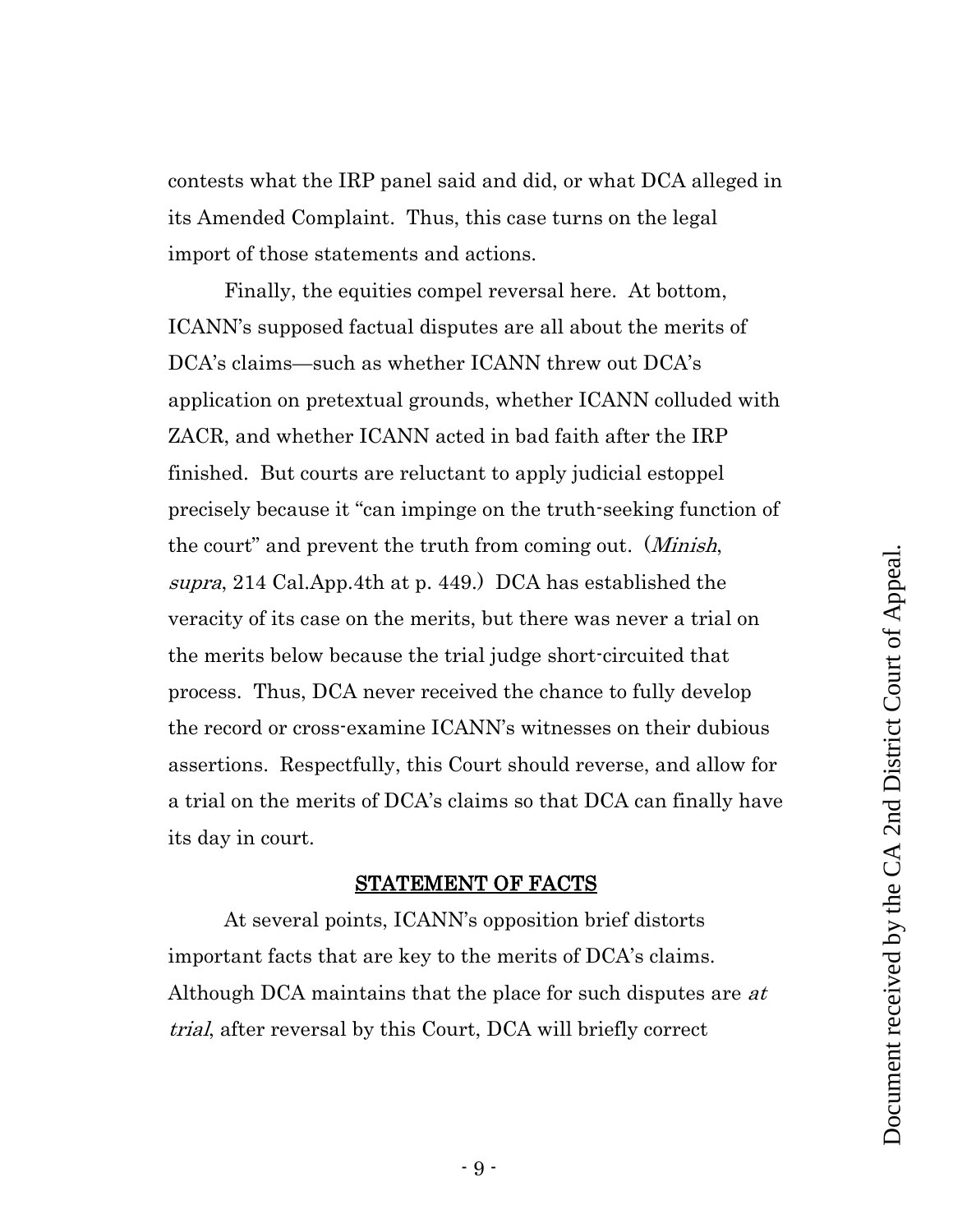ICANN's most egregious factual errors. And, although there are no real factual disputes relevant to judicial estoppel—such as what was said to the IRP and what the IRP did—DCA briefly corrects ICANN's warped framing of the IRP.<sup>1</sup>

### A. ICANN's Pre-IRP Misconduct

<span id="page-9-0"></span>ICANN's description of the events that preceded the IRP is remarkable in its distortions. Under ICANN's version of the facts, the "GAC issued consensus advice in April 2013 that DCA's application should not proceed." (ICANN Br. at 20.) And ICANN then purportedly accepted that advice because it carried a "strong presumption," apparently deciding to reject DCA's application on the basis of that advice alone. *(Ibid.)* 

Missing from ICANN's description, however, are several key facts: ICANN never mentions or disputes the fact that it delayed evaluating DCA's rival applicant, ZA Central Registry ("ZACR")—and then drafted application documents for ZACR in June 2013. (16CT3648-17CT3650.) Nor does ICANN dispute the fact that the GAC had issued "consensus" advice even though one of its members—who had explicitly said not "to have . . . GAC advise on" the .AFRICA issue—was not present at the relevant meeting. (6CT1203.) Nor does ICANN rebut that the AUC had

<sup>&</sup>lt;sup>1</sup> As to any facts or arguments not addressed in this Reply Brief, DCA rests on its Opening Brief. As noted above, the legal import of those facts is hotly contested.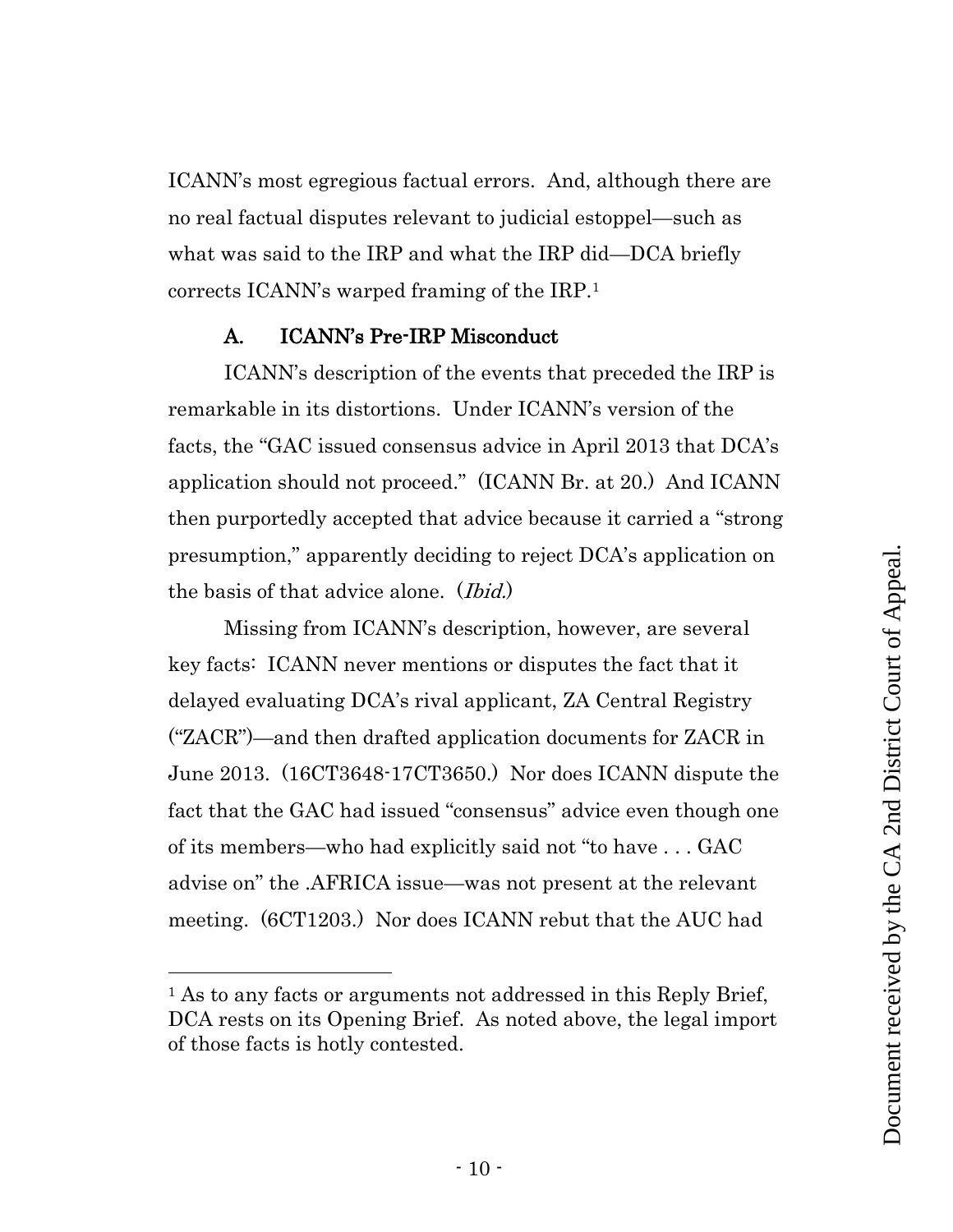driven the GAC's agenda at the relevant meeting, even though the AUC had a clear conflict of interest because it was sponsoring ZACR. (15CT3291; 2AEX860-62.)2 And ICANN does not dispute that it had wholly failed to do any proper due diligence into the GAC's supposed "consensus" advice, as the IRP panel found. (2AEX870-71.)

Plainly, before the IRP, ICANN had preselected ZACR's application and simply latched onto a contrived fig-leaf of a reason to throw out DCA's application.

### B. ICANN Tries, But Fails to Manipulate the IRP

<span id="page-10-0"></span>ICANN's description of the IRP is similarly confounding. By ICANN's telling, DCA just happened to make the statements at issue (seemingly unprompted) without any context—such as DCA's underlying claims, ICANN's procedural games, or DCA's other arguments. (See ICANN Br. at 22-27.)3 But the reality is that the context of the statements is critical here.

<sup>2</sup> "AEX" refers to the Exhibit Volumes filed by DCA. Although DCA cites the Reporter's Transcript in this reply brief, it did not have access to the Reporter's Transcript when it filed its opening brief; nor were the Exhibit Volumes filed when DCA filed its opening brief. DCA is, of course, willing to submit a revised opening brief with revised citations if it would aid the Court.

<sup>3</sup> Notably, ICANN provides a list of instances where DCA made these representations—but winds up citing the same DCA quotes from DCA in different instances, apparently in an effort to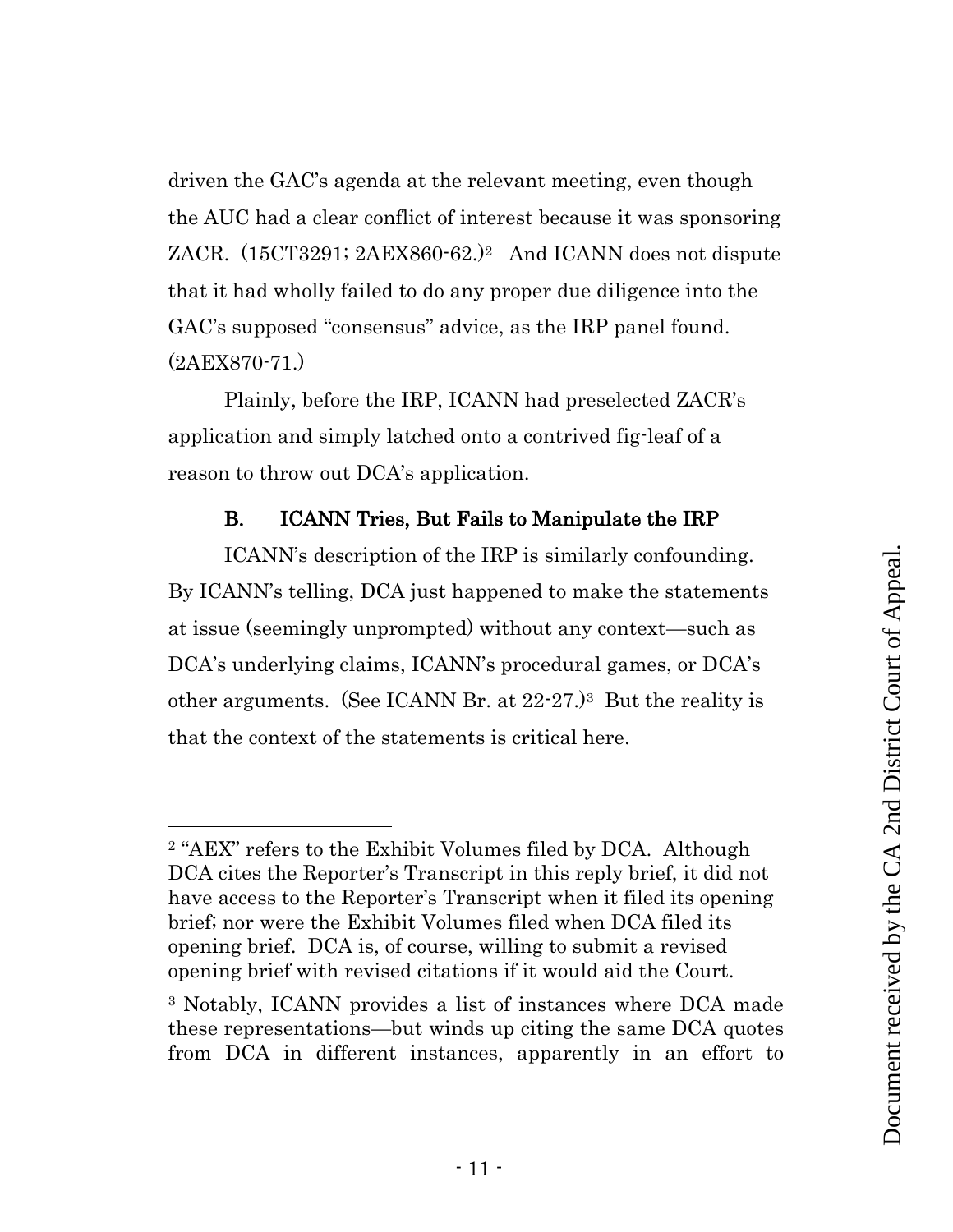First, DCA had brought specific claims before the IRP: that ICANN had violated its Articles, Bylaws, and the new gTLD Rules by blindly accepting the GAC's advice and ignoring the AUC's clear conflicts of interest. (1AEX546-49.) The IRP was then charged with the defined task of comparing ICANN's actions with its Articles and Bylaws. (1AEX427-28; 2AEX856.) When DCA referred to the "first and last opportunity [it had] to have *its* rights determined," it was thus plainly referring to the claimed violations at issue in the IRP. (E.g., 2AEX1603; 19CT4261-62.)

Second, DCA was forced to make these arguments because ICANN was trying to manipulate the entire process to avoid any kind of discussion or hearing on the merits of DCA's claims (just as it has sought to do in this litigation). For example, before the IRP had even begun, ICANN moved to short-circuit everything by signing a contract to delegate .AFRICA to ZACR. (1AEX 553-54; 2AEX819-20.)4 ICANN then argued that the IRP panel needed only to conduct a single, telephonic hearing—without any sort of

exaggerate the importance of DCA's statements. (E.g., ICANN Br. at 23-24 (citing 1AEX585 twice in two distinct subsections).)

<sup>4</sup> ICANN brazenly asserts that DCA's arguments were made "without a single evidentiary citation." (ICANN Br. at 61.) The record citations are on this page and were in DCA's opening brief as well. And, plainly, ICANN's argument that the IRP could have been based off a single, written brief after .AFRICA had already been delegated was nothing short of an attempt to nullify the IRP. (See DCA Br. at 22-23.)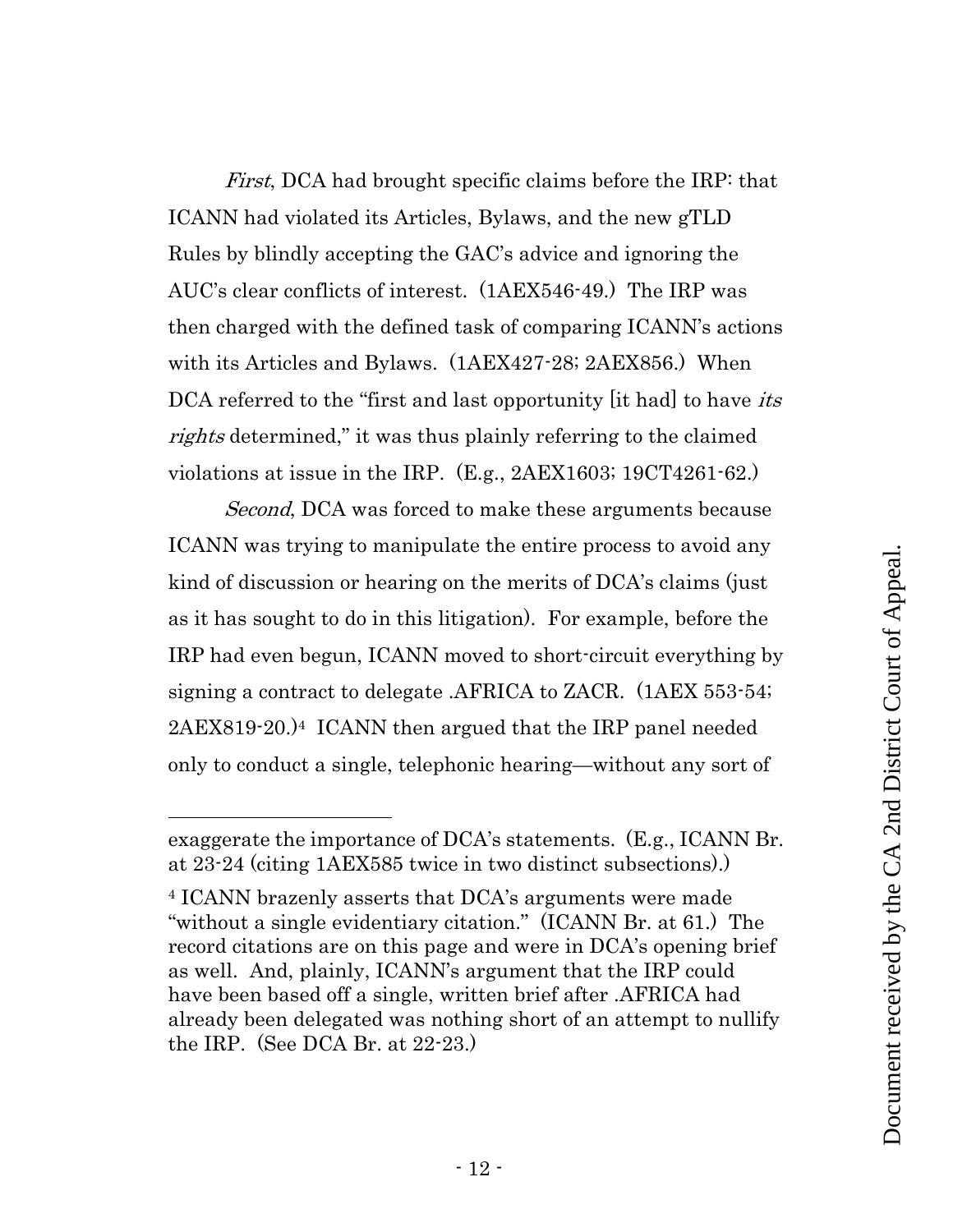discovery, witness examination, or additional briefing. (See 3AEX1730; 4AEX1877-78; 4AEX1915-25.) Indeed, ICANN claimed that the proceedings did "not require counsel," and that there was no need for anything beyond the preliminary briefs filed by each party. (3AEX1717, 1730; 4AEX1920-21.) At every step, DCA was forced to fight just to be heard on the merits.<sup>5</sup>

Third, DCA's statements were made in the broader context of arguments about ICANN's own Articles, Bylaws, and Supplementary Procedures. For example, DCA argued that "[t]he Panel should be guided *first and foremost* by the text of the ICDR Rules and Supplementary Procedures." (2AEX1603; see also, e.g., 2AEX808; 2AEX1591-93.) And DCA argued that ICANN's own "Bylaws indicate that ICANN must respect fundamental principles of fairness." (1AEX615.) DCA's arguments therefore were mainly based on ICANN's own "Bylaws and the Guidebook." (See ICANN Br. at 61 n.22; 1AEX596-600.) Thus, it was unsurprising that the IRP panel based its decision on ICANN's Bylaws and Guidebook—not on DCA's statements about the litigation waiver. (E.g., 1AEX633-34.)

<sup>5</sup> ICANN passingly claims that DCA's procedural arguments required "overriding specific provisions in ICANN's Bylaws." (ICANN Br. at 24 n.6.) Far from it, DCA's arguments were based on forcing ICANN to *comply* with its own Bylaws and Supplementary Procedures—and the IRP panel agreed. (See, e.g., 1AEX593-603, 1AEX633-54.)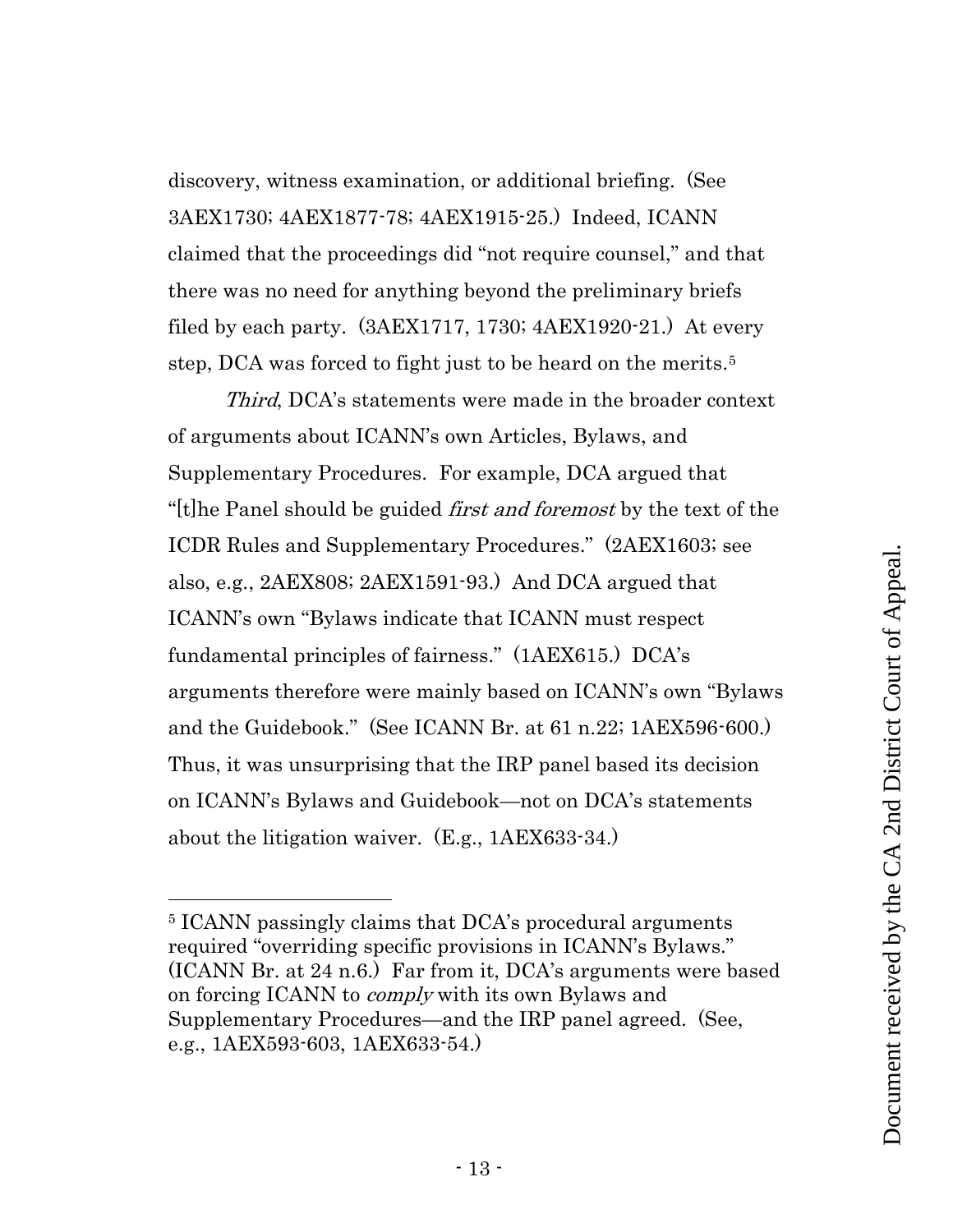# C. The IRP Results

<span id="page-13-0"></span>ICANN similarly distorts the results of the IRP. (See ICANN Br. at 28-29.) Although the IRP panel said its decision was "binding" and "declare[d]" that ICANN had acted inconsistently with its Bylaws, it only "recommend[ed] that ICANN" allow DCA's application to proceed. (2AEX878-79.) And ICANN indisputably did not treat the IRP panel's decision as binding: It reviewed—*i.e.*, its Board effectively reconsidered whether or not to adopt the IRP panel's recommendations. (2AEX1613-14.)

As part of ICANN's assessment of its obligations in light of the IRP panel's decision, it asked for ZACR's input—a decision it does not even attempt to defend—even though ZACR clearly had a conflict of interest.6 (5AEX2242.) And ICANN then voted on whether or not to adopt those recommendations, based in part of the input of a conflicted party. (*Ibid.*; 5AEX2244-46.) Indeed, ICANN's new gTLD program manager, Christine Willett, testified that "the Board gets to interpret—determine how to implement the panel's recommendations," confirming ICANN's

<sup>6</sup> ICANN feebly attempts to defend its decision to ask the GAC for further advice, saying that its "Bylaws required the Board to liaise with the GAC on this subject." (ICANN Br. at 30 n.7.) But the IRP's decision that the GAC's advice was fatally flawed should have foreclosed ICANN from seeking further flawed advice.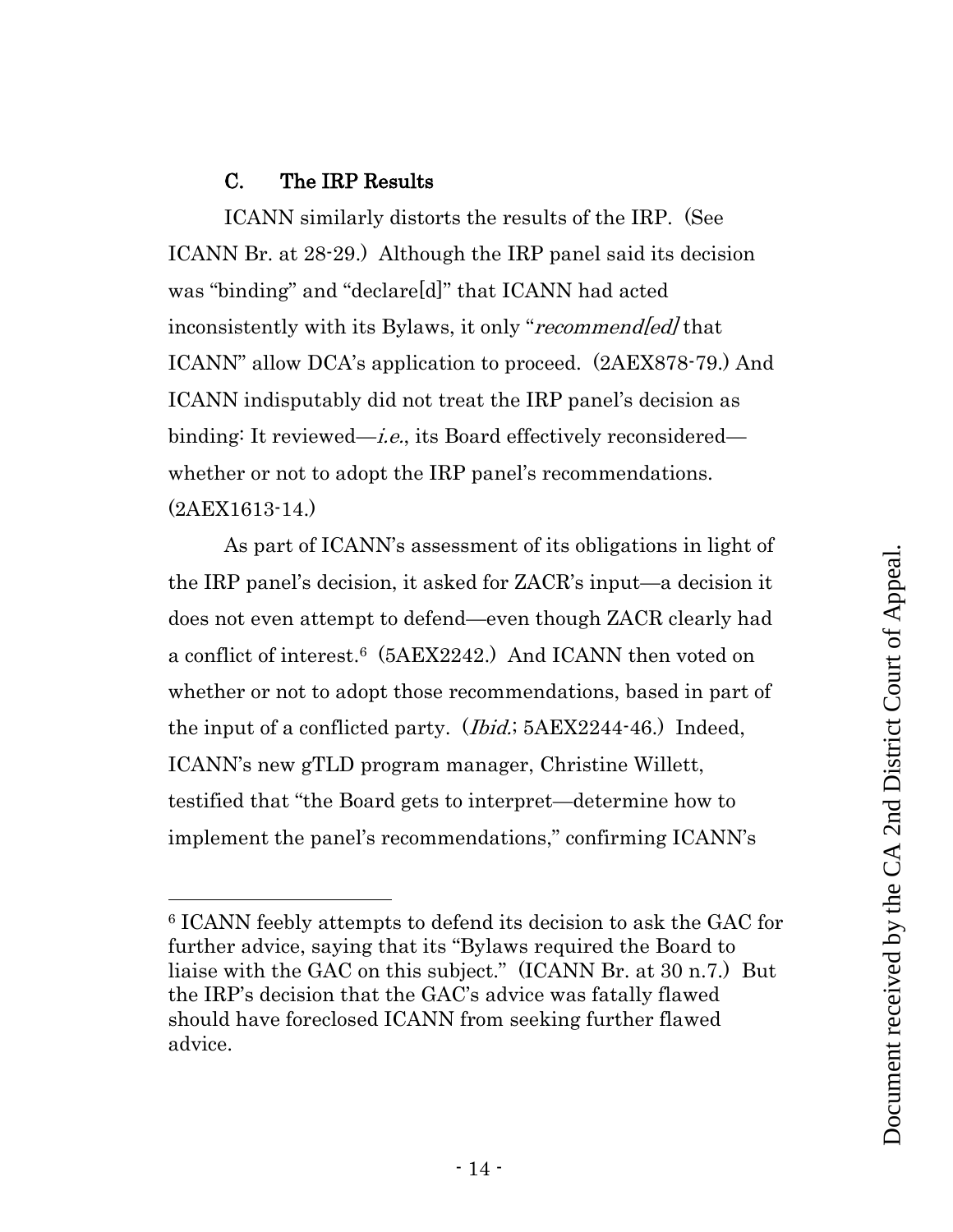stance. (4RT2728:6-8.) Regardless of how closely ICANN hewed to the IRP panel's recommendations, it did so voluntarily, as if the recommendations were anything but binding.

#### D. ICANN's Post-IRP Misconduct

<span id="page-14-0"></span>ICANN then attempts to downplay and distract from its own misconduct after the IRP. To be perfectly clear, these are disputes that should be resolved *at trial*. DCA should be given the chance to fully develop the record on these points, and to thoroughly examine ICANN executives and staff on these points. But even based on the current record, and limited trial below, it is already clear that ICANN's post-IRP actions were designed to harm DCA.

Most crucially, ICANN threw out DCA's application on the new pretext that DCA's letters of endorsement were insufficient. As DCA explained in its opening brief, the new gTLD Rules required DCA to provide letters of endorsement from relevant governments or public authorities in Africa. (1AEX81-83.) In accordance with that requirement, DCA provided numerous letters, including a letter from the United Nations Economic Commission for Africa ("UNECA"). (16CT3546, 3552.) ZACR, by contrast, submitted illegitimate letters from various African governments (as shown by the fact that ICANN then had to ghostwrite a single new AUC letter for ZACR to pass the geographic support requirement). (16CT3648-17CT3650;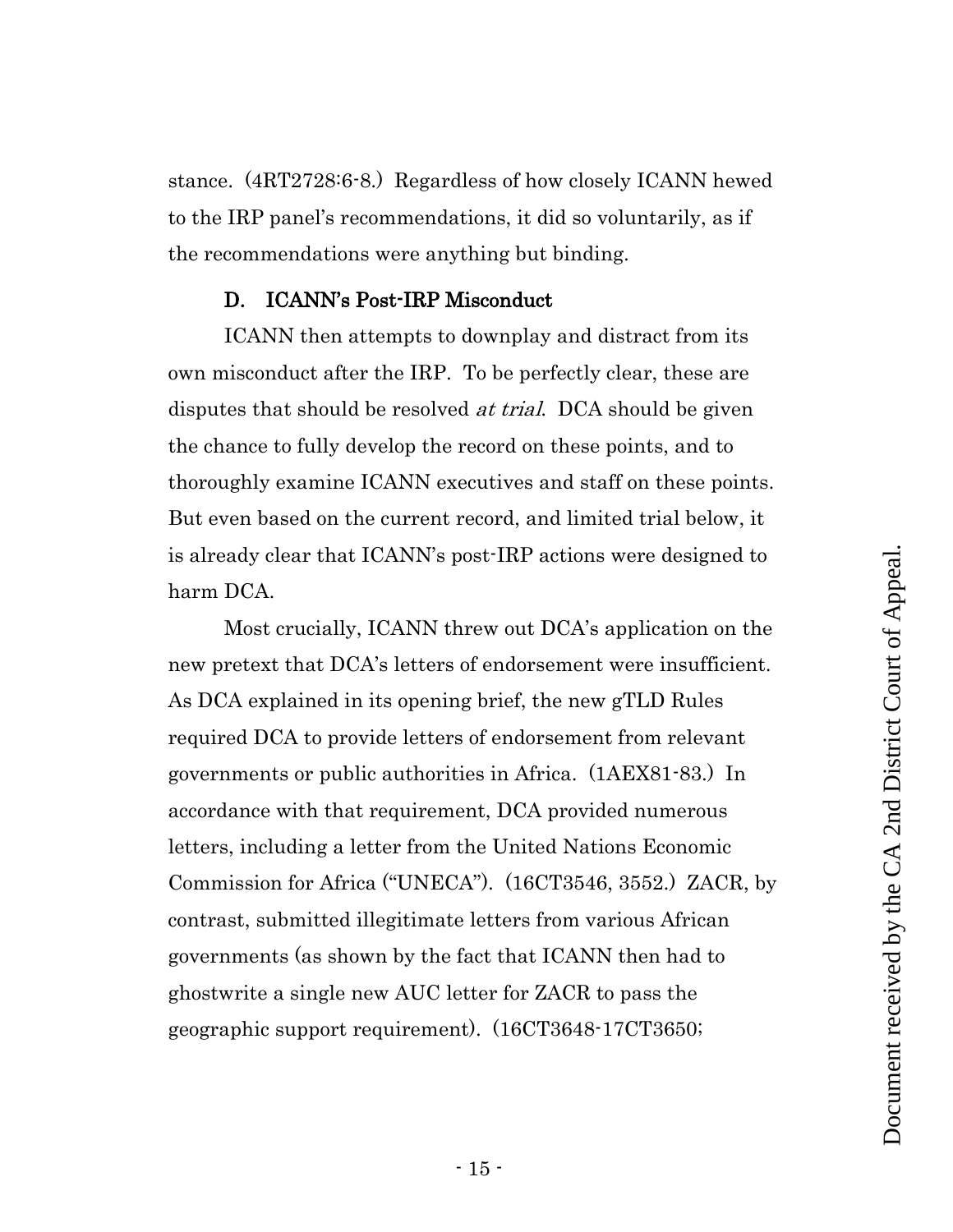15CT3306.)7 ICANN breezily asserts that a third-party "expert firm[]" reviewed these letters, and found DCA's letters wanting, but the evidence paints a very different picture. (ICANN Br. at 19, 30-31.)

In fact, the evidence shows that ICANN was playing games with these letters, looking for the right formula to allow ZACR's problematic letters to be accepted while rejecting DCA's. Before the IRP, ICANN was forced to delay its consideration of ZACR's application and ghostwrite a letter of endorsement from the AUC for ZACR—showing that ZACR's application should have failed without preferential treatment. (16CT3648-17CT3650.) Even then, the third-party firm, InterConnect Communications ("ICC") initially suggested that neither the AUC letter nor the UNECA letter should count. (See 2SUPPCT461.)8 But that would have meant that ZACR's application would fail. So ICANN pressured ICC to reconsider—and ICC then found that both the AUC letter

<sup>7</sup> As DCA explained in its opening brief, the AUC also provided a letter of endorsement for DCA. (16CT3546.) ICANN blithely asserts that the AUC withdrew that letter—ignoring DCA's arguments that the AUC's withdrawal was not proper under ICANN's own Guidebook. (See DCA Opening Br. at 20 n.4; 1AEX85.)

<sup>8</sup> Moreover, although ICANN paints ICC as an independent, neutral expert, it had the power to remove ICC panelists from their positions, and had input into ICC's interpretation of the endorsement-letter requirement. (4RT2738:26-2379:1.)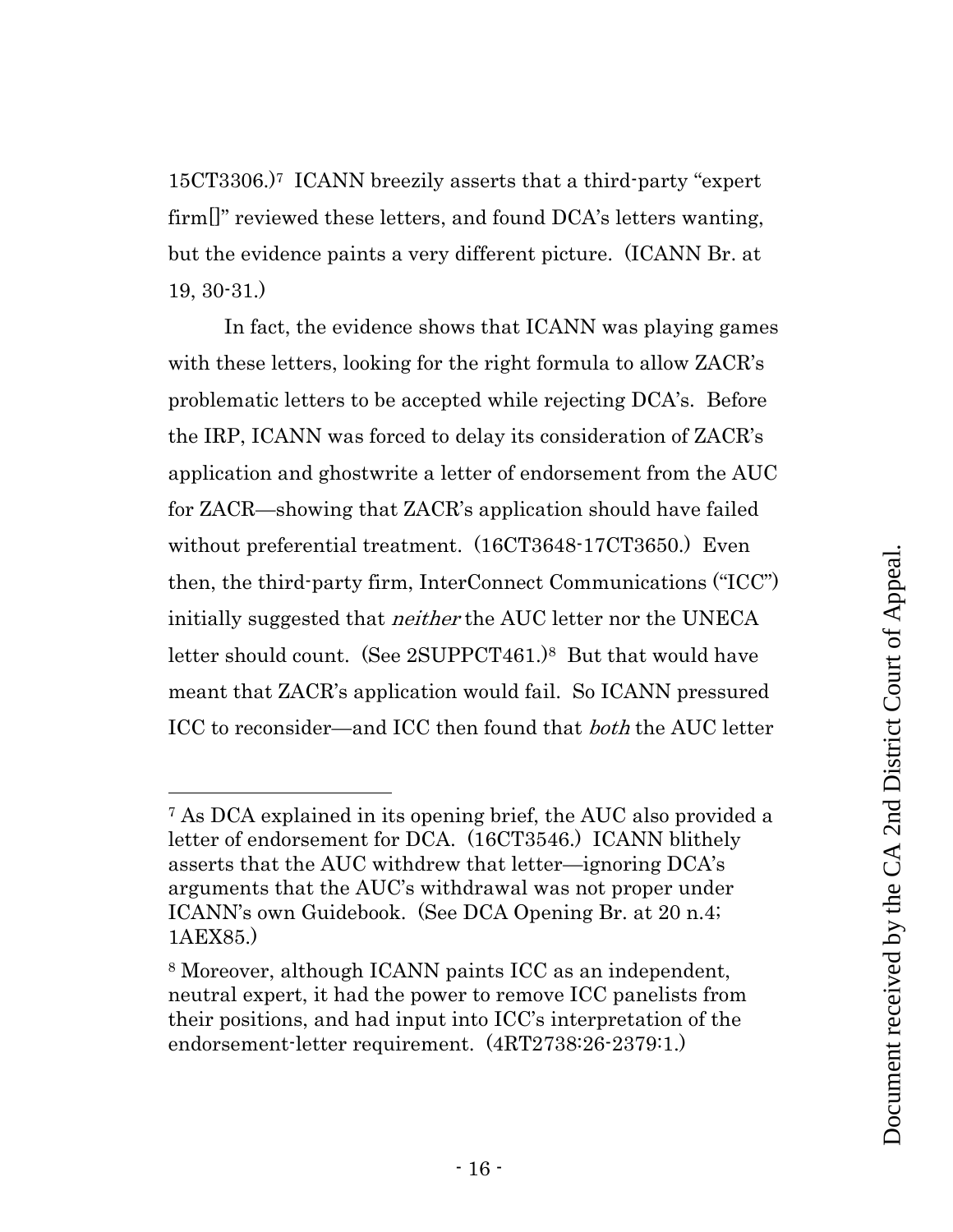and UNECA letter should count. (Ibid.; 5CT1095.) Indeed, ICC seemed to view the two letters as linked. Mark McFadden, the ICC liaison for ICANN, wrote directly to ICANN that ICC had "reconsidered the additional letters of support for .africa as ICANN requested," and ICC's position seemed to be that the letters should rise or fall together. (5CT1095; 2SUPPCT461.)

Thus, during the IRP, ICANN explicitly said that the "UNECA . . . should be treated as a relevant public authority" and that its letter would be acceptable. (2AEX854; 4AEX1980; 17CT3681-82.) Consistent with that statement, ICANN further represented that "the UNECA's endorsement was taken into account." (4AEX1980.) By ICANN's representations, DCA's application thus needed only minimal further review. If the UNECA letter counted, then DCA's application would have met all of ICANN's stated requirements. (See 16CT3582-83.) And that would have allowed DCA's application to move to delegation. (See 1AEX29-30.)<sup>9</sup>

<sup>9</sup> ICANN notes that the IRP was not tasked with awarding .AFRICA to DCA. (ICANN Br. at 44.) But DCA has never suggested that. Instead, DCA's position is that, if ICANN had allowed DCA's application to proceed without fraud or chicanery, then DCA's application would have passed. And, if ICANN had not engaged in fraud and given ZACR preferential treatment, it never could have passed ZACR's application. (See 15CT3206 ["The .Africa gTLD can be re-delegated to DCA in the event DCA prevails in this litigation."].)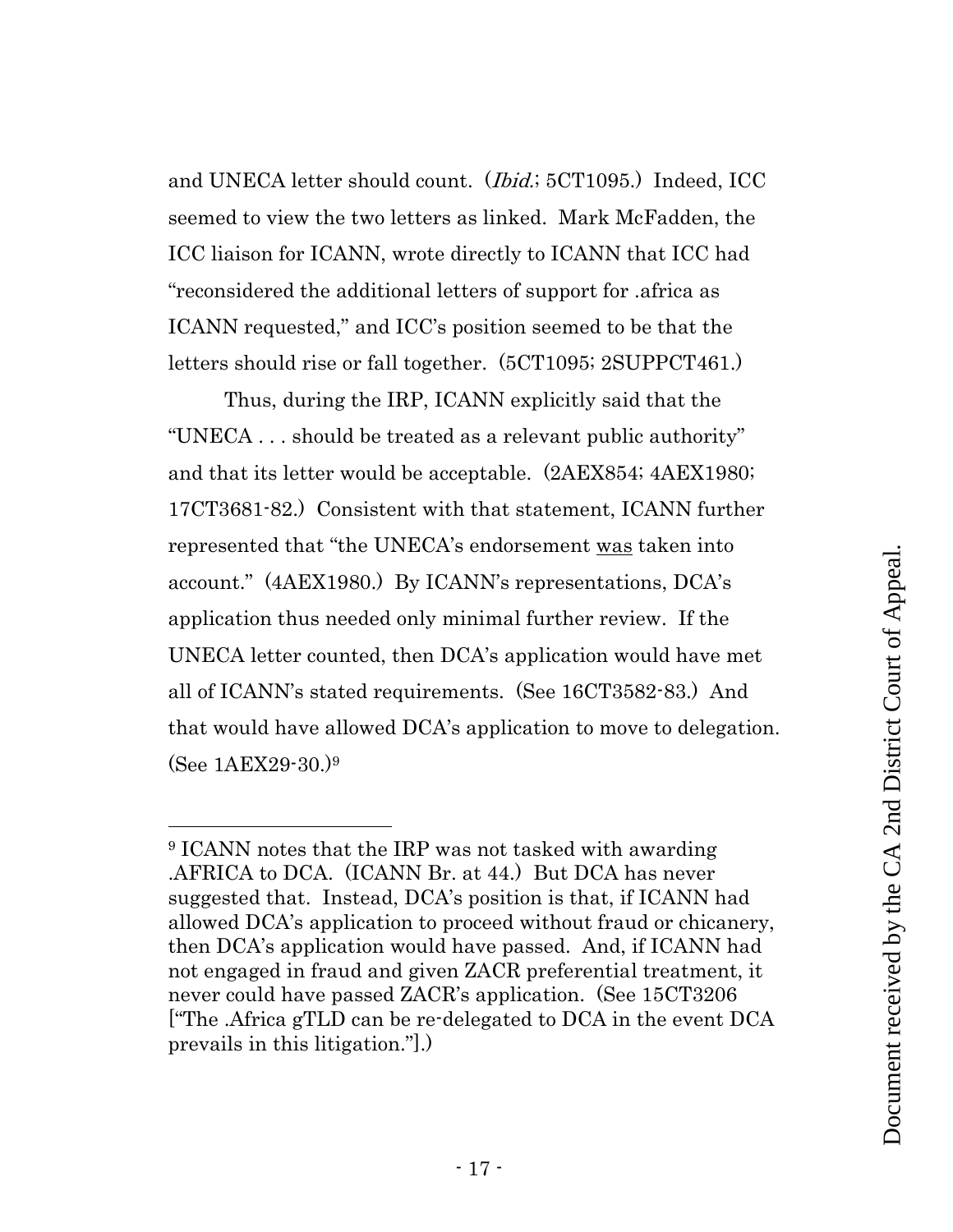But ICANN could not allow that. So, in a sudden aboutface, following the IRP, ICANN claimed that the UNECA's letter was insufficient. (See 16C 3598, 3570-71.) As part of its pretext for this complete change in position, ICANN suddenly claimed at ZACR's urging—that a non-mandatory factor rendered all of DCA's letters worthless. (See *ibid.*; 5AEX2247.) Notably, ICANN never defends the propriety of asking for ZACR's input about DCA's application. Nor does it defend the AUC's improper backdoor lobbying after the IRP. Thus, the record only reveals that ICANN's post-IRP conduct was full of deception and pretext—as DCA should have the chance to prove at trial.<sup>10</sup>

#### <span id="page-17-1"></span>STANDARD OF REVEW

<span id="page-17-0"></span>Even after a bench trial, appellate courts review all questions of law regarding judicial estoppel *de novo.* (*Blix Street*) Records, Inc. v. Cassidy (2010) 191 Cal.App.4th 39, 45-46 (hereinafter  $B$ lix).) Thus, although the appellate courts review

<sup>10</sup> ICANN also misleadingly says that the trial court suggested a bench trial to determine whether judicial estoppel barred ICANN's lawsuit. (ICANN Br. at 33.) But the trial judge had as part of the summary-judgment hearing concluded that judicial estoppel does not apply, and instead asked for the parties to "devise some type of a process where we can tease out the issue of judicial estoppel"—and ICANN then proposed a "two-day bench trial." (2RT632:5-6, 632:14-15.) And that initial trial concluded with a tentative ruling, (3RT1334:21, 1337:17-1339:13), that was militated by ICANN's claim of a mistrial. (19CT4114, 4122.)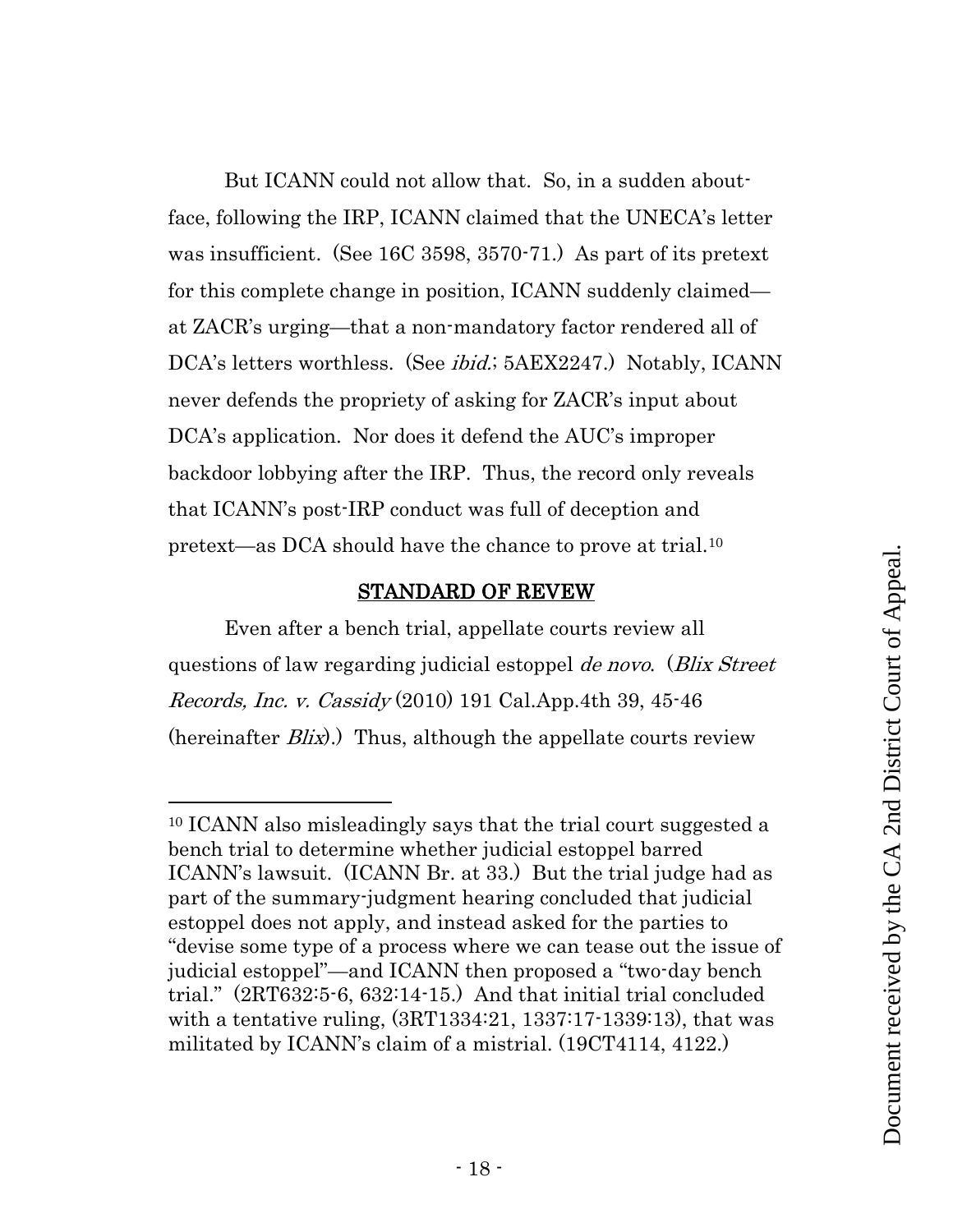the "findings of fact" themselves for "substantial evidence," the question of "whether judicial estoppel can apply to the facts is a question of law reviewed de novo." (*Ibid.*) And, "[e]ven if the necessary elements of judicial estoppel are found," the appellate court reviews "whether it should be applied" for "abuse of discretion." (*Id.* at 46-47.)

#### <span id="page-18-1"></span>ARGUMENT

<span id="page-18-0"></span>Judicial estoppel may only be applied where four elements are all established—but none of those elements are present here. First, DCA's positions were not "totally inconsistent." (Aguilar v. Lerner (2004) 32 Cal.4th 974, 986.) When viewed in context, DCA's statements before the IRP were about the claims and facts then in dispute—not about claims and facts that arose only *after* the IRP. DCA simply could not have anticipated ICANN's later misconduct, or made any statements about its ability to sue for misdeeds that had not yet occurred.

Second, DCA's prior statements were not made in a "quasijudicial" proceeding. (*Ibid.*) To the contrary, ICANN itself treated the IRP as non-binding and voted on whether or not to accept its outcome. And DCA has had no recourse to judicial review of ICANN's decisions, leaving DCA entirely at ICANN's mercy and wholly removing the IRP from the judicial process.

Third, DCA was not "successful" in its prior statements because the IRP panel did not "adopt[]" those statements "as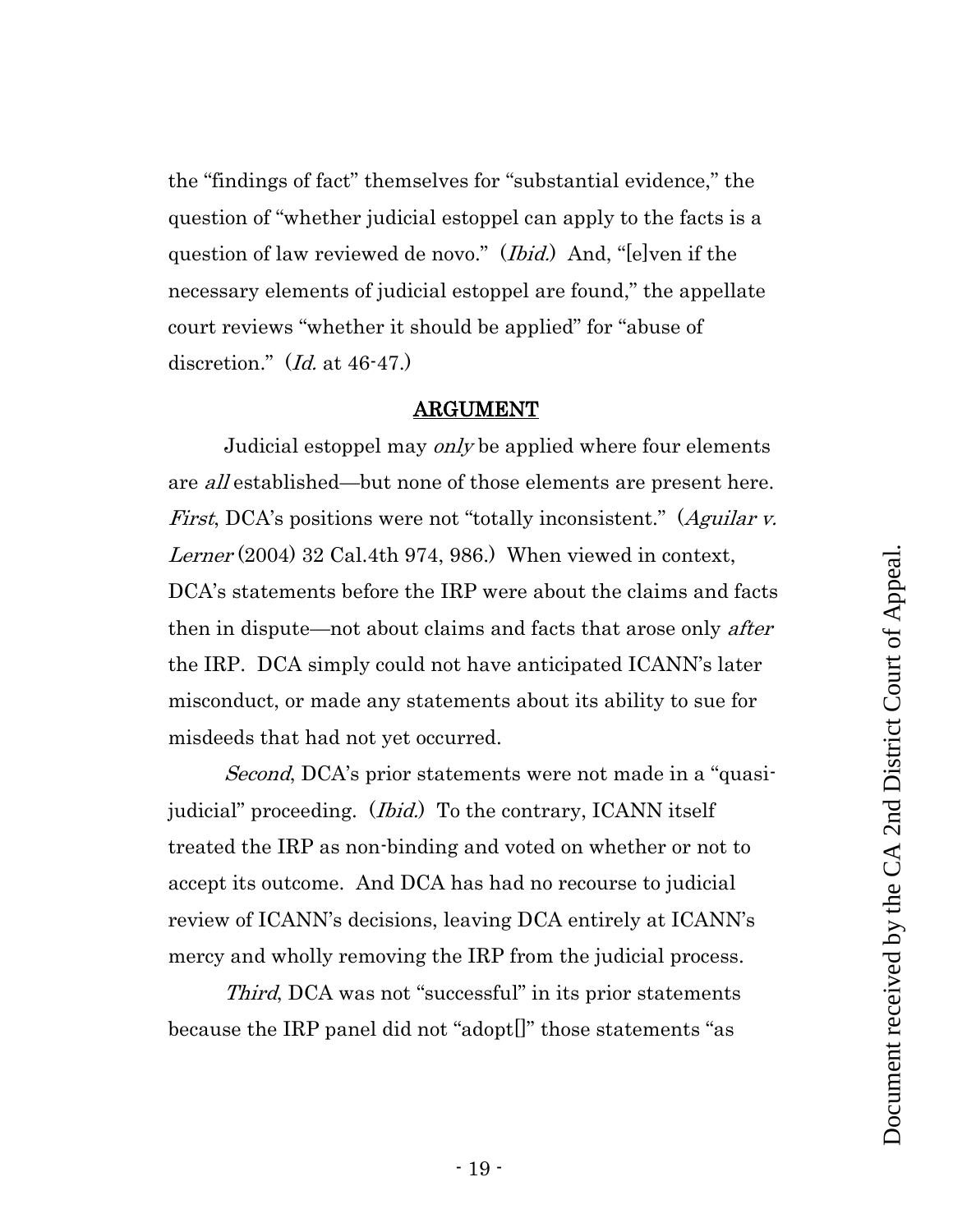<span id="page-19-0"></span>true." (*Ibid.*) The IRP panel said only that it was "assuming" that the litigation waiver was binding—but courts and litigants have long assumed facts or positions without adopting them as true. For this Court to allow DCA's current lawsuit to proceed, therefore, would not risk inconsistent judicial decisions of the type that animate judicial estoppel.

<span id="page-19-1"></span>Fourth, DCA did not act out of bad faith. (Lee v. W. Kern *Water Dist.* (2016) 5 Cal.App.5th 606, 630 (hereinafter Lee).) It has instead been up front and consistently striven to hold ICANN accountable. Conversely, ICANN is the one who has pulled every procedural trick in the book to block DCA's claims—both before the IRP and before this Court. And thus, fifth, it would be inequitable to apply judicial estoppel here. Indeed, to apply judicial estoppel would reward ICANN's misconduct, allowing it to escape judicial scrutiny for twisting the results of the IRP and taking further action to harm DCA. Such a result is manifestly unjust.

ICANN's arguments to the contrary are based on bluster and misdirection. Again and again, ICANN dismisses DCA's case citations as inapposite without bothering to distinguish them on any substantive legal basis. And, although ICANN insists that the questions here are factual, requiring deference, it never explains what facts are in dispute. Nor can it. At bottom, the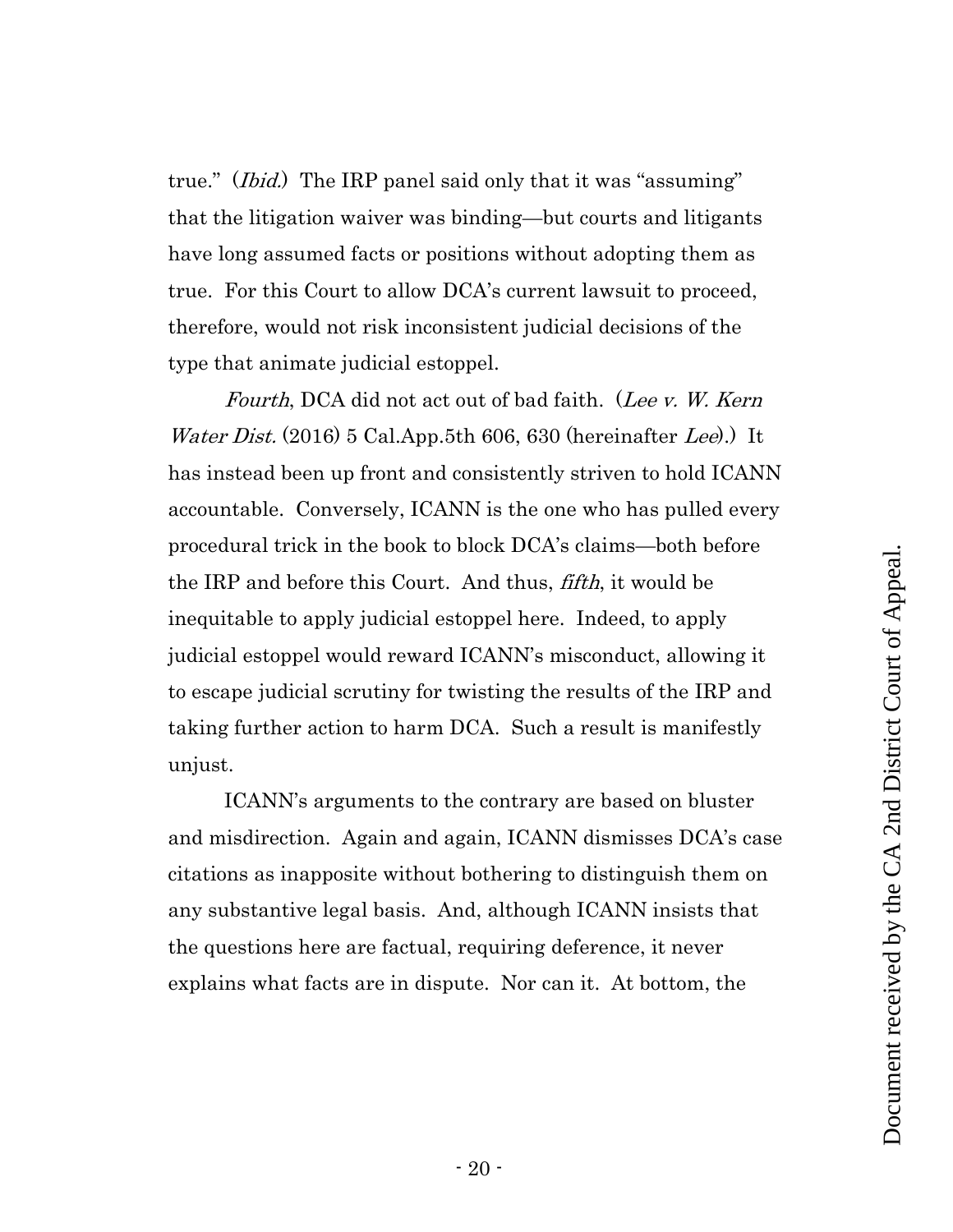disputes here are legal, not factual. And the caselaw only confirms that none of the four required elements are met here.

#### <span id="page-20-1"></span><span id="page-20-0"></span>I. The Elements Of Judicial Estoppel Are Not Met Here.

## <span id="page-20-4"></span><span id="page-20-2"></span>A. DCA's Positions Were Not "Totally Inconsistent."

For judicial estoppel to apply, DCA's statements to the IRP must "necessarily exclude[]" its current lawsuit. (Bell v. Wells Fargo Bank, N.A. (1998) 62 Cal.App.4th 1382, 1387 (hereinafter Bell), quoting Prilliman v. United Air Lines, Inc. (1997) 53 Cal.App.4th 935, 960 (hereinafter *Prilliman*).) That is a "very high threshold." (*Ibid.*) Yet, ICANN sweeps it aside, arguing that DCA's statements were not explicitly self-limiting and thus apply to any lawsuit that DCA might bring. (ICANN Br. at 44- 45.) That view is both factually and legally incorrect. California's courts always "consider the legal context" before applying judicial estoppel. (*Levin v. Ligon*  $(2006)$  140 Cal.App.4th 1456, 1473 (hereinafter Levin).) And judicial estoppel does not apply if it is even "possible to reconcile the statements"—a standard that ICANN conspicuously ignores. (*Bell, supra,* 62 Cal.App.4th at p. 1388.)<sup>11</sup>

<span id="page-20-3"></span><sup>11</sup> ICANN bizarrely asserts that DCA "seeks to create a new factor by arguing that courts are required to expressly evaluate 'context.'" (ICANN Br. at 46 n.15.) Far from it, DCA has simply repeated and quoted the holdings of these cases.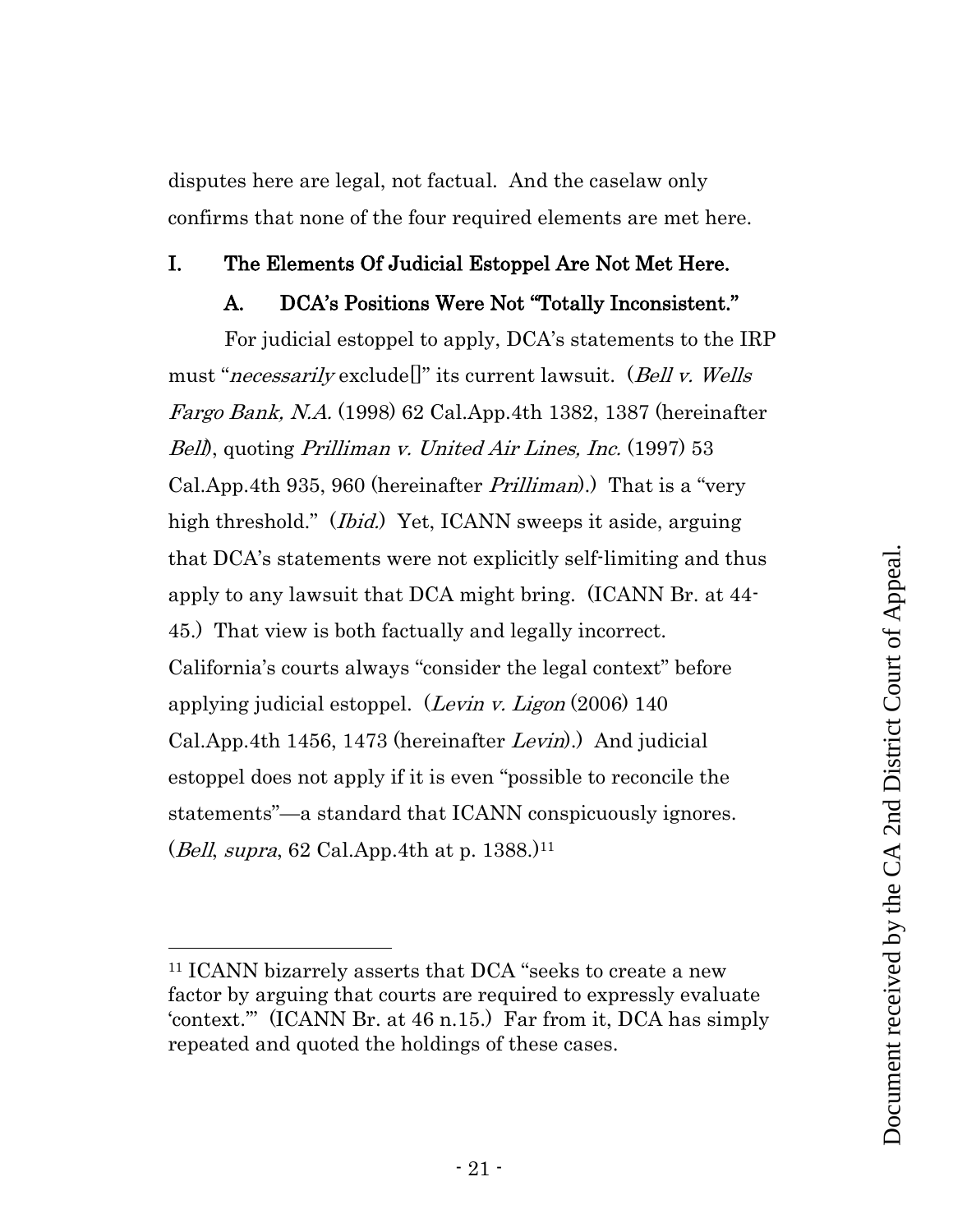When viewed under the proper standard, DCA's statements are easy to reconcile. Before the IRP, DCA said that it could not sue ICANN in the context of the claims and issues in play at that point in time—i.e., that ICANN had violated its Articles and Bylaws by blindly taking the GAC's advice. Those are not the same claims at issue in this lawsuit. Instead, in this litigation, DCA argues that ICANN defrauded DCA and engaged in unfair competition by promising to respect the IRP results and treat DCA fairly, but then rejecting DCA's application based on pretext about DCA's letters of endorsement through collusion with ZACR.

Nowhere does ICANN dispute that the facts at issue in this current lawsuit did not occur until *after* the IRP. And because DCA's current lawsuit turns on conduct and issues that arose only *after* the IRP, it was impossible for DCA to have addressed such conduct and claims in its statements to the IRP.<sup>12</sup>

Seeking to invert the analysis, ICANN asserts that DCA never conditioned its statements "on ICANN's future actions," and that its statements were "unequivocal." (ICANN Br. at 39- 40, 45-46.) But that argument does not even make logical sense.

<sup>12</sup> ICANN effectively conceded as much when it told the IRP panel that it was limited to the issue of the GAC's advice—an issue that ICANN's own counsel said should have been for a "Phase II" trial on the merits of DCA's claims. (See 4RT2431:11- 13, 2433:11-13.)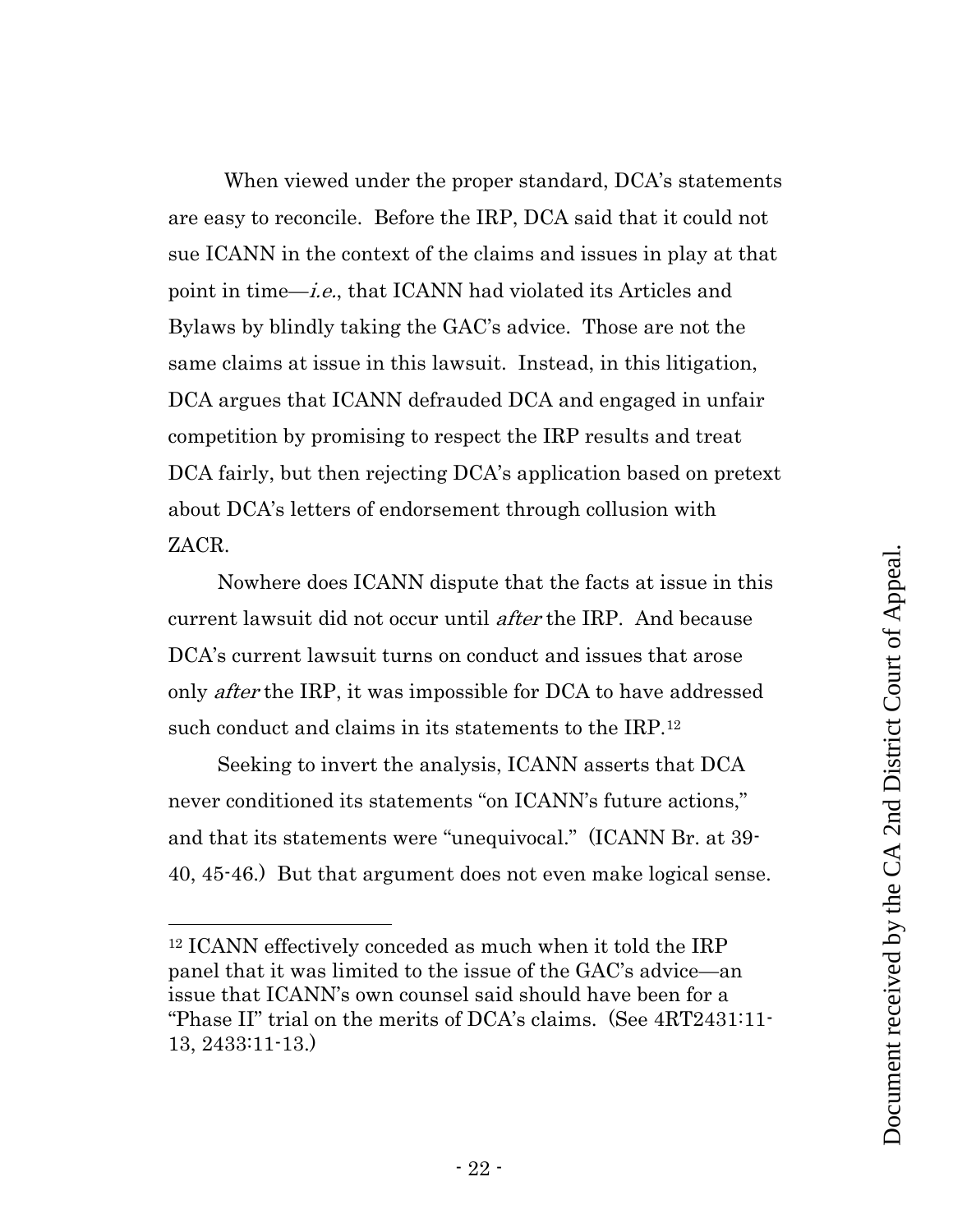Judicial estoppel does not require a party to foresee whether its opponent will engage in further misconduct—and clarify that any current statements do not apply to any such hypothetical future events. It does not punish litigants for failing to cabin and limit their statements based on unforeseen potential contingencies that might occur. DCA's statements simply could not have addressed or anticipated conduct or claims that had not yet occurred. ICANN has no legal or logical answer to that fact.

<span id="page-22-2"></span><span id="page-22-1"></span><span id="page-22-0"></span>The caselaw squarely supports that conclusion. For example, the respondents in *Montegani* did not "condition [their] representations on [the other party's] future actions." (See ICANN Br. at 40.) Yet the court held that the respondents' categorical admission did not bar them from later changing their position when the facts changed. (*Montegani v. Johnson* (2008) 162 Cal.App.4th 1231, 1238-39 (hereinafter Montegani); ICANN Br. at 47-48.) Nor did the lawyer in *Daar* "qualify [his] representations" or limit his denials of jurisdiction "with regard to [the] specific claims" at hand. (See ICANN Br. at 39-40.) But the court held that those denials of jurisdiction did not estop the lawyer from later asserting jurisdiction when the later case involved new "claim[s] and different facts." (Daar & Newman v. VLR International (2005) 129 Cal.App.4th 482, 490-91 (hereinafter *Daar*).) Judicial estoppel always takes into account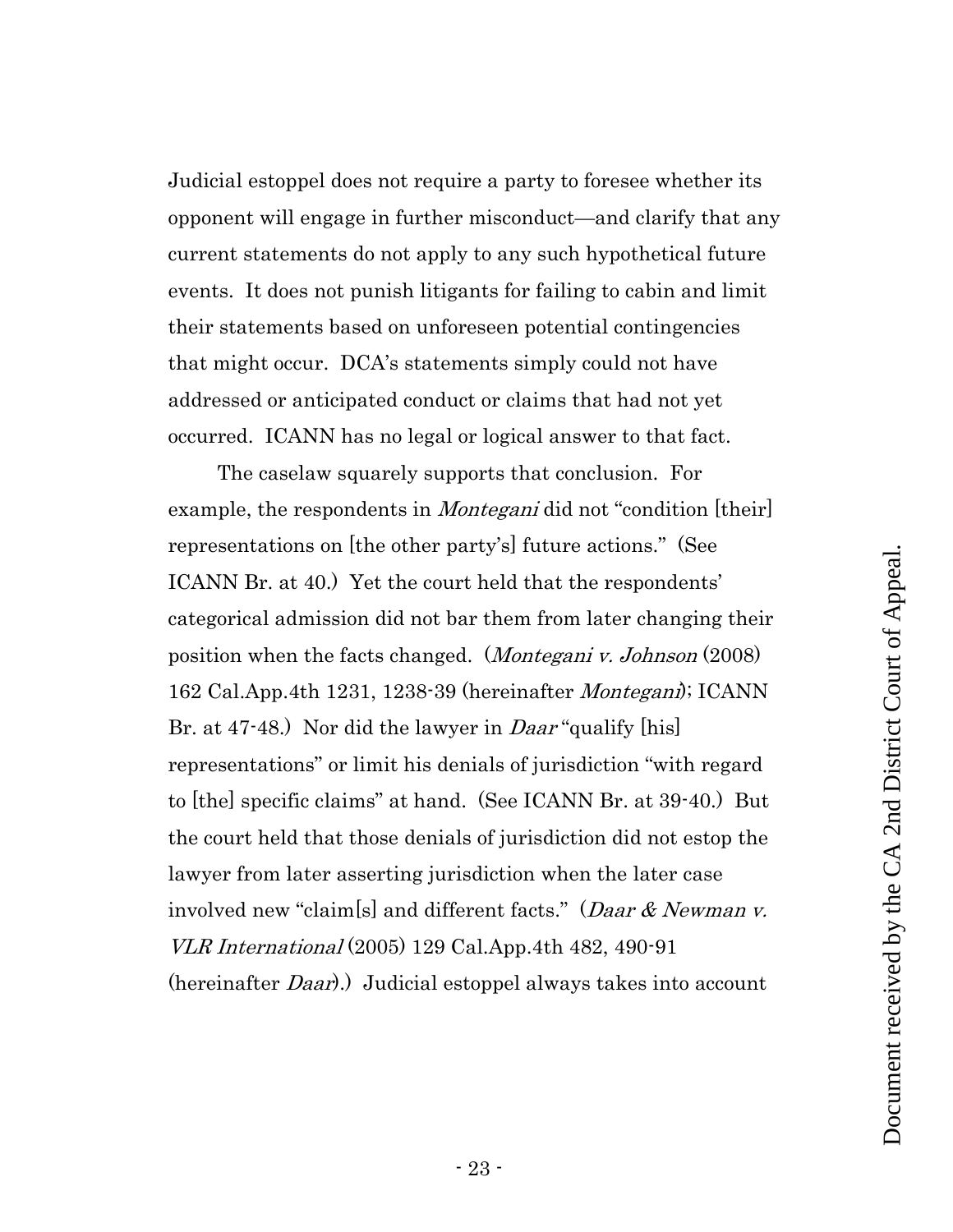changed circumstances, and recognizes that statements are made in light of the claims and facts at issue.

<span id="page-23-2"></span><span id="page-23-0"></span>Instead of dealing with those holdings, ICANN baldly asserts that these and other cases are "distinguishable on the facts"—without ever explaining what relevant facts distinguish them. (ICANN Br. at 46-48.) ICANN's need to claim factual distinctions for a two-page string cite of cases only highlights the strength of their holdings: that the facts and circumstances give statements context, and can reconcile those statements to later positions. (See also Prilliman, supra, 53 Cal.App.4th at p. 962- 63; Bell, supra, 62 Cal.App.4th at p. 1388.) Nowhere does ICANN explain, for example, how *Daar* was somehow limited to its "unique facts and law," or how *Montegani*'s holding is not onpoint. (See ICANN Br. at 47 nn.16-17.) That is because it cannot. Daar clearly shows that two seemingly contradictory statements can be reconciled if they were made in the context of "different claim[s] and different facts." (Daar, supra, 129 Cal.App.4th at pp.490-91.) And *Montegani* shows (as ICANN admits) that changed facts can reconcile a party's two statements. *(Montegani, supra,* 162 Cal.App.4th at pp. 1238- $39.$ <sup>13</sup> Those key doctrinal points are fatal to ICANN's arguments here.

<span id="page-23-3"></span><span id="page-23-1"></span><sup>&</sup>lt;sup>13</sup> ICANN also tries to distinguish *State Farm*, but its efforts fall flat. (ICANN Br. at 47 n.17.) The fact that the party in *State*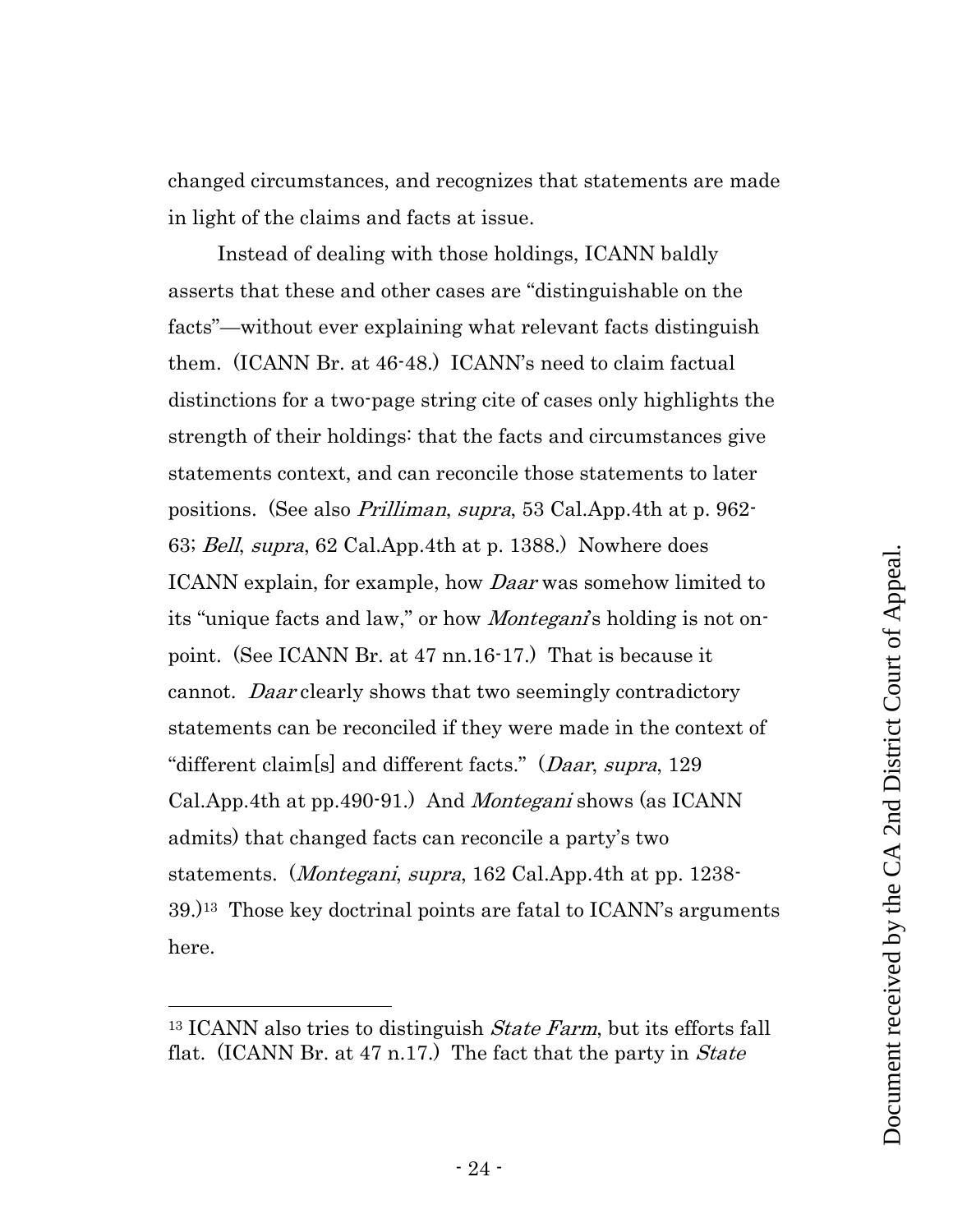<span id="page-24-2"></span>Contrary to ICANN's assertions, Levin v. Ligon (2006) 140 Cal.App.4th 1456, does not undercut any of those cases. In Levin, the court took care to explain that the party had taken contrary positions as to "the *exact same assets.*" (*Id.* at p. 1479, emphasis added.) It was totally inconsistent for that party to first assert that he had lost "any interest" in those assets, and then claim a "property interest in these *same financial assets.*" (*Id.* at 1480.) No facts or circumstances had changed regarding the assets, and thus no context could reconcile the party's positions.<sup>14</sup>

Farm brought the *same claim* in a *different matter* only confirms that "different circumstances" can reconcile statements. (State Farm Gen. Ins. Co. v. Watts Regulator Co. (2017) 17 Cal.App.5th 1093, 1102.) And ICANN ignores the fact that the same arbitration agreement apparently covered both claims—yet a change in the arbitration agreement and "different circumstances" reconciled the party's earlier admission that the agreement covered the claims. (Id. at pp. 1096, 1102.)

<span id="page-24-4"></span><span id="page-24-3"></span><span id="page-24-1"></span><span id="page-24-0"></span><sup>&</sup>lt;sup>14</sup> For the same reason, ICANN's other two cited cases, *Nist v.* Hall  $(2018)$  24 Cal.App.5th 40, 48-49 (hereinafter *Nist*), and Bucur v. Ahmad (2016) 244 Cal.App.4th 175 (hereinafter Bucur), are similarly off-point. (ICANN Br. at 48-49.) Bucur involved a party who took two different positions as to the same facts about the termination of a contract; nothing changed between the two statements. (Bucur, supra, 244 Cal.App.4th at pp.182, 188.) And Nist involved one party who first claimed that the other party violated a statute, then asserted the statute had never applied, as to the same facts regarding the sale of property from a storage unit. (*Nist, supra*, 24 Cal.App.5th at p. 43, 48-49.)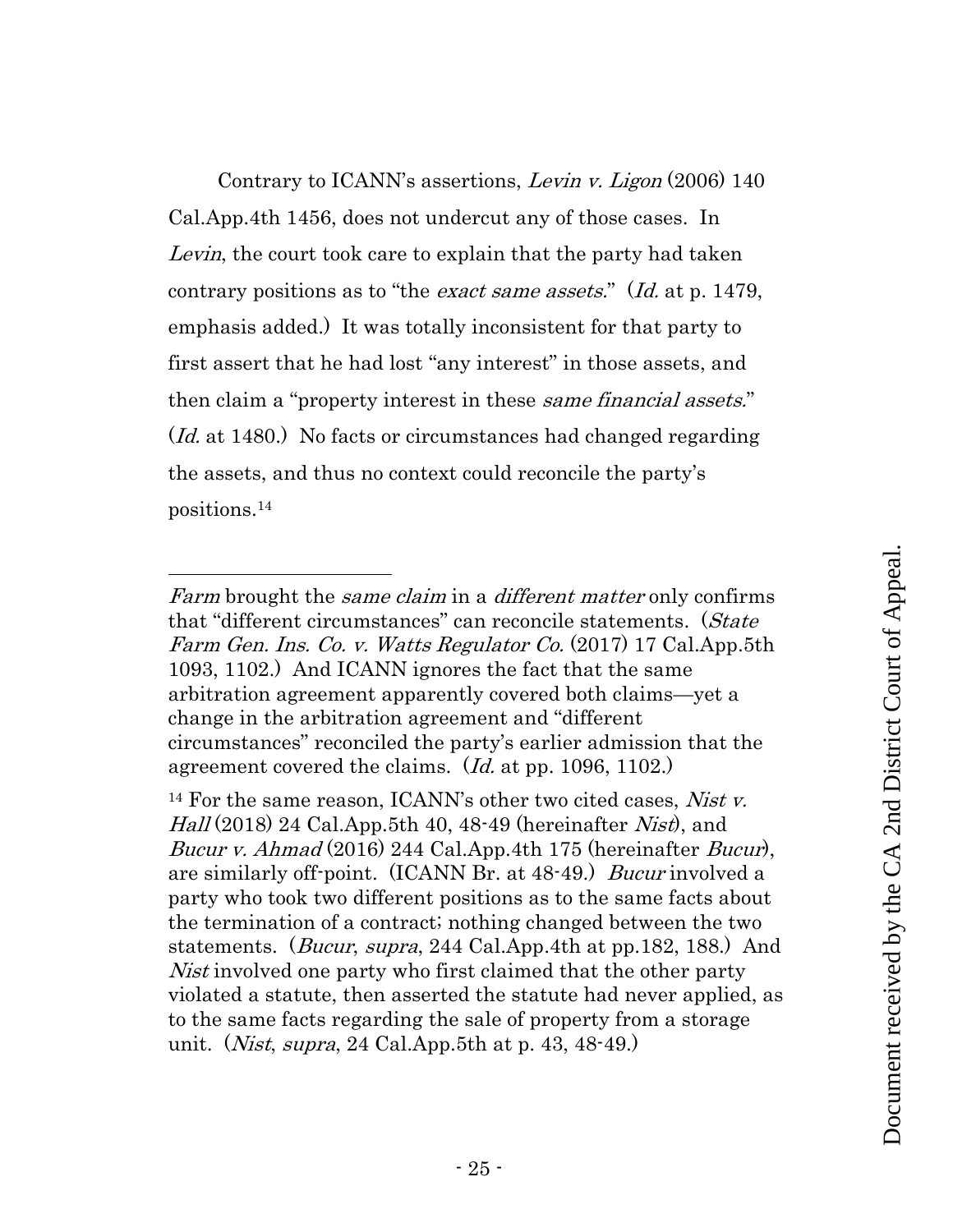Again, that is not the case here. DCA's earlier statements were about the facts and claims then before the IRP. Its claims here are different, and about facts and claims that arose *after* the IRP. Although ICANN generically says that the "context of both proceedings [are] the same," it offers no support for that anachronistic argument. (ICANN Br. at 46, 49-50.) That is because there is none.

<span id="page-25-1"></span>At best, ICANN's position is that all of DCA's claims "arose from and directly related to ICANN's processing of DCA's .AFRICA application." (ICANN Br. at 32.) But judicial estoppel turns on the substance of a party's statements, not labelling games built on levels of abstraction. (See Daar, supra, 129 Cal.App.4th at  $pp.490-91.$ <sup>15</sup> Indeed, such sweeping classifications conflict with the core logic of Daar. If ICANN were correct, then the *Daar* Court could have just said that the lawyer's two statements both dealt with "jurisdiction." (*Ibid.*) Or the two statements in *Daar* both dealt with the "respondent's underlying action" or "the same client." (*Ibid.*) But that was not Daar's holding. Instead, Daar looked to the underlying "claim[s] and facts," just as this Court should do. (*Ibid.*)

<span id="page-25-2"></span><span id="page-25-0"></span><sup>&</sup>lt;sup>15</sup> See also *Prilliman, supra,* 53 Cal.App.4th at p. 962 $-63$ ; *Bell*, supra, 62 Cal.App.4th at p. 1388 [both looking at the substance of statements].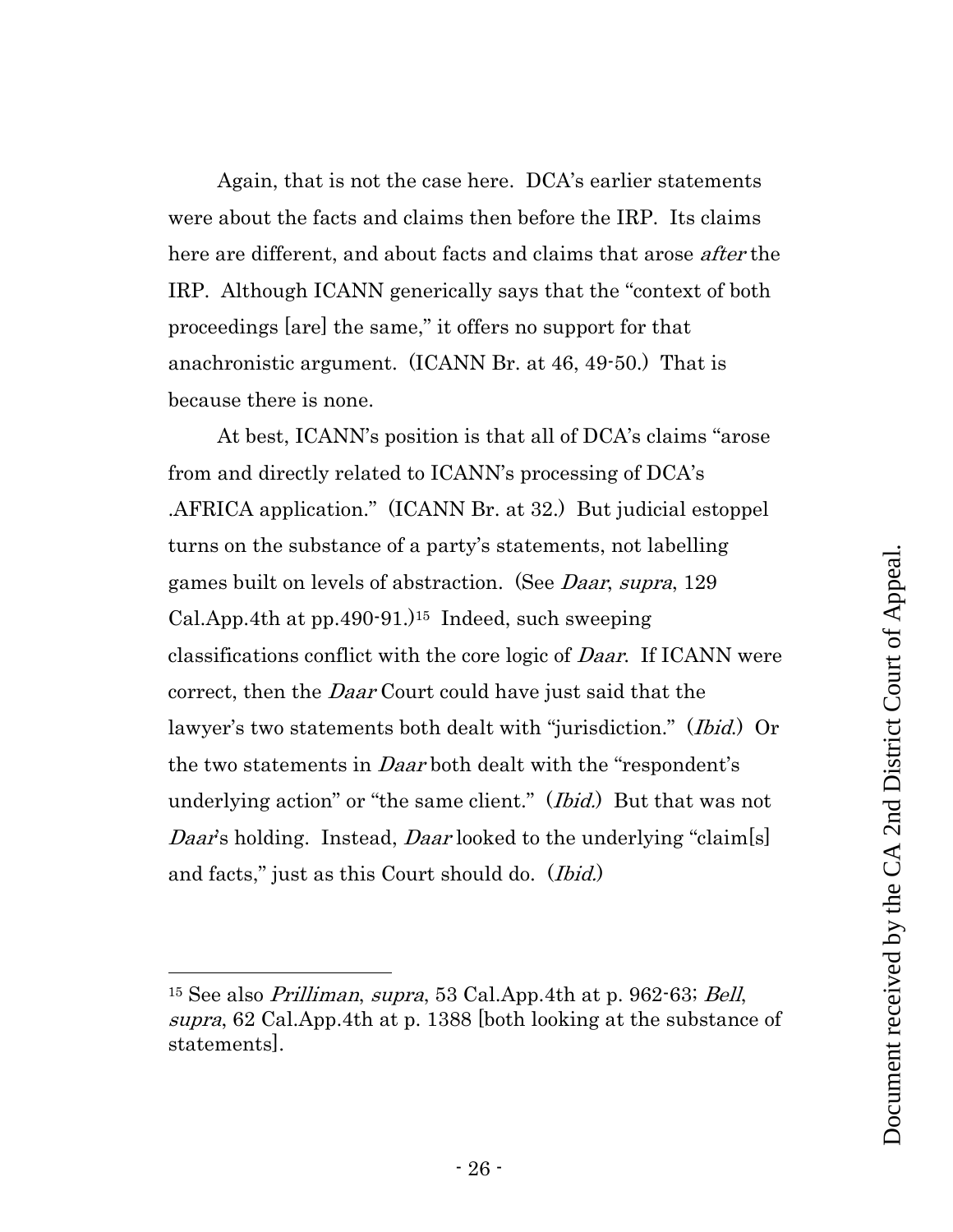When looking to the substance of DCA's claims, the differences are plain. The pre-IRP claims were about the GAC's advice and ICANN's violation of its Bylaws. That context is plainly different than the post-IRP claims for fraud and unfair competition based on ICANN's collusion with ZACR and newlyfabricated dismissal of DCA's letters—especially the UNECA letter. Those new facts and new claims reconcile DCA's statements and thus preclude judicial estoppel. (*Daar, supra*, 129 Cal.App.4th at pp.490-91.)

<span id="page-26-0"></span>Moreover, DCA's statements to the IRP were made on the basic assumption that, if the IRP said it was binding, then ICANN would treat the IRP's outcome as binding and respect its recommendations. (E.g., 1AEX610-11.) Those expectations were dashed, however, when ICANN twisted the IRP results and contrived new reasons to throw out DCA's application. Contrary to ICANN's assertions, ICANN *did not* respect the IRP's outcome. Although it said it would implement the IRP panel's recommendations, ICANN did not actually allow DCA's application to proceed through the rest of the application process, as the IRP panel had said it should. Instead, ICANN made up a new reason to reject DCA's application, thwarting the purpose of the IRP recommendations. And although ICANN nominally "adopted" the IRP recommendations, it did so only after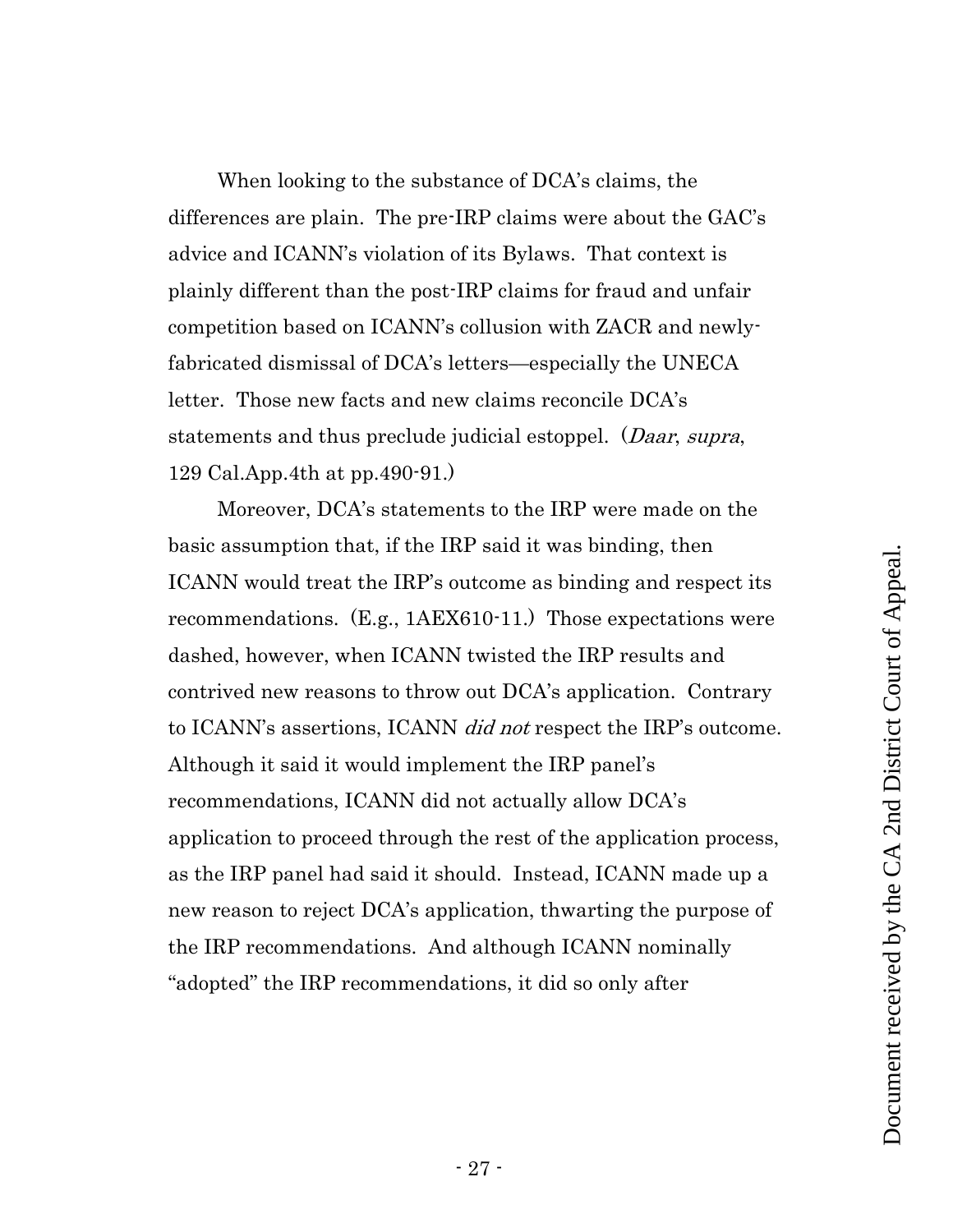consulting with the GAC that already had objected to DCA's application and asking DCA's opponent ZACR for its input.

<span id="page-27-1"></span>Thus, DCA's statements are not so "totally inconsistent" that one "*necessarily* excludes" the other. (*Bell, supra,* 62 Cal.App.4th at p. 1387.) DCA's current lawsuit deals with new claims, new misconduct, and new circumstances that arose only after the IRP ended—and therefore could not have been within the scope of DCA's prior statements. Thus, judicial estoppel does not apply.

# B. The IRP Was Not a "Quasi-Judicial Proceeding."

<span id="page-27-0"></span>Nor were DCA's statements made before a quasi-judicial proceeding. Again, although the IRP panel said it was binding, ICANN's own actions prevented the IRP from having binding effect. And DCA has had no recourse to judicial review, leaving it at the mercy of ICANN once the IRP had concluded. Thus, ICANN voted on *whether* to implement the IRP results, and then it proceeded to take actions inconsistent with the IRP panel's own recommendations. ICANN tellingly cannot cite a single case that applied judicial estoppel to a proceeding like this, or called such a proceeding "quasi-judicial."

When assessing whether a proceeding qualifies as "quasijudicial," courts consider several factors—including the legal formality of the proceeding, its procedural safeguards, the availability of judicial review, and the "ability to make a decision"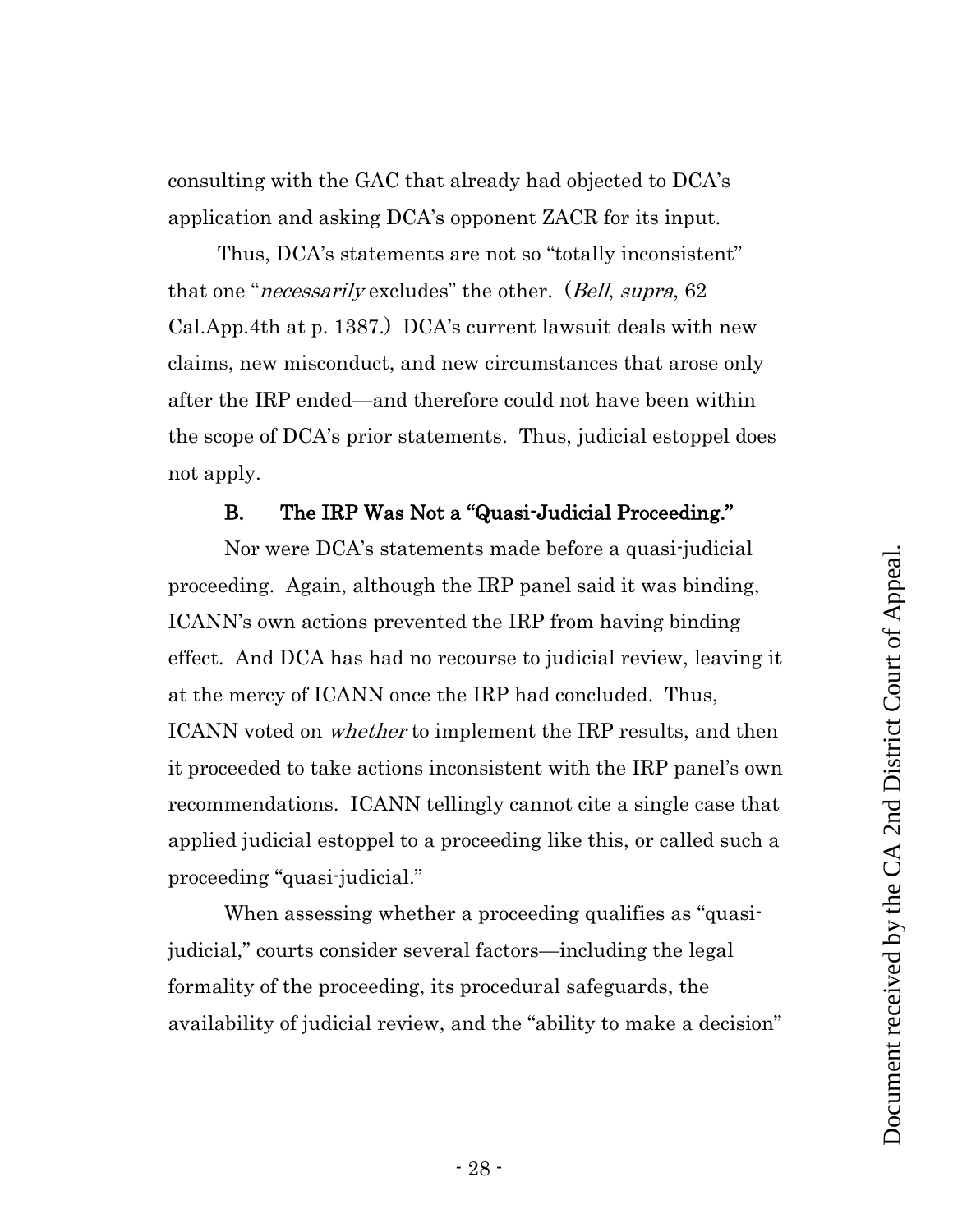<span id="page-28-4"></span><span id="page-28-2"></span><span id="page-28-0"></span>that binds both parties. (Nada Pacific Corp. v. Power Eng'g and *Mfg., Ltd.* (N.D. Cal. 2014) 73 F. Supp. 3d 1206, 1216-18 (hereinafter Nada); Eaton v. Siemens (E.D. Cal., May 23, 2007, No. civ.s-07-315) 2007 WL 1500724, at \*5 (hereinafter *Eaton*); Vandenberg v. Superior Court (1999) 21 Cal.4th 815, 829.) Because of ICANN's own misconduct, the IRP here lacked two critical safeguards: it was not treated as binding by both parties, and neither party had a right to judicial review.

<span id="page-28-3"></span><span id="page-28-1"></span>ICANN's own misconduct prevented the IRP from having binding effect. ICANN does not dispute that it voted on *whether* or not to accept the IRP panel's "recommendations," and felt fully empowered to disregard those "recommendations" if it had wished to do so. (2AEX1613-14; 2 AEX878-78.) That makes this case just like *Nada* or *Eaton*, in which a tribunal issued recommendations that the parties "could choose to ignore." (Eaton, supra, 2007 WL 1500724, at p. \*5; Nada, supra, 73 F. Supp. 3d at p. 1216-17.) Likewise, although ICANN notes that it mostly adopted the IRP panel's recommendations here, it never even attempts to grapple with *Eaton*'s holding that a proceeding does not become binding just because a party, in a particular case, "chose to follow" its outcome. (*Eaton, supra,* 2007 WL 1500724, at p. \*5.)

Indeed, Akram Atallah, ICANN's former head of Global Domains Divisions, confirmed that ICANN changed its own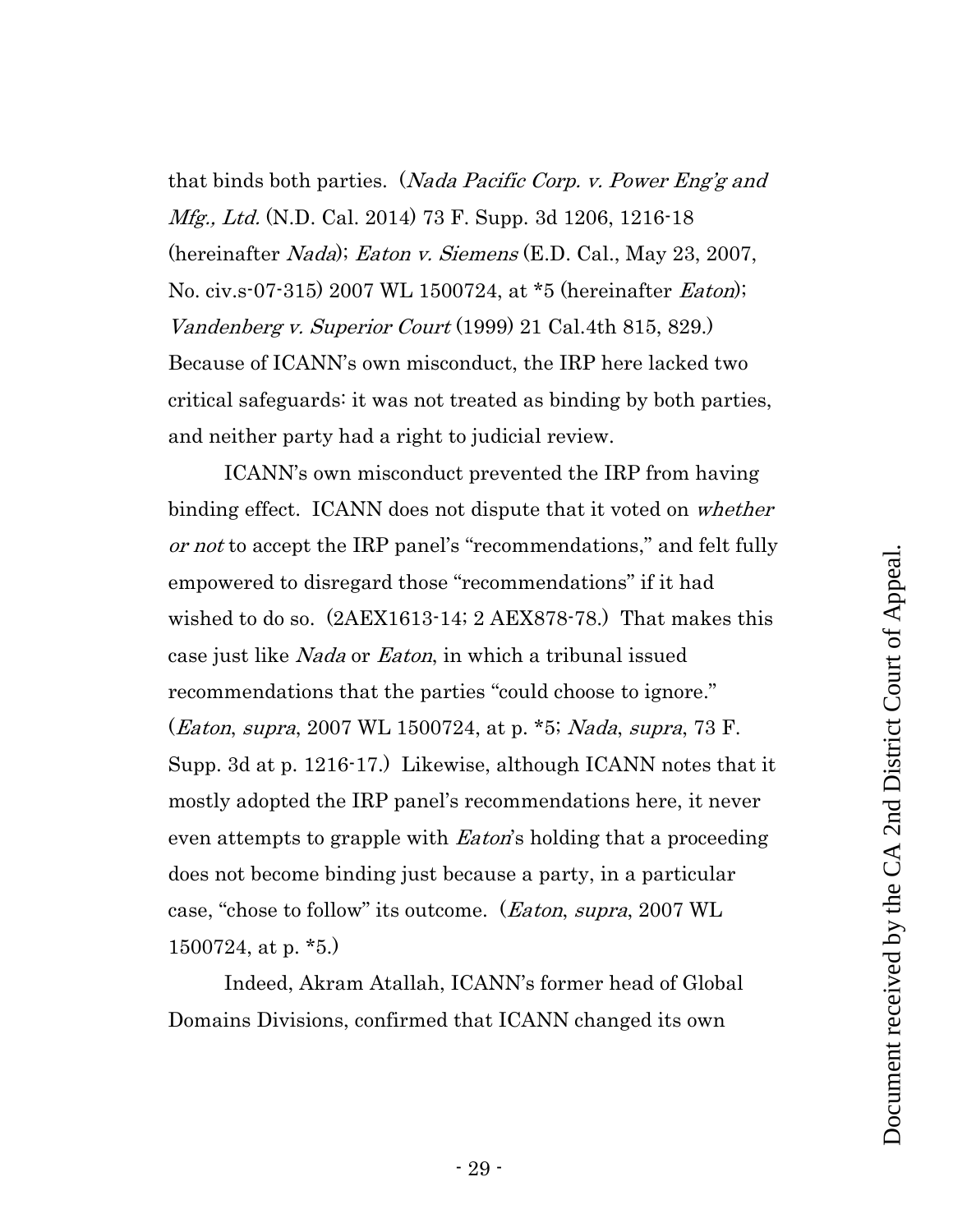Bylaws to make IRPs binding *after* DCA filed this lawsuit. (4RT2758:11-20.) That fact only buttresses the position that—at the time of the IRP—ICANN did not view the panel's decision as binding. Moreover, although ICANN voted to accept the IRP panel's recommendations, it also invited the GAC and ZACR to give input as to DCA's application—which was completely contrary to the spirit and purpose of the IRP's outcome, or any view that the IRP panel's decision was binding on it. (See 2AEX1613-15; 5AEX2242.) If the decision was binding, why did ICANN ask the GAC and ZACR for advice on whether to accept it? ICANN has no explanation.

Nor did DCA ever concede that the IRP was quasi-judicial or binding, regardless of how non-binding ICANN might treat the IRP's outcome or how much ICANN might twist its results. (See ICANN Br. at 55-56.) Although DCA argued, during the IRP, that the IRP was akin to "an arbitration" and thus would be binding, ICANN's own actions, after the IRP, proved that it had no intention of treating the proceeding as binding. (See 1AEX577-758.) Because DCA could not foresee that, even if the IRP said it was binding, ICANN would still vote on whether or not to accept its recommendations or that ICANN would twist the results as it did, its prior statements could not possibly have conceded that the IRP, as it actually unfolded, was somehow quasi-judicial.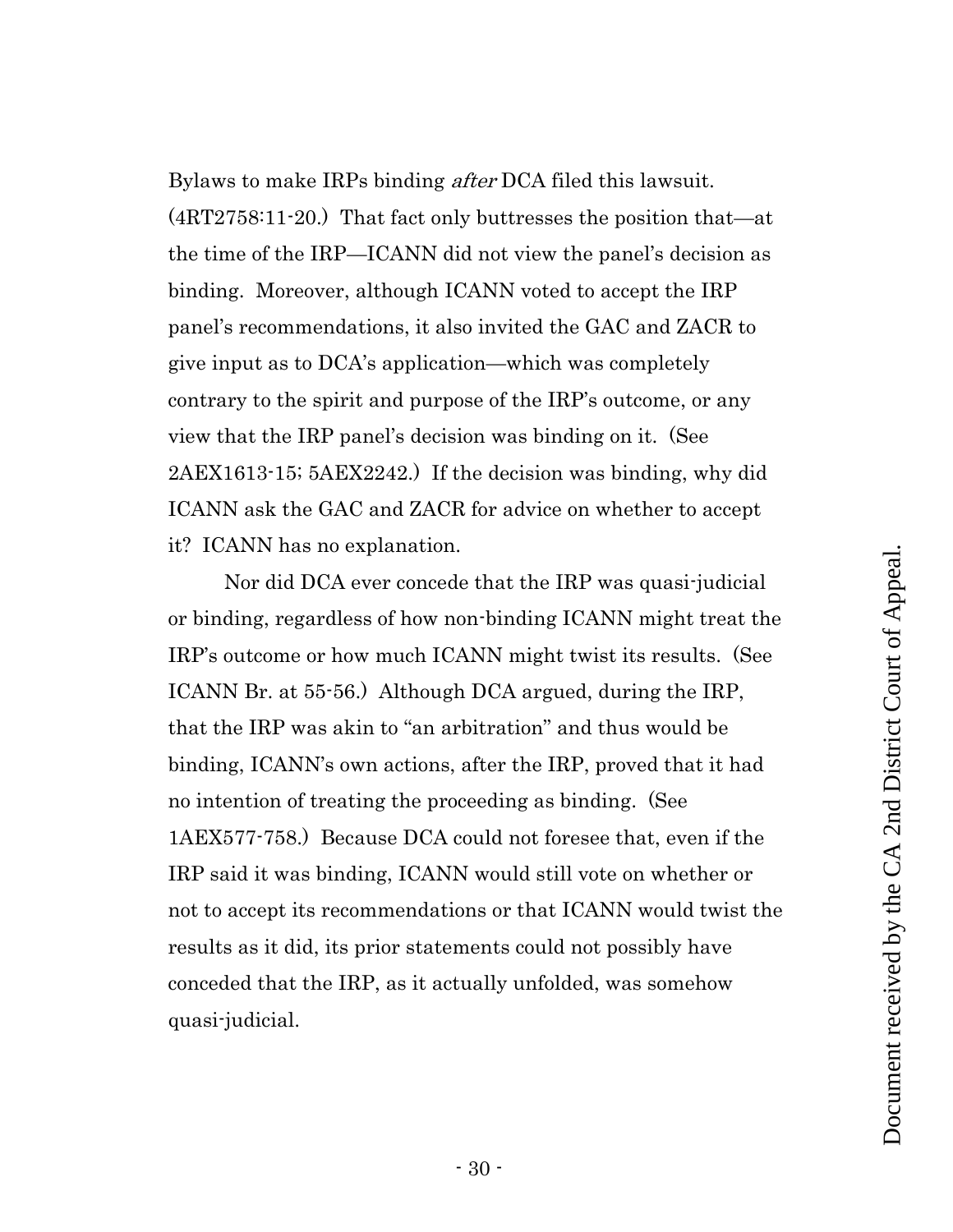<span id="page-30-0"></span>Importantly, DCA never had the chance to obtain judicial review of ICANN's vote on the IRP's outcome. ICANN brushes off that concern, saying that judicial review matters only for collateral estoppel and res judicata, but not for judicial estoppel. But that is simply wrong as a doctrinal matter. The only case ICANN cites for its distinction is *Jackson*, which explicitly says that "[j]udicial estoppel is designed to maintain the purity and integrity of the judicial process<sup>"</sup>—a quote that ICANN omits.  $(Jackson v. Chty. of Los Angeles (1997) 60 Cal. App. 4th 171, 182)$ (hereinafter *Jackson*).) Moreover, judicial estoppel "focuse<sup>[s]</sup> on the relationship between the litigant and the judicial system," preventing any "perver[sion of] the judicial machinery." (The Swahn Grp., Inc. v. Segal (2010) 183 Cal.App.4th 831, 841 (hereinafter *The Swahn Grp.*).) But if the proceeding was wholly removed from the judiciary because ICANN made it so—without any possibility of judicial review—then concerns about the judicial system are not present.

<span id="page-30-1"></span>Tellingly, ICANN does not cite a single case that distinguishes the term "quasi-judicial proceeding" in different contexts, or applies judicial estoppel to a proceeding that lacked judicial review. Instead, ICANN itself falls back on cases that deal with collateral estoppel and administrative mandamus, confirming that the scope of "quasi-judicial proceedings" is the same across these fields. (See ICANN Br. at 53, 59-60, citing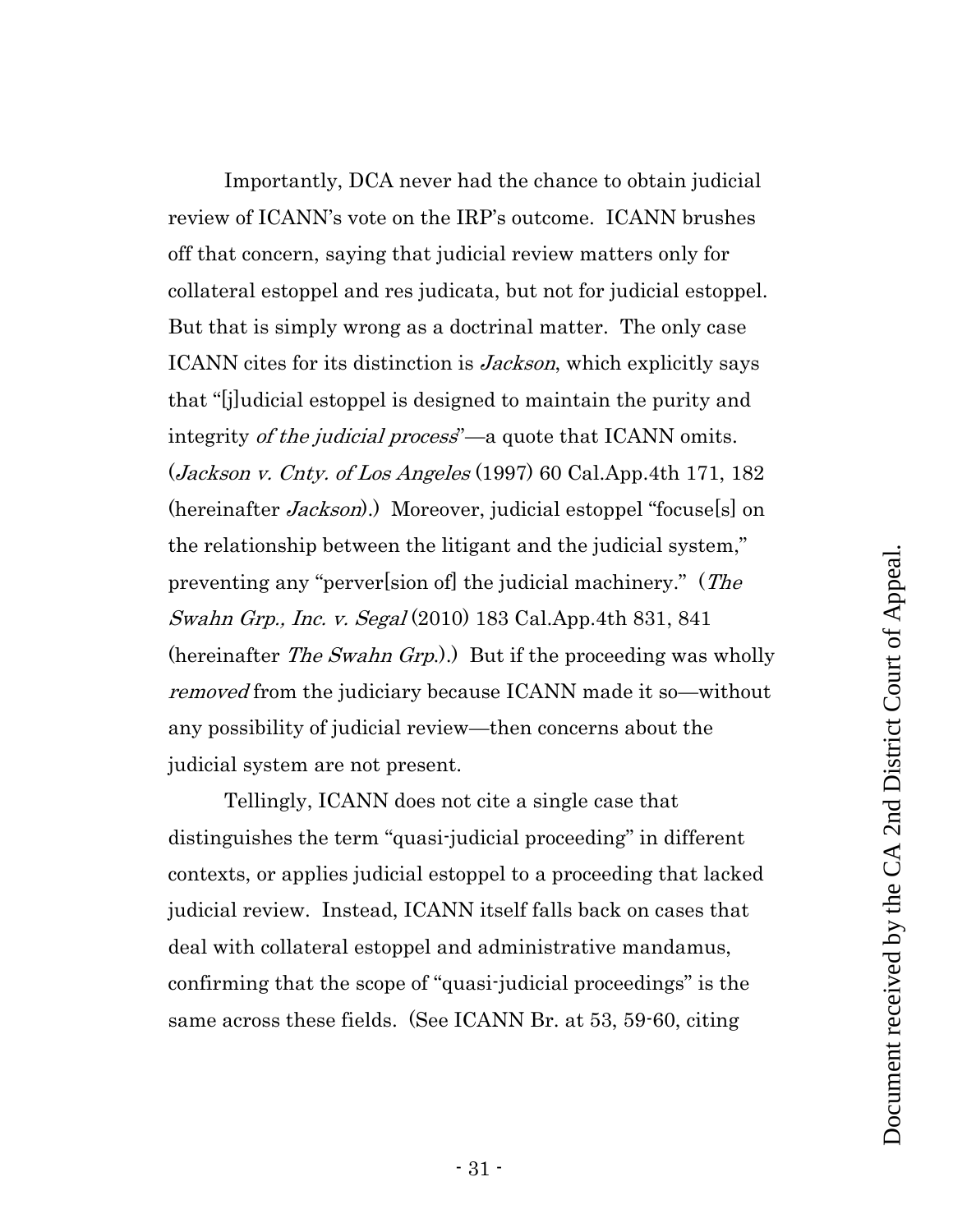<span id="page-31-1"></span><span id="page-31-0"></span>*Risam v. Cnty. of Los Angeles* (2002) 99 Cal.App.4th 412, 418-19, 421-22 (hereinafter Risam); Bray v. Int'l Molders & Allied Workers Union (1984) 155 Cal.App.3d 608, 612, 615-16 (hereinafter Bray); Westlake Cmty. Hosp. v. Superior Court (1976) 17 Cal.3d 465, 471, 478-83.)

<span id="page-31-2"></span>But those cases actually undermine ICANN's arguments. ICANN correctly notes that, in several of these cases, courts described a proceeding as "quasi-judicial" even though the proceeding was internal to, e.g., a trade union, with the union voting on the proceeding's outcome. (See, e.g., *Bray, supra*, 155 Cal.App.3d at p. 612.) But ICANN ignores that *all* of these cases involved some sort of judicial review—usually, with one party seeking administrative mandamus in order to resolve a claim that the organization improperly implemented the proceeding's result. (See, e.g., *id.* at pp. 612, 615-16.; *Risam, supra*, 99 Cal.App.4th at p. 423.) Here, by contrast, ICANN has invoked judicial estoppel to *prevent* any judicial review of its actions. Thus, far from supporting ICANN's view, those cases refute it.<sup>16</sup>

<sup>16</sup> ICANN cites the trial court's remark that a court proceeding is no "less binding" just because "one of the parties says, I don't view that as binding." (ICANN Br. at 55 n.20.) But that hollow notion only underscores DCA's point: Court proceedings, where the parties are on equal footing, are enforceable through attachment and seizure proceedings, if necessary. But, here, ICANN treated itself as above and unbound by its own IRP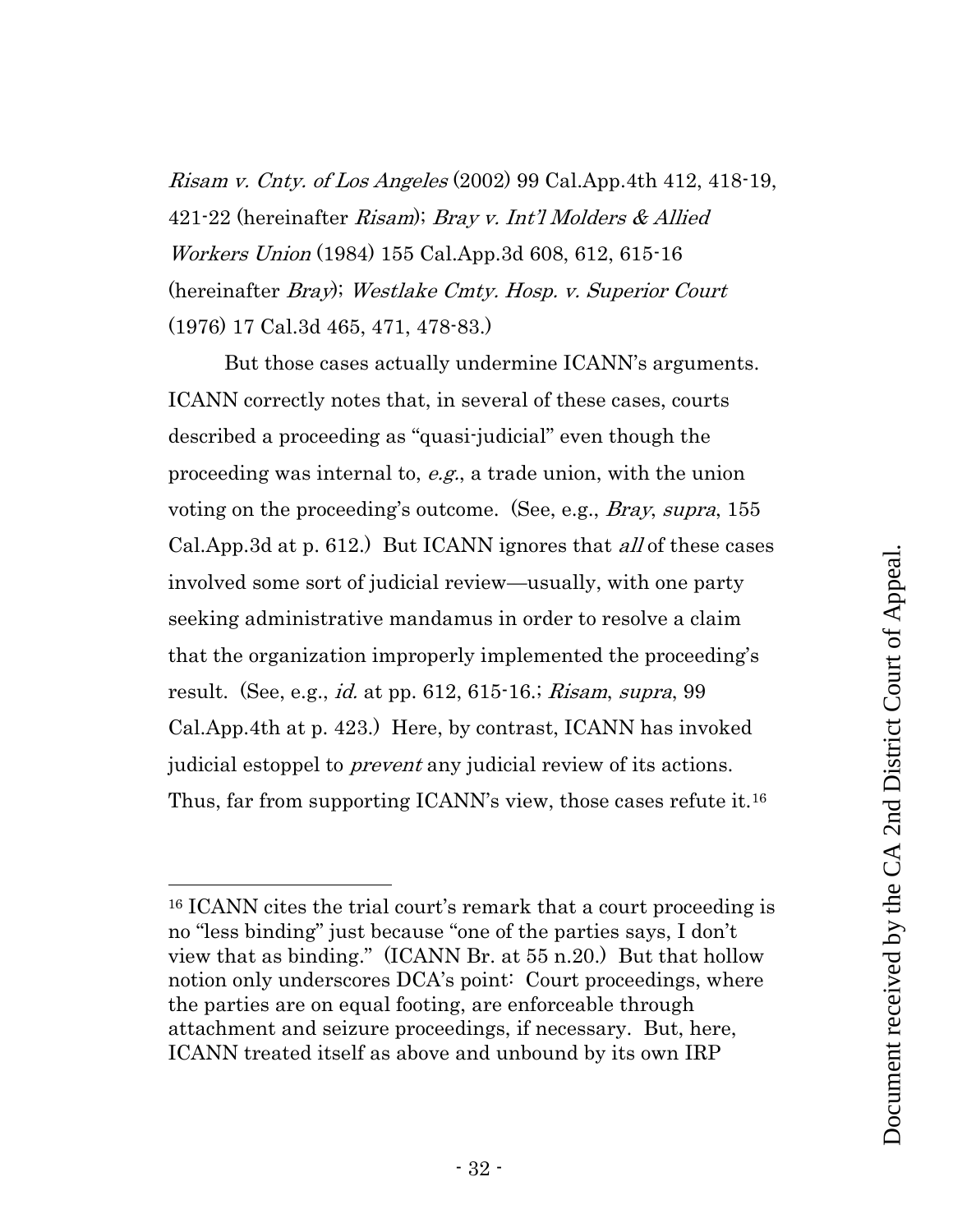At bottom, ICANN offers no support for its view that a proceeding is quasi-judicial even though one party voted on whether to abide by its outcome, and the other party had no recourse to judicial review. Such a holding would be illogical, and completely untethered from the purpose of judicial estoppel: to protect the "integrity of the judicial process." (*Jackson*, *supra*, 60 Cal.App.4th at p. 182.) Instead, cases like Nada and Eaton should dispose of this case. (*Nada, supra,* 73 F. Supp. 3d at p. 1216-17; Eaton, supra, 2007 WL 1500724, at p. \*5.) The IRP here was not quasi-judicial because ICANN chose whether or not to follow its result, and DCA has had no chance for judicial review.

# <span id="page-32-3"></span><span id="page-32-2"></span><span id="page-32-1"></span><span id="page-32-0"></span>C. DCA Did Not "Succeed" On Any Prior Position It Took.

<span id="page-32-4"></span>Additionally, DCA never succeeded in any sense relevant to judicial estoppel. As ICANN concedes, the "success" element requires that the IRP panel "*adopted*" DCA's positions as true. (See ICANN Br. at 39, quoting *Jackson, supra*, 60 Cal.App.4th at p. 183; see also The Swahn Grp., supra, 183 Cal.App.4th at p. 845.) Once again, that element is essential because of the underlying purpose of judicial estoppel (which ICANN ignores): to protect "judicial integrity." (*The Swahn Grp.*, *supra*, 183 Cal.App.4th at p. 846.) Even setting aside the non-judicial

proceedings, and has blocked any chance for DCA to enforce the IRP's outcome.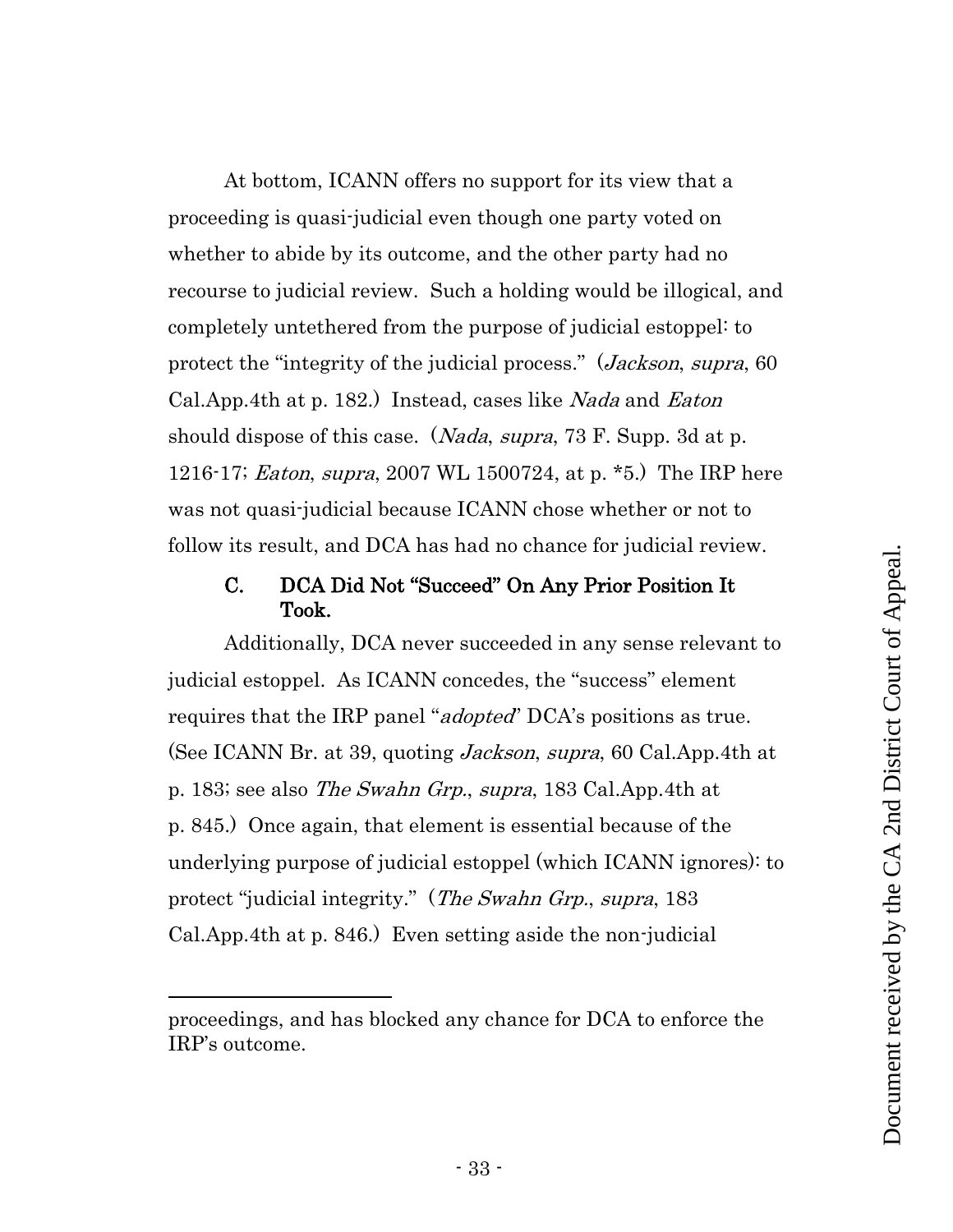nature of the IRP, if the IRP panel never adopted DCA's position, then its current positions (which are not inconsistent) introduce "no risk of inconsistent court determinations" or potential "perception that either the first or second court was misled." (Ibid.)

<span id="page-33-2"></span><span id="page-33-1"></span><span id="page-33-0"></span>In fact, the IRP panel never adopted DCA's positions as true. As ICANN admits, the IRP panel said only that it was "assuming" the litigation waiver was valid. (ICANN Br. at 43; 1AEX632-33.) Yet courts and litigants routinely assume facts or claims for the sake of argument without adopting them as true. (E.g., Lindh v. Murphy (1997) 521 U.S. 320, 333 & n.7; Seminole Tribe of Fl. v. Florida (1996) 517 U.S. 44, 65; People v. Taylor (2010) 48 Cal.4th 574, 615.) And, just like the trial court, ICANN never explains how an assumption is the same as adopting a position as true. Nor could it—to assume the litigation waiver is binding is plainly to *assume* that DCA could not sue ICANN, not to *adopt* that statement as true.<sup>17</sup>

In an attempt to sidestep this point, ICANN again asserts that judicial estoppel is different from collateral estoppel, without

<sup>&</sup>lt;sup>17</sup> As with its other arguments, ICANN suggests that this is a factual question. (See ICANN Br. at 40-41.) But what the IRP panel said is not in dispute—the only issue in dispute on this point is the legal question of whether the IRP panel's statements "adopted" DCA's positions as true in a way sufficient for judicial estoppel.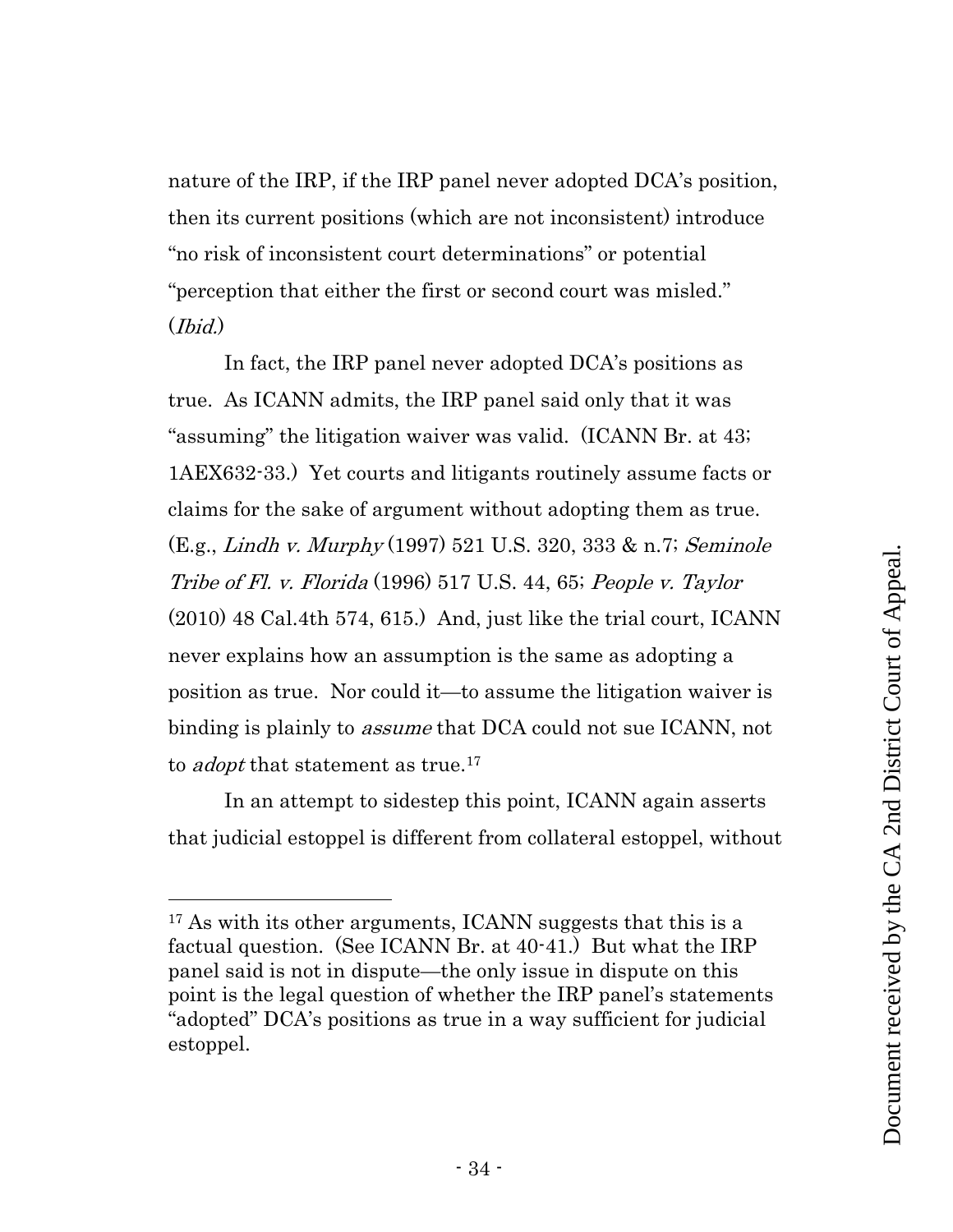<span id="page-34-1"></span>identifying any substantive legal distinction that would make a difference on this point. (ICANN Br. at 42.) Again, its quote from *Jackson* completely ignores what came next in that decision: "Judicial estoppel is designed to maintain the purity and integrity of the judicial process." (*Jackson*, *supra*, 60 Cal.App.4th at p. 182, emphasis added.) As *The Swahn Group* case explained, that concern is simply not present if the first tribunal did not adopt the party's position as true. (*The Swahn Grp., supra*, 183 Cal.App.4th at p. 845-46.)18 Thus, because the IRP did not adopt DCA's positions as true, judicial estoppel does not apply to DCA's case.

#### <span id="page-34-4"></span><span id="page-34-3"></span>D. DCA's Positions Were Not Taken in Bad Faith.

<span id="page-34-2"></span><span id="page-34-0"></span>Moreover, DCA's positions were not taken with the "bad faith or intentional wrongdoing" required for judicial estoppel. (Lee, supra, 5 Cal.App.5th at p. 630.) At bottom, judicial estoppel is a "harsh" doctrine, standing against the courts' "truth-seeking function" and need to do justice. (*Minish, supra*, 214 Cal.App.4th at 449.) Accordingly, judicial estoppel is meant only to ensure that parties "did not act with the intent to play fast and loose

<sup>18</sup> ICANN weakly notes that the IRP panel "ruled in DCA's favor on several issues." (ICANN Br. at 43.) But the question is not whether the IRP panel sided with DCA; it is whether the IRP panel adopted DCA's statements at issue as true—as ICANN concedes. (See ICANN Br. at 39, quoting Jackson, supra, 60 Cal.App.4th at p. 183.)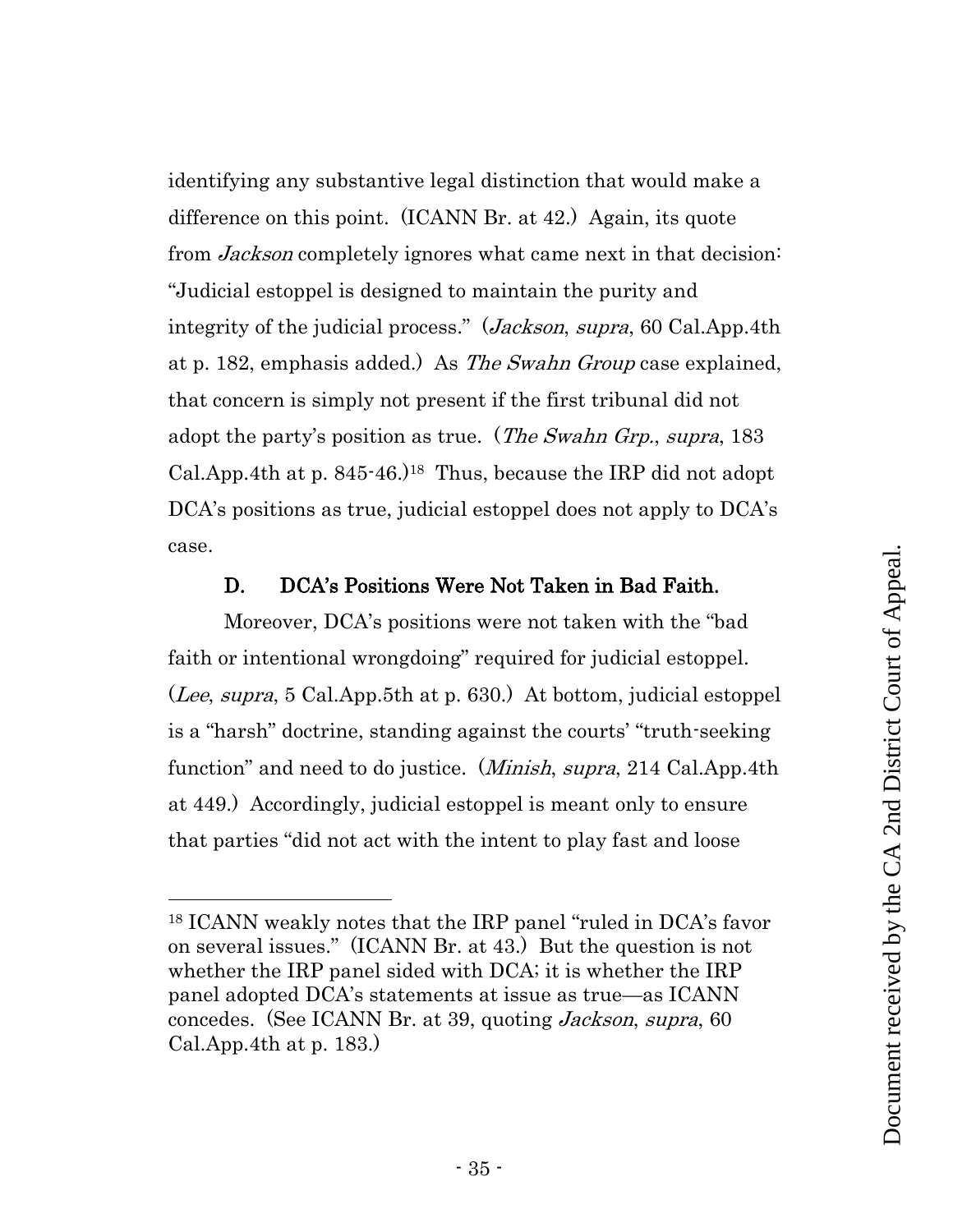<span id="page-35-0"></span>with the courts." (Cloud v. Northrop Grumman Corp. (1998) 67 Cal.App.4th 995, 1018 (hereinafter *Cloud*). It is "*not* meant to be a technical defense for litigants seeking to derail potentially meritorious claims." (*Ibid.*, emphasis added.)

But that is precisely how ICANN has sought to weaponize the doctrine here. Rather than upholding judicial integrity, applying judicial estoppel to DCA would leave DCA without any recourse to judicial review. ICANN does not dispute that DCA has had no chance for judicial review of the IRP's outcome.<sup>19</sup> And it has now invoked judicial estoppel to prevent DCA from suing ICANN for its wrongful post-IRP actions, meaning that DCA will never have the chance to be heard on the merits for ICANN's fraud, unfair competition, and collusion with ZACR.

ICANN only notes that DCA made its statements multiple times during the IRP, and was not ignorant about the litigation waiver's potential validity. (ICANN Br. at 61-63.) But, given the context of those statements, they do not remotely suggest that DCA "act[ed] with the intent to play fast and loose with the courts." (Cloud, supra, 67 Cal.App.4th at 1018.) Nor does it show that DCA acted in "bad faith." (Lee, supra, 5 Cal.App.5th at p.

<span id="page-35-2"></span><span id="page-35-1"></span><sup>19</sup> ICANN passingly asserts that DCA could have instituted yet another IRP after the first one had ended. (ICANN Br. at 32.) But that is irrelevant and disingenuous. After seeing the first IRP's outcome so twisted by ICANN, DCA wanted only to obtain real, judicial review of ICANN's acts.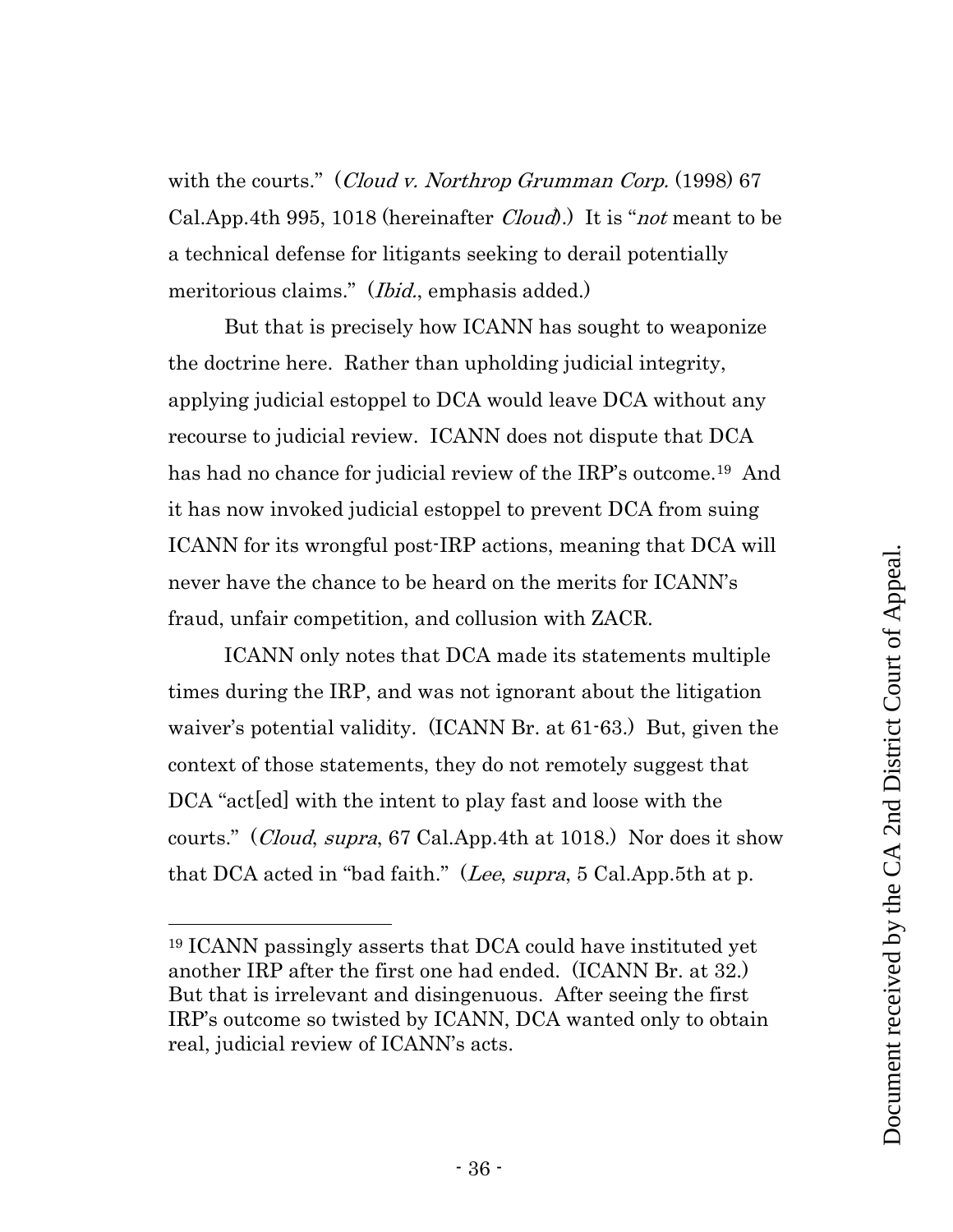630.) Indeed, DCA's statements to the IRP were made only because ICANN had tried to manipulate and short-circuit the proceedings. (2AEX819-20; 3AEX1730; 4AEX1877-78.) As it seeks to do here, ICANN had tried to avoid any hearing on the merits, and it attempted to finish the entire IRP after the parties had submitted only preliminary briefs—without any discovery, hearing, or other procedural safeguards. (See 3AEX1730; 4AEX1915-25.)<sup>20</sup> And DCA's statements were based on the expectation that, if it prevailed in the IRP, then ICANN would actually permit it to proceed through the rest of the application process without fraud or unfair competition—which, of course, did not happen.

<span id="page-36-0"></span>Next, ICANN claims that Lee is "distinguishable" because the facts in that case "hardly showed [that the plaintiff] intended to deceive the court or take unfair advantage of her opponents." (ICANN Br. at 63 n.23.) But that proposition is precisely why DCA cited Lee in the first place: Lee underscores that judicial estoppel should not apply if DCA did not "intend[] to deceive the courts or take unfair advantage of [its] opponents." (*Ibid.*) As just explained, DCA has not tried to deceive anyone or take

<sup>20</sup> ICANN complains that DCA made these statements without evidentiary citations in its opening brief. (ICANN Br. at 61.) But DCA did provide evidentiary citations for these propositions. (See DCA Br. at 22-23.)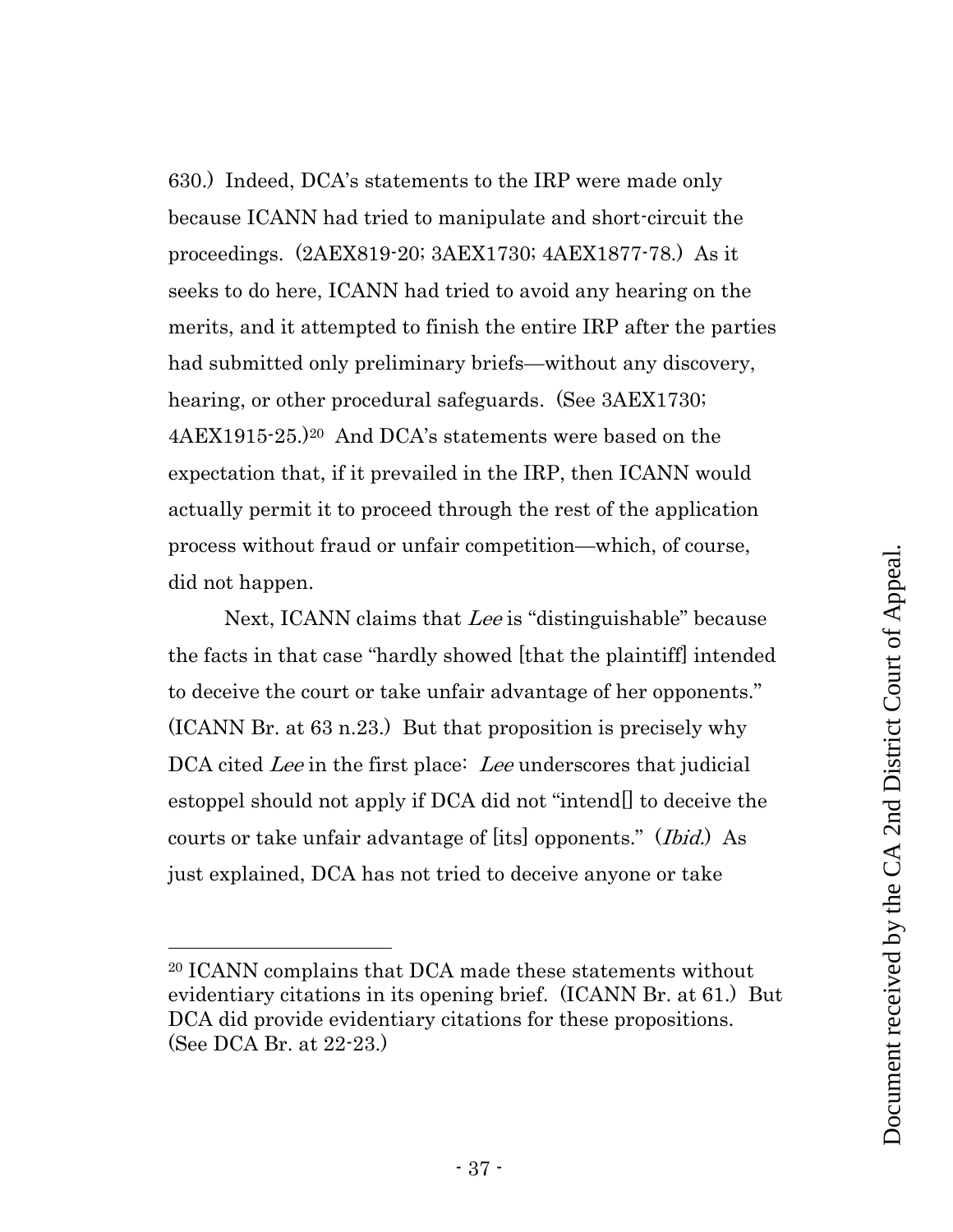unfair advantage of ICANN. To the contrary, DCA seeks only to hold ICANN accountable for its further misconduct *after* the IRP ended. That is far from the bad faith or "intent to play fast and loose with the courts that is required for . . . judicial estoppel." (Cloud, supra, 67 Cal.App.4th at p. 1018.)

## <span id="page-37-5"></span><span id="page-37-0"></span>II. ICANN's Cited Authorities Confirm That Judicial Estoppel Does Not Apply Here.

<span id="page-37-7"></span><span id="page-37-6"></span><span id="page-37-4"></span><span id="page-37-3"></span><span id="page-37-2"></span><span id="page-37-1"></span>Moreover, ICANN's own cited authorities confirm that judicial estoppel is precluded here. ICANN relies on three cases that it claims represent "less egregious circumstances" where the courts have applied judicial estoppel. (ICANN Br. at 36-39.) But, if anything, its three cited authorities only further illuminate the strength of DCA's position. Those three cases, *Blix, Bucur*, and Owens, all involved prior representations made in actual judicial proceedings. (*Blix, supra*, 191 Cal.App.4th at pp. 49-51; *Bucur*, supra, 244 Cal.App.4th at pp. 187-89; Owens v. Cnty. of Los Angeles (2013) 220 Cal.App.4th 107, 122-23 (hereinafter *Owens*). And all three cases involved parties who knew all the facts relevant to their changed positions at the time they made their initial statements—no facts or circumstances changed after their initial representations. (*Blix, supra*, 191 Cal.App.4th at pp. 49-51; Bucur, supra, 244 Cal.App.4th at pp. 187-89; Owens, supra, 220 Cal.App.4th at pp. 122-23.) Accordingly, all three parties were plainly acting in bad faith, and playing fast and loose with the courts. (*Blix, supra*, 191 Cal.App.4th at pp. 49-51; *Bucur*,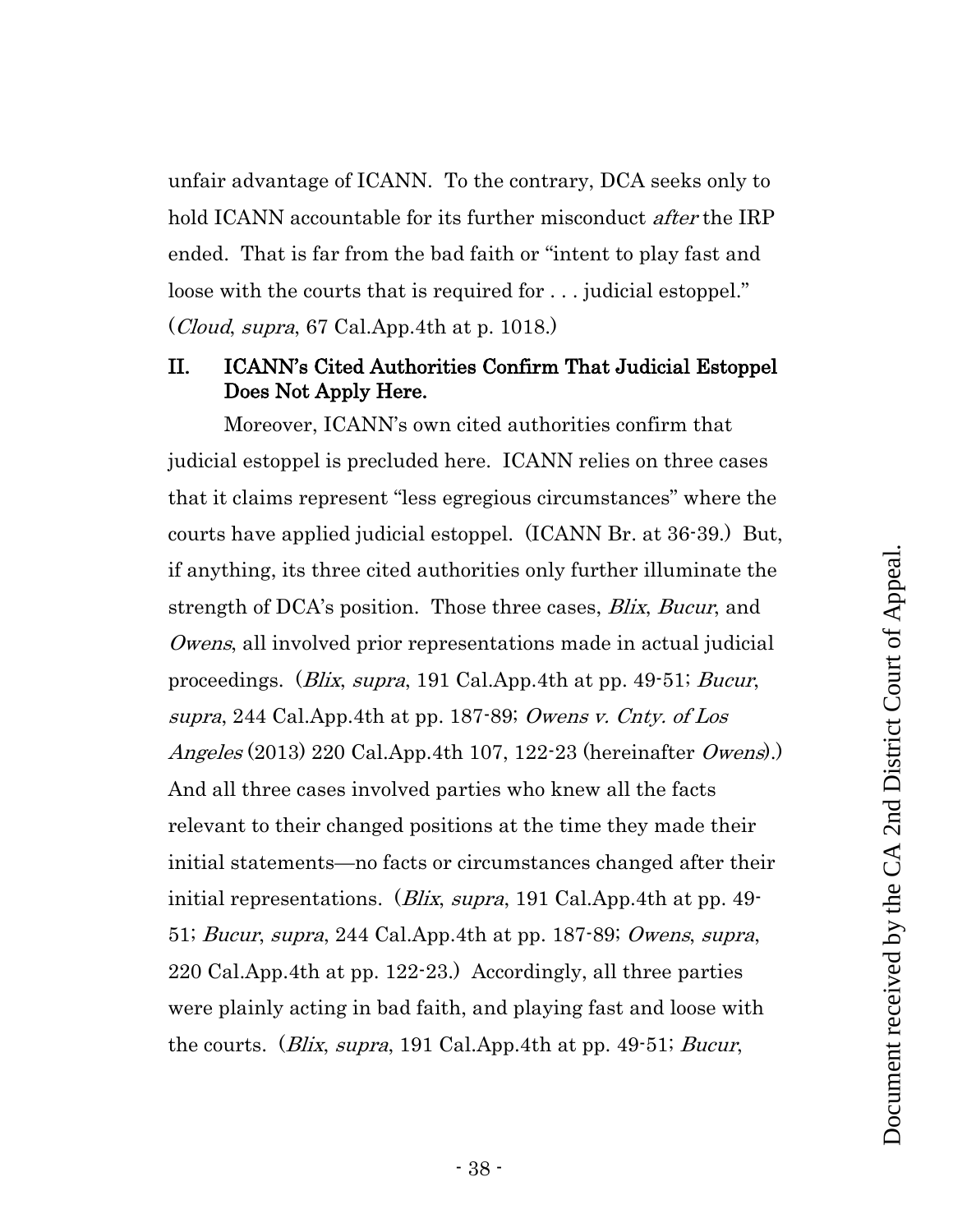supra, 244 Cal.App.4th at pp. 187-89; Owens, supra, 220 Cal.App.4th at pp. 122-23.)

It is thus mystifying that ICANN treats these cases as talismanic. Indeed, Owens took pains to clarify that the party to be judicially estopped there "knew all of the facts he now claims made the election a sham when he claimed the election was a priceless benefit." (*Owens, supra,* 220 Cal.App.4th at p. 122.) Blix similarly explained that the estopped party already "believed the settlement agreement lacked material terms at the same time [it] . . . [represented] in the trial court there was an enforceable settlement agreement." (*Blix, supra*, 191 Cal.App.4th at p. 51.) And *Bucur* carefully made sure that the same party had initially "agreed to arbitrate their claims" in a first lawsuit, but then "refiled virtually the same case," "arising out of the same transaction nucleus of facts"—again without any apparent change in facts or law. (*Bucur*, 244 Cal.App.4th at p. 188.)

Thus, these cases only underscore when judicial estoppel is proper, and why applying it here would be inappropriate. Unlike those cases, DCA's prior statements were not made to a court; they were made to an IRP that ICANN then treated as nonbinding and from which DCA has had no chance for judicial review. And, unlike those cases, DCA's prior claim did not arise out of the same facts; its current lawsuit is based on ICANN's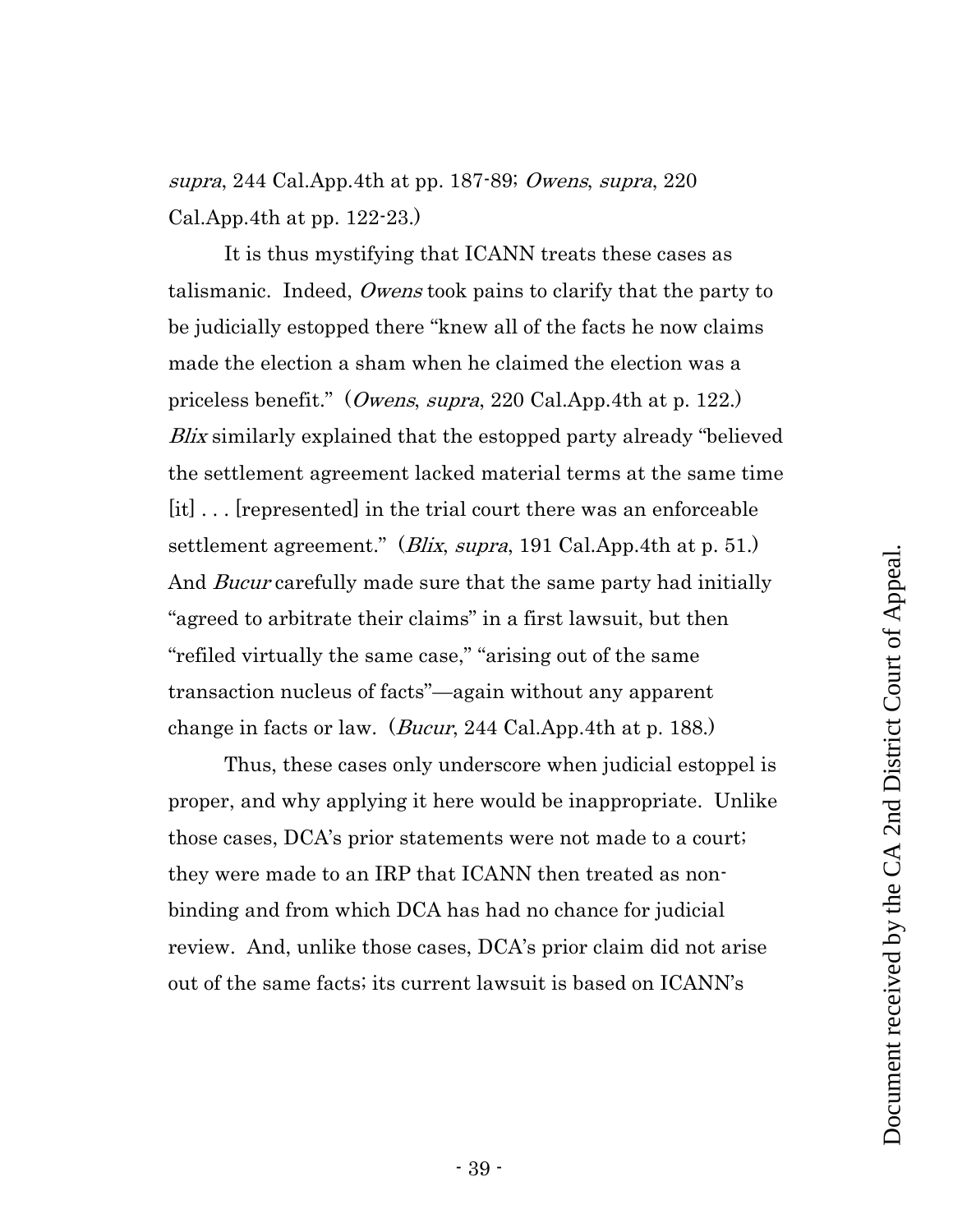<span id="page-39-0"></span>III. The Equities Compel Reversal. If nothing else, applying judicial estoppel in this case would be highly inequitable and unjust. Because the trial court never

<span id="page-39-1"></span>even considered whether the equities justified the harsh medicine of judicial estoppel, this Court should reverse. As ICANN admits, judicial estoppel is an equitable discretionary doctrine "even where all [the] necessary elements are present." (Gottlieb v. Kest  $(2006)$  141 Cal.App.4th 110, 132 (hereinafter *Gottlieb*); ICANN Br. at 64.) Yet, oddly, ICANN then insists that the trial court somehow "implicitly conduct[ed]" that equitable analysis by "weighing the ... Jackson factors." (ICANN Br. at 65). But neither the trial court nor ICANN explain how that hypothetical, overlapping, and "implicit" analysis remotely satisfies the requirement that a court separately consider the equities—let alone how applying judicial estoppel is fair or just here.

misconduct *after* the IRP had ended. Thus, judicial estoppel

should not apply here.

<span id="page-39-2"></span>On the contrary, applying judicial estoppel would be manifestly unjust here. At every turn, ICANN has raised procedural defenses to avoid decisions on the merits. It tried to short-circuit the IRP by delegating .AFRICA before DCA was even heard. (2AEX819-20.) It then tried to railroad the IRP process by insisting that the IRP required only a single set of preliminary briefs, and no discovery, hearings, or witnesses.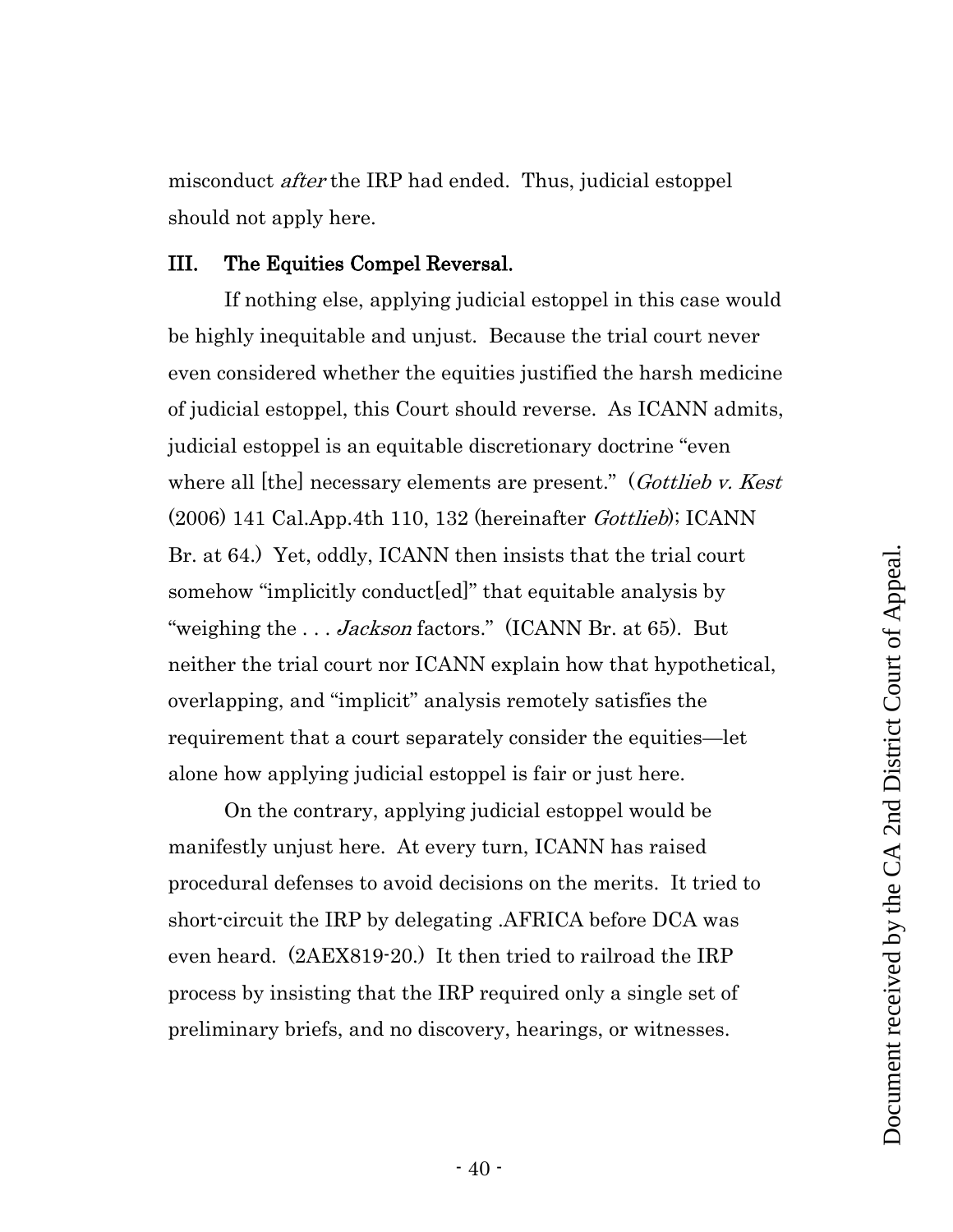(3AEX1730; 4AEX1915-25.) When that failed, ICANN found new ways to throw out DCA's application: colluding with ZACR, defrauding DCA, and engaging in unfair competition. (See, e.g., 2AEX1614-16.) And when DCA sued in court, ICANN raised both judicial estoppel and the litigation waiver to prevent DCA from being heard on the merits.

<span id="page-40-1"></span>Thus, no miscarriage of justice would occur from DCA being heard on the merits. Instead, it is plain that ICANN has used judicial estoppel as one of an arsenal of "technical defense[s]" it has employed "to derail" DCA's claims—completely against the purpose of judicial estoppel. (See *Cloud, supra*, 67 Cal.App.4th at p. 1018.) Conversely, DCA has sought all along to hold ICANN accountable, and to obtain real, binding relief that ICANN could not twist or distort. Thus, applying judicial estoppel was a manifest abuse of discretion, and DCA should be given the chance to prove its claims on their merits in court.

# <span id="page-40-0"></span>IV. Neither ICANN Nor ZACR Should Have Been Awarded Costs.

<span id="page-40-2"></span>ICANN concedes that the costs award rises or falls with the underlying judgment. (ICANN Br. at 65.) It is black letter law that "[a]n order awarding costs falls with a reversal of the judgment on which it is based." (See *Merced Cnty. Taxpayers'* Ass'n v. Cardella (1990) 218 Cal.App.3d 396, 402 (hereinafter *Merced Cnty.*).) Thus, because this Court should reverse on the merits, it should reverse the costs order in its entirety.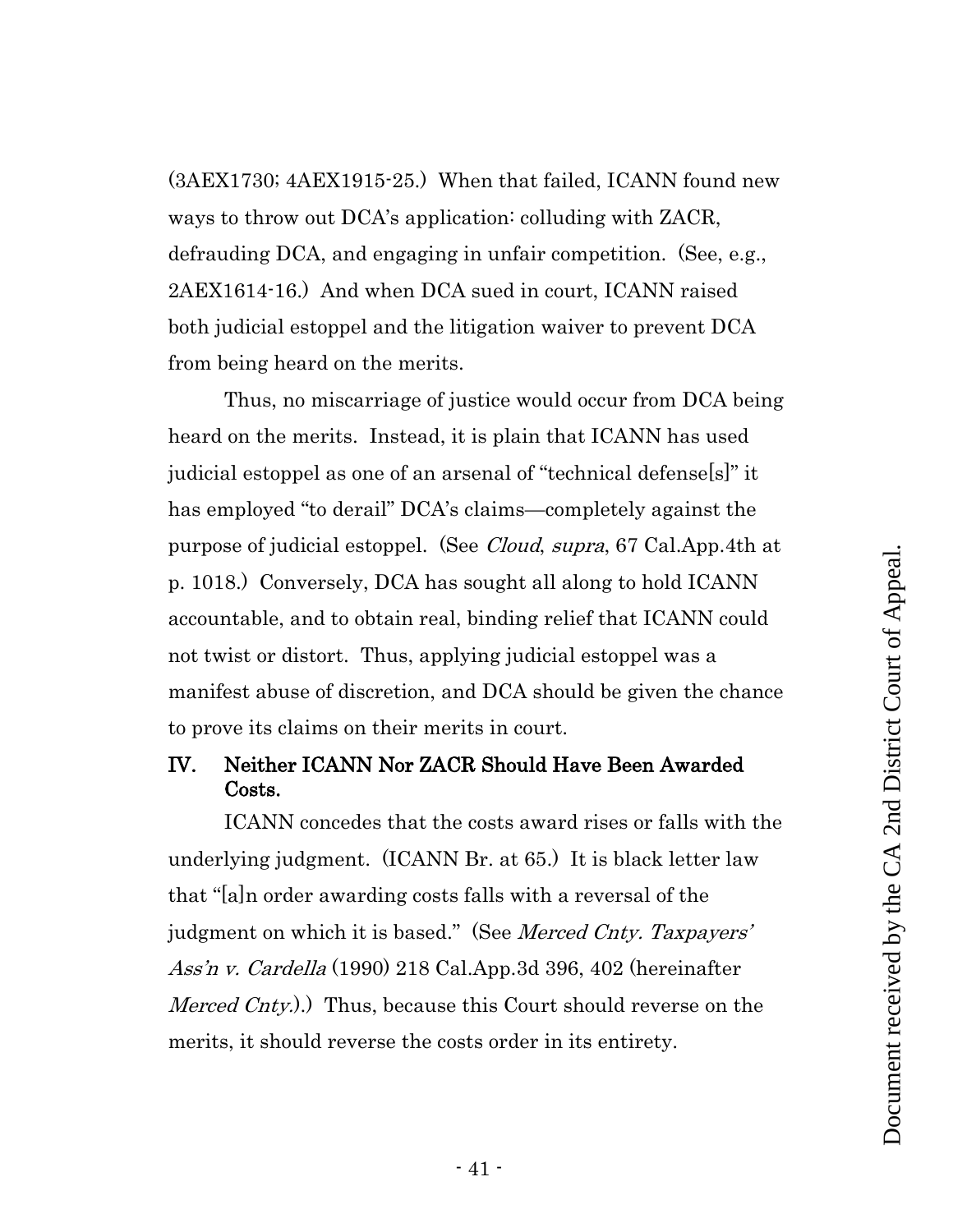<span id="page-41-1"></span>On March 31, 2021, ZACR filed a brief, arguing in the face of that well-settled principle that it was entitled to costs even if the judgment is reversed. But ZACR long ago defaulted on any such claim. Indeed, under this Court's rules, ZACR's brief is wildly late and should not be considered. DCA filed its opening brief on October 30, 2020. Under California Rule of Court 8.212(a)(2), ZACR had 30 days after that date to file its brief. But that date came and went without ZACR filing a brief or requesting any extension to its deadline. Although ICANN asked for two extensions to file *its* brief, ICANN's extension requests never mentioned ZACR, and ZACR never requested one. (See ICANN Extension Request, filed Nov. 12, 2020; ICANN Extension Request, filed Jan. 27, 2021.) Thus, ZACR's brief is late by *three months.*<sup>21</sup> That blatant procedural default is particularly inexcusable given that ZACR's only argument in its brief rests on a highly technical (and incorrect) forfeiture theory. This Court should not countenance that delay, and should disregard ZACR's brief. (See *Estate of Butler* (1988) 205 Cal.App.3d 311, 314; 9 Witkin, Cal. Proc. 5th Appeal § 719  $(2020)$ .

<span id="page-41-0"></span>In all events, ZACR's brief is also wrong on the merits. DCA did not forfeit any argument that the full cost award must

<sup>21</sup> Indeed, ZACR had not even filed a notice of appearance or taken part in the appeal *at all* before March 3.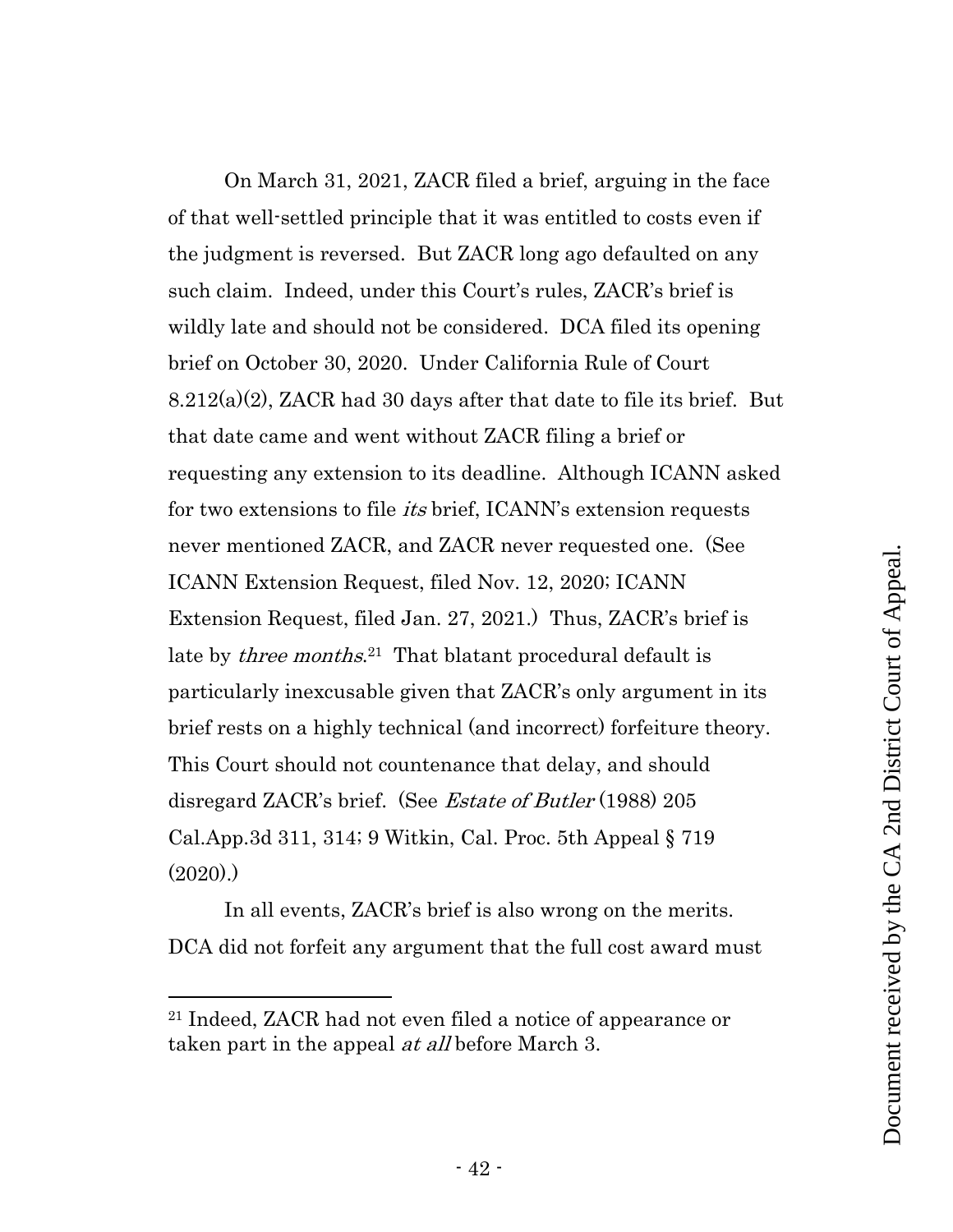be reversed if the underlying judgment is reversed. (ZACR Br. at 6-7.) On the contrary, DCA's opening brief argued that, because the underlying judgment should be reversed, the cost award should in turn be reversed. That simple legal principle—that a cost award cannot stand if the underlying judgment is reversed is hardly party-specific. As noted above, until its out-of-time brief, ZACR had not filed an appearance or participated in this appeal at all. And neither of ZACR's two cited cases hold that a party's argument is limited to the respondents noted in the relevant section of a brief. (See *ibid.*, citing *Safeway Wage*  $\&$ Hour Cases (2019) 43 Cal.App.5th 665, 687 n.9 (hereinafter Safeway Wage); Paulus v. Bob Lynch Ford, Inc. (2006) 139 Cal.App.4th 659, 686 (hereinafter Paulus).) Nor is that how forfeiture works. To the contrary, ZACR's own cases confirm that forfeiture operates at the level of "arguments" and "issues," such as whether certain evidence was hearsay. (See Safeway Wage, supra, 43 Cal.App.5th at p. 687 n.9; Paulus, supra, 139 Cal.App.4th at p. 686.)

<span id="page-42-1"></span><span id="page-42-0"></span>On its face, DCA's opening brief made perfectly clear that the "order awarding costs [must] fall[] with a reversal of the judgment on which it is based." (DCA Br. at 67, quoting *Merced* Cnty., supra, 218 Cal.App.3d at p. 402, emphasis added.) Thus, it has not forfeited anything as to the cost award. DCA argued in its opening brief that the costs order should fall if the judgement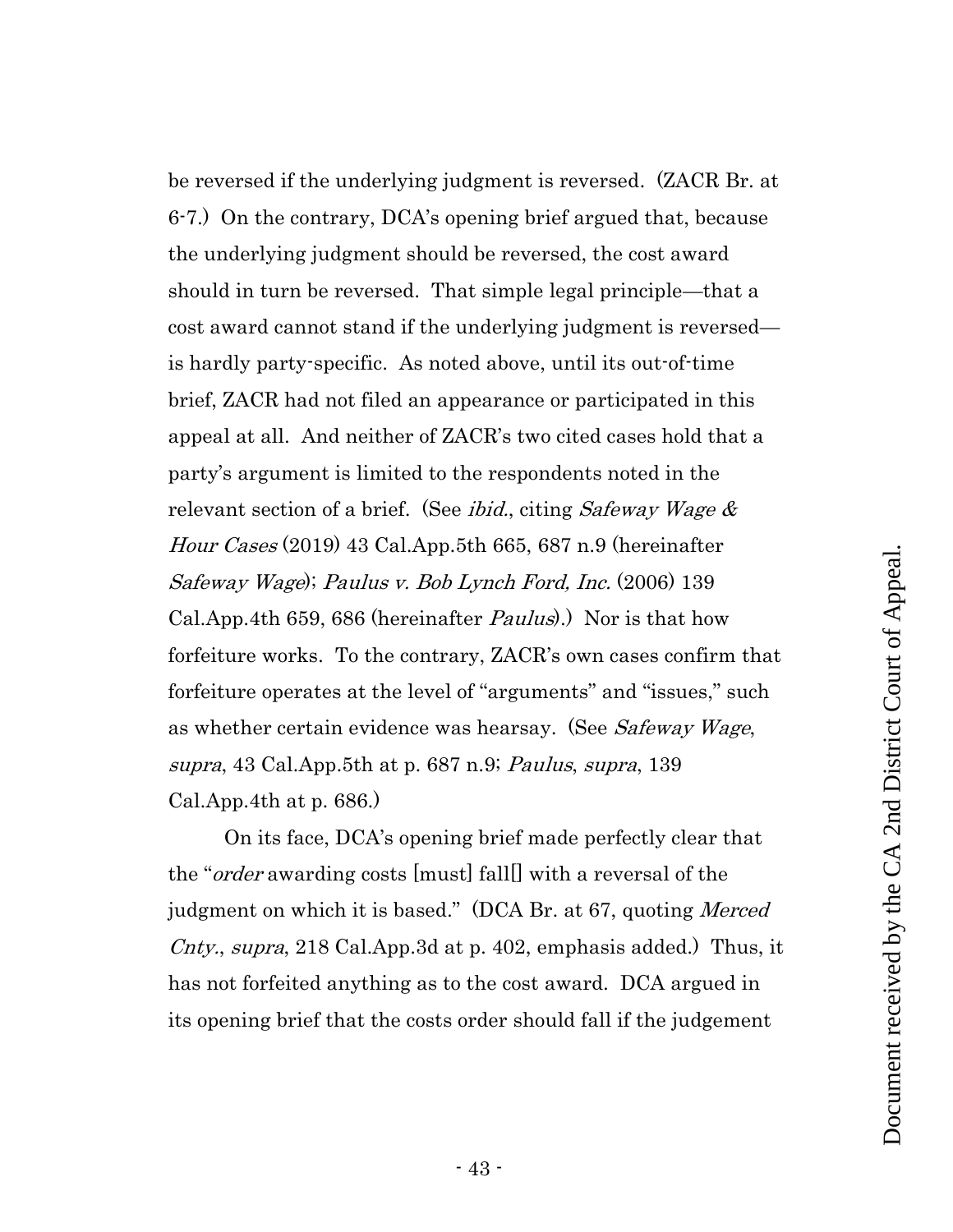is reversed; that argument applies equally to ZACR's untimely defense of the costs award.

#### **CONCLUSION**

<span id="page-43-0"></span>For all the foregoing reasons, DCA respectfully requests that this Court reverse the decision below, reverse the related costs award, and allow DCA to litigate its claims on the merits at trial.

Arif H. Ali (admitted pro hac vice) arif.ali@dechert.com DECHERT LLP 1900 K Street, NW Washington, DC 20006 Tel: 202 261 3300 Fax: 202 261 3333

Anna Q. Do (Bar No. 281327) anna.do@dechert.com DECHERT LLP 633 West 5th Street Suite 4900 Los Angeles, CA 90071 Telephone: 213 808 5708 Facsimile: 213 808 5760

#### Dated: April 13, 2021 By: /s/ Michael H. McGinley

Michael H. McGinley (admitted pro hac vice) michael.mcginley@dechert.com DECHERT LLP 2929 Arch Street Philadelphia, PA 19104 Tel: 215 994 4000 Fax: 215 994 2222 mate...negnine<br>
CHERT LLP<br>
29 Arch Street<br>
iladelphia, PA 19104<br>
: 215 994 4000<br>
x: 215 994 2222<br>
ttorneys for Appellant<br>
OTCONNECTAFRICA<br>
RUST<br>
RUST<br>
TO DESCRIPTION

Attorneys for Appellant DOTCONNECTAFRICA **TRUST**